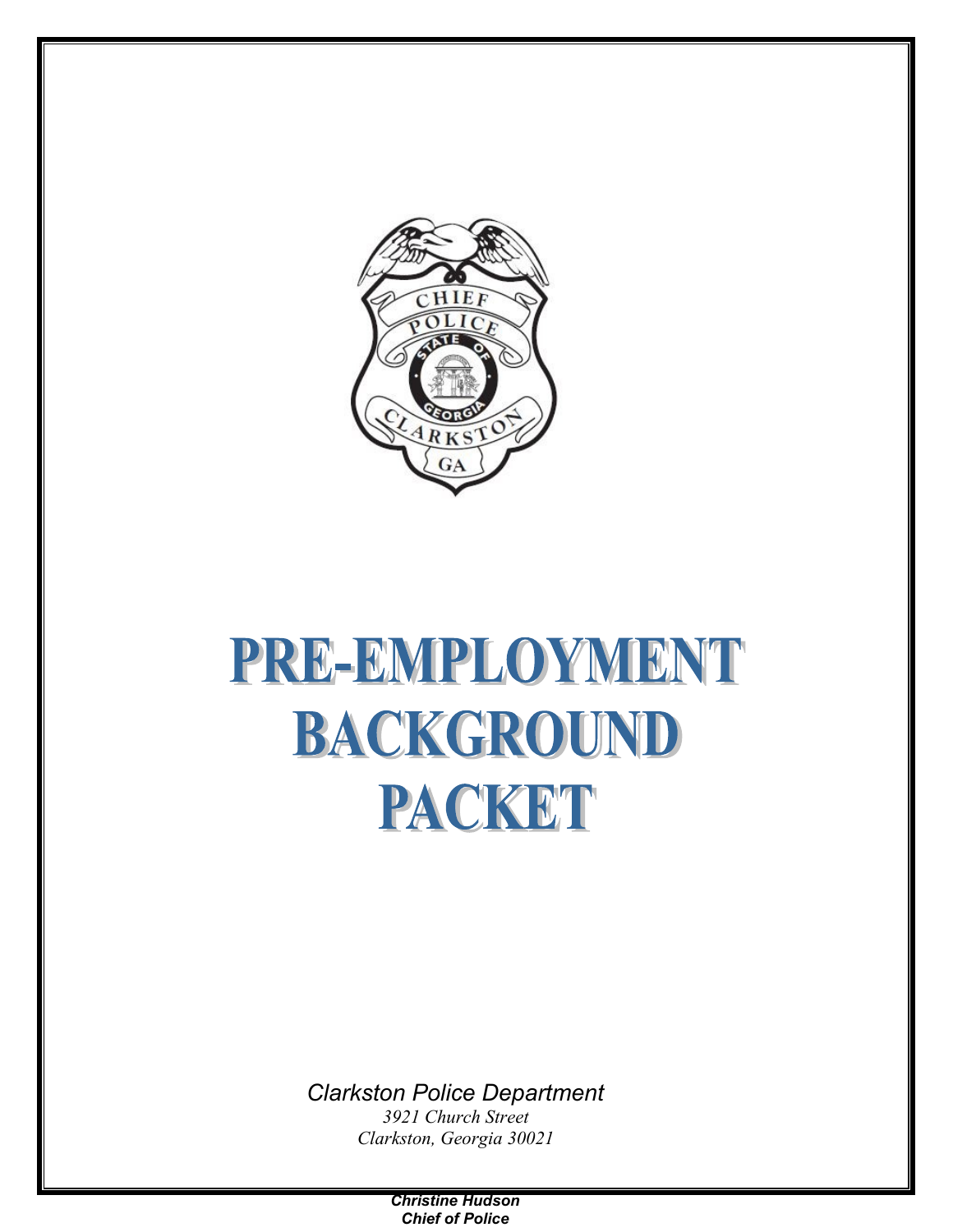Dear Applicant,

Thank you for taking an interest in employment with the Clarkston Police Department. All applicants for any position within the Clarkston Police Department are required to successfully complete an intensive background investigation. If you are still interested in employment, the next step in the application process will be the completion and submission by you of the information requested herein. Enclosed you will find the Clarkston Police Department Background Packet consisting of a Pre-Employment Questionnaire, Personal Data Form and Authorization for Release of Personal Information, along with instructions for each. Please complete and return by mail or in person to the address shown below. **Any applicant, who fails to complete the required forms and to supply proper documents such as birth certificate, transcripts, etc., will be removed from further employment consideration.**

#### *Clarkston Police Department 3921 Church Street Clarkston, Georgia 30021*

It is vitally important that you provide full and complete information. **Any evasion, omission or deliberate false statement by you will invalidate your application.**

After review of your background packet, you may be contacted for an interview. The purpose of the interview will be to determine your suitability for employment.

Sincerely,

wry there

Harry Hess Assistant Chief of Police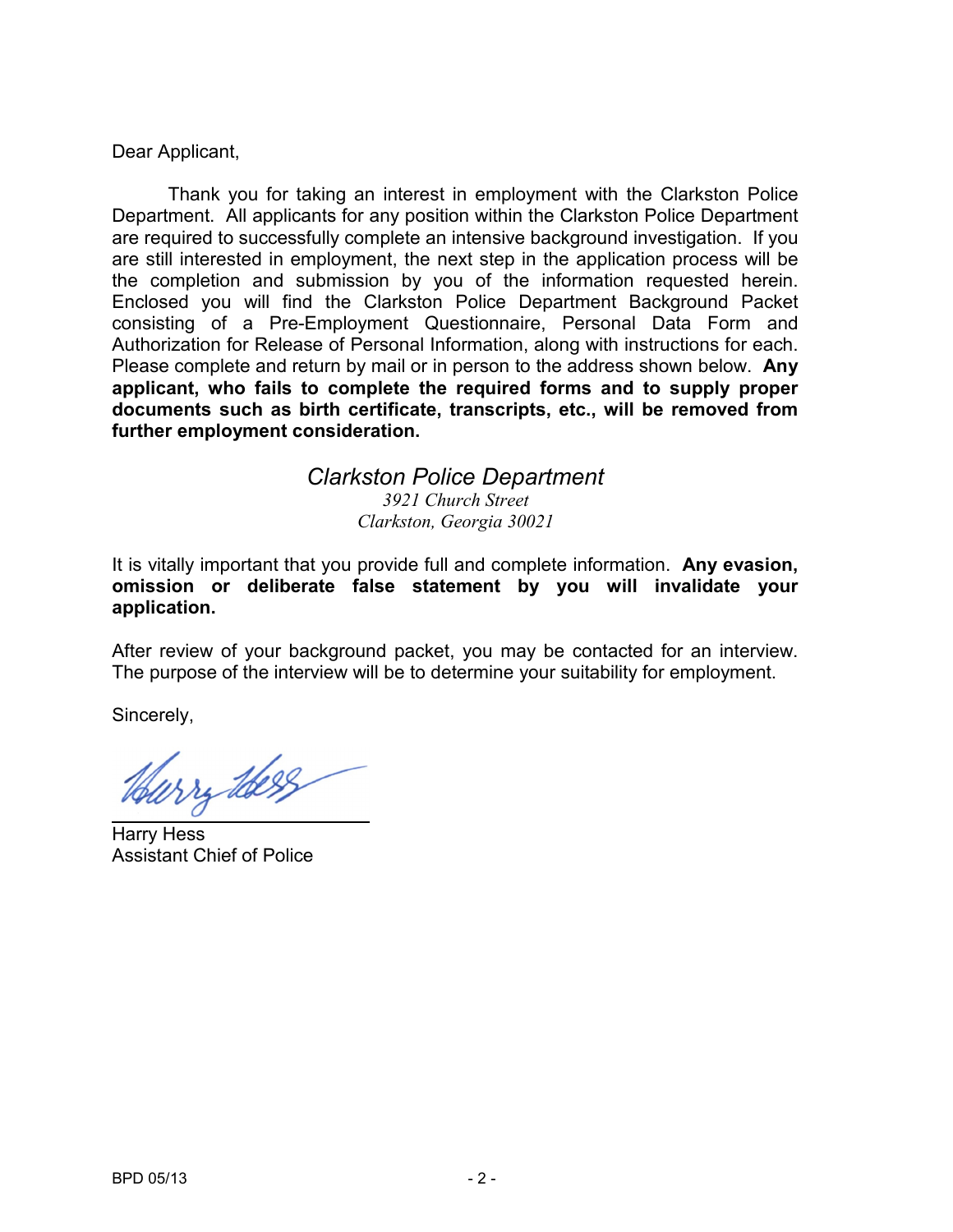# *CLARKSTON POLICE DEPARTMENT*

## *INSTRUCTIONS FOR COMPLETION OF YOUR*

## *PRE-EMPLOYMENT BACKGROUND PACKET*

- 1. If forms are handwritten, use blue or black ink and be sure forms are clear and legible.
- 2. If additional space is needed for any section or question in the enclosed forms, or if you wish to furnish additional information, attach sheets of paper the same size as these forms, and assign numbered answers to correspond to the questions.
- 3. *All information must be completed and returned within 15 days.*
- 4. *Incomplete forms/packets will not be accepted.*
- 5. You must answer all questions correctly. **Do not use "N/A",** meaning not applicable. *Failure to furnish the pertinent information requested on the application may result in the Clarkston Police Department being unable to complete a background investigation and may disqualify you as a candidate for employment. Intentional omissions or false answers will be a basis for the termination of the application process.*
- *6.* If you are unable to provide any of the information requested, an explanation must be given as to the reason.
- 7. *The information provided by you will be subject to both polygraph examination and background investigation.*
- 8. Questions concerning your pre-employment background packet may be directed to the Clarkston Police Department at (404) 292-9465.
- 9. Any information received throughout the employment process including, but not limited to, the background packet, release forms, employment information, psychological reports, credit information, medical information, etc., are the sole property of the Clarkston Police Department and no information will be released back to the applicant.
- Please read the following statements, then sign and date this form. Your signature denotes that you have read and understand the statement:
	- **1) I UNDERSTAND THAT IF I DO NOT WISH TO ANSWER A QUESTION IN THIS BOOKLET, I MAY CHOOSE NOT TO DO SO AND MY APPLICATION WILL BE TERMINATED.**
	- **2) I UNDERSTAND THAT IN ORDER TO PROMOTE AND ENCOURAGE CANDID EVALUATIONS BY PERSONS INTERVIEWED DURING APPLICANT INVESTIGATIONS, CONFIDENTIAL, PURSUANT TO THE OPEN RECORDS ACT. CONFIDENTIAL EVALUATIONS ARE INFORMATION OR RECORDS WHICH ASSESS WORK PERFORMANCE, PREJUDICES, INTEGRITY, ETHICAL CONDUCT, HONESTY, FINANCIAL RESPONSIBILITY, OR PAST PERSONAL BEHAVIOR.**

*Signature Date*

\_\_\_\_\_\_\_\_\_\_\_\_\_\_\_\_\_\_\_\_\_\_\_\_\_\_\_\_\_\_\_\_\_ \_\_\_\_\_\_\_\_\_\_\_\_\_\_\_\_\_\_\_\_\_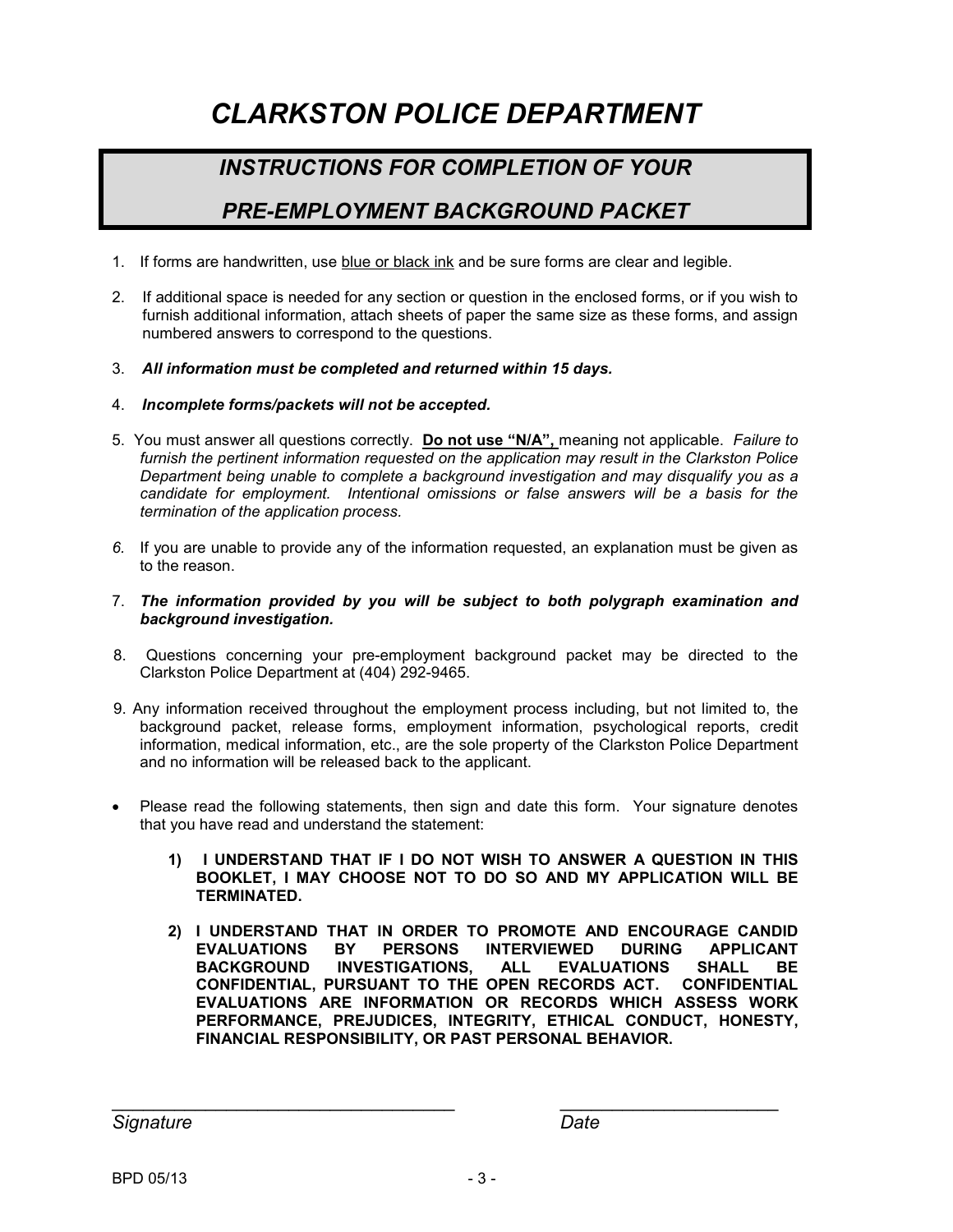# **DOCUMENTS TO BE SUBMITTED WITH YOUR BACKGROUND PACKET**

**Enclose all of the following applicable documents with your completed Background Packet in the envelope provided for your convenience.**

- (1) **Certified Copy** of your Birth Certificate and/or **Certified Copy** of Court Orders Authorizing Any Name Change. If name change due to marriage and/or divorce, include Certified Copies of Marriage Certificate(s) and Divorce Decree(s) as applicable.
- (2) **Certified Copy** of Certification of Naturalization (if you are a Naturalized Citizen) OR **Photocopy** of your INS Card (issued by U.S. Immigration & **Naturalization**
- (3) **Photocopy** of P.O.S.T. Certification (if currently certified)
- (4) **Photocopy** of DD-214 for each period of Military Service (Must be Member-4 copy showing lines 23-30 regarding separation and discharge information)
- (5) **Photocopy** of Selective Service Registration Card if you are a male applicant between the ages of 18 and 26 years of age. (Proof may also be obtained online from the Selective Service System Website at *<https://www.sss.gov/RegVer/wfVerification.aspx>* or at the Selective Service Automated Line telephone number (847) 688-6888). *\**

*\*Any male applicant between the ages of 18 and 26 years of age must present proof of having registered with the Selective Service System as required by federal law, or of being exempt from such registration.*

## **NO PHOTOCOPIES WILL BE ACCEPTED IN LIEU OF CERTIFIED COPIES**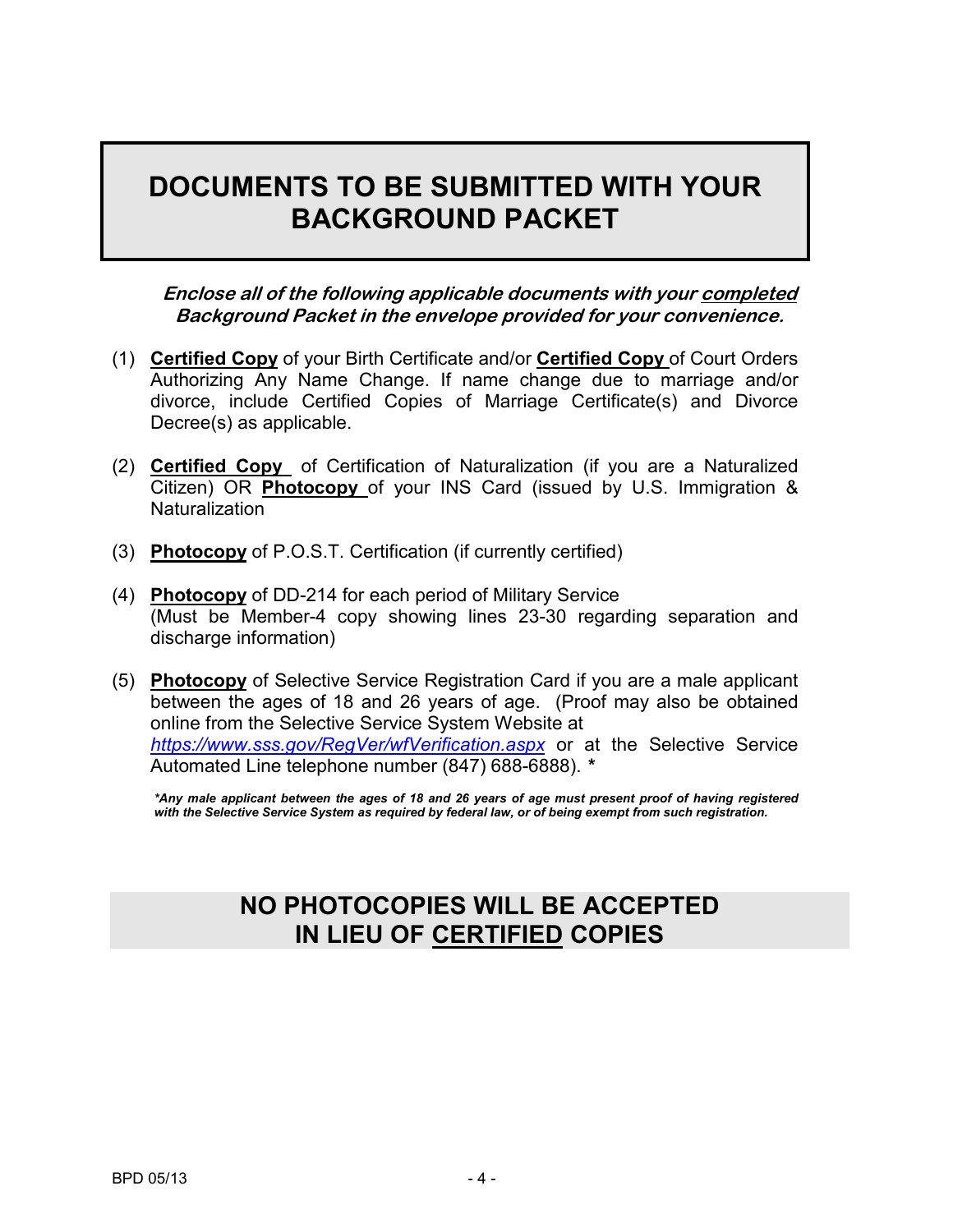## *AUTHORIZATION FOR RELEASE OF PERSONAL INFORMATION*

I do hereby authorize a review and full disclosure of all records concerning myself to any duly authorized agent of the Clarkston Police Department, whether such records are of a public, private, or confidential nature.

The intent of this authorization is to give my ongoing consent for full and complete disclosure of all records of my driver's history, criminal history, educational background, military personnel records, records of military service, records of financial or credit institutions (including records of loans), records of commercial or retail credit agencies (including credit reports and/or rating), records of the Georgia Department of Revenue, and any other financial statements and records wherever filed; medical and psychiatric treatment and/or consultation, including hospitals, clinics, private practitioners, and the U.S. Veterans Administration; employment and pre-employment records (including background reports, polygraph reports and charts, efficiency ratings, complaints or grievances filed by or against me), and records of local, state, and federal criminal justice agencies.

*I* understand that any information obtained by a personal history background *investigation, which is developed directly or indirectly, in whole or in part, upon this release authorization, will be used in determining my suitability and continuing suitability for employment.* I authorize the disclosure of the aforementioned personal information to any person(s) deemed by the Clarkston Police Department to be a participant in the determination process of employment suitability. I also certify that any person(s) who may furnish such information concerning me shall not be held accountable for giving this information; and I do hereby release said person(s) from any and all liability which may be incurred as a result of furnishing such information.

A photocopy of this release form will be as valid as the original form, even though the photocopy does not contain my original signature.

I have read and fully understand the contents of this Authorization for Release of Personal Information Document.

| <b>Full Name Printed</b>      | <b>Signature</b>                                      |      |
|-------------------------------|-------------------------------------------------------|------|
| <b>Street Address</b>         | <b>Date</b>                                           |      |
| City/State/Zip                | <b>Sex</b>                                            | Race |
| <b>Social Security Number</b> | Date of Birth & Driver License<br><b>Number/State</b> |      |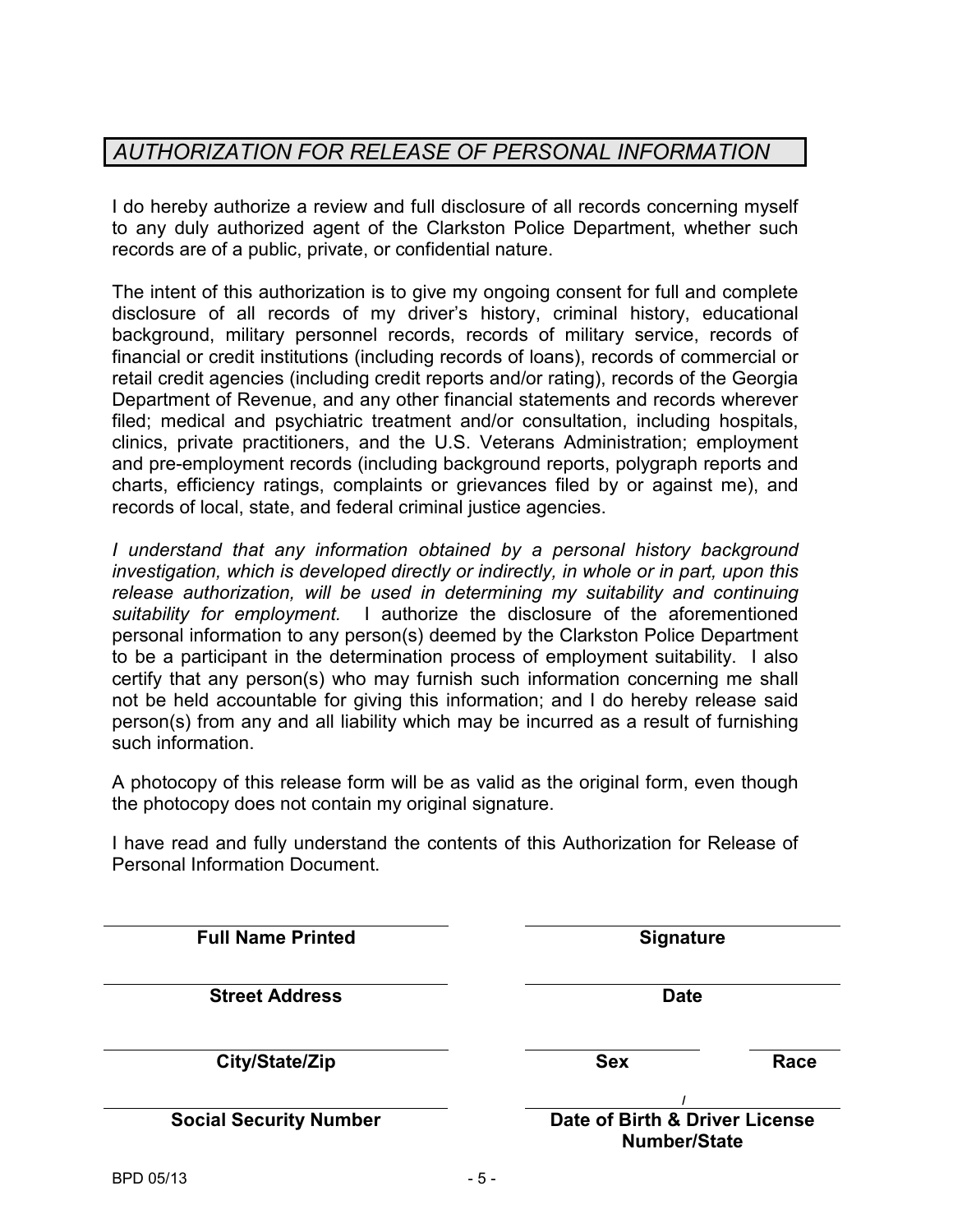## *CLARKSTON POLICE DEPARTMENT*

#### AUTHORIZATION FOR RELEASE OF CREDIT HISTORY

I do hereby authorize a review and full disclosure of Credit History records concerning myself to any duly authorized investigator of the Clarkston Police Department.

The intent of this authorization is to give my ongoing consent for full and complete disclosure of all records of financial or credit institutions, including records of loans, the records of commercial or retail credit agencies (including credit reports and/or rating), and other financial statements and records wherever filed.

*I understand that any information obtained by a credit history which is developed directly or indirectly, in whole or in part, upon this release authorization will be considered in determining my suitability and continuing suitability for employment.* I authorize the disclosure of the aforementioned personal information to any person(s) deemed by the Clarkston Police Department to be a participant in the determination process of my employment suitability. I do hereby release said person(s) from any and all liability, which may be incurred as a result of furnishing such information.

**I understand that under the Federal Fair Credit Reporting Act, I have the right to:**

- **(a) obtain (under section 612) information contained in my credit file and a list of everyone who has requested it recently. There is no charge for the report if a person has taken action against me because of information supplied by the consumer reporting agency if I request the report within 60 days of receiving notice of the action.**
- **(b) dispute (under section 611) with a consumer reporting agency the accuracy or completeness of any information in a consumer report furnished by the agency.**

**I understand that the consumer reporting agency does not make decisions regarding any adverse action taken by the Clarkston Police Department nor is the consumer reporting agency able to provide any specific reasons why an adverse action was taken.** 

A photocopy of this release form will be as valid as the original form, even though the photocopy does not contain my original signature.

#### **I have read and fully understand the contents of this Authorization for Release of Credit History.**

| <b>Full Name Printed</b> | <b>Signature</b> |      |
|--------------------------|------------------|------|
| <b>Street Address</b>    | <b>Date</b>      |      |
| City/State/Zip           | <b>Sex</b>       | Race |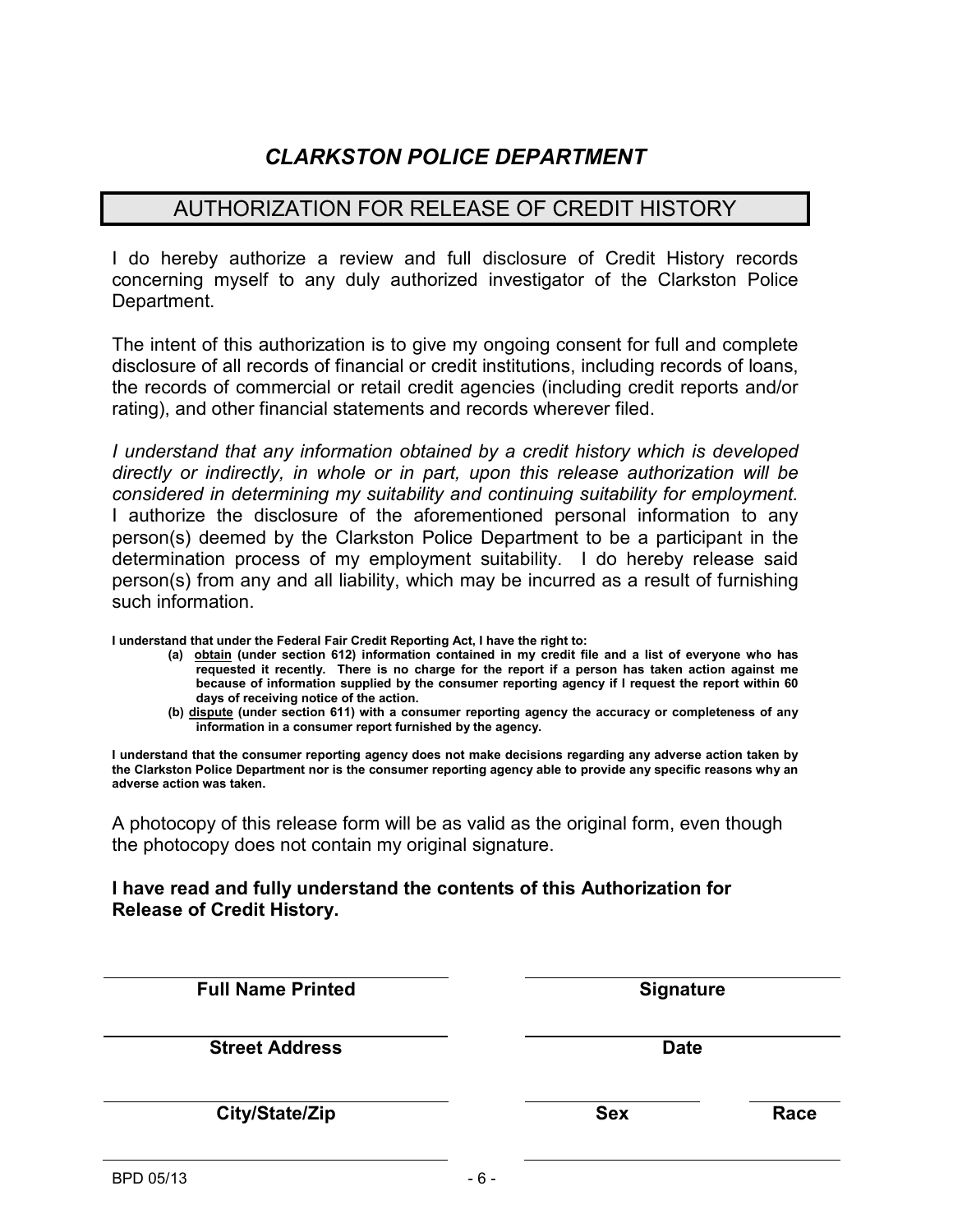# *CLARKSTON POLICE DEPARTMENT*

## *PROBATION PERIOD POLICY STATEMENT*

I understand that employment with the Clarkston Police Department begins with a probationary period during which I must demonstrate my fitness for continued employment. In addition, I understand that failure to successfully complete this probationary period will result in the termination of employment.

I further understand that any employment tendered me will be contingent upon the results of a complete character and fitness investigation, and I am aware that willingly withholding information or making false statements in any part of the Pre-Employment Background Packet can be the basis for dismissal from the Clarkston Police Department. I agree to these conditions and I hereby certify that all statements made by me on these documents are true and complete, to the best of my knowledge.

**Signature Date**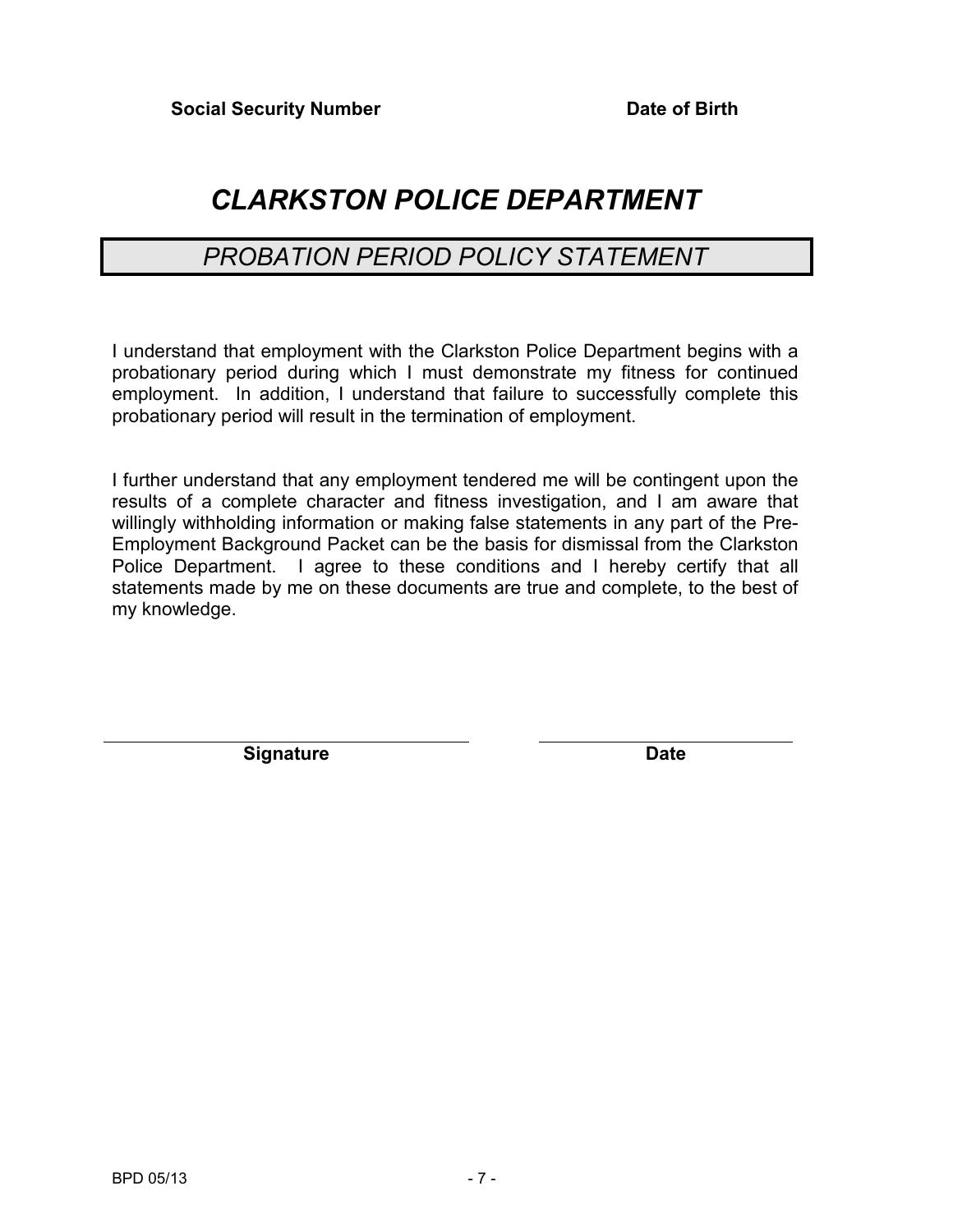## *PERSONAL HISTORY*

| DATE:                                                                                    |               | <b>POSITION APPLIED FOR:</b>   |                  |                                                                                  |
|------------------------------------------------------------------------------------------|---------------|--------------------------------|------------------|----------------------------------------------------------------------------------|
| NAME:                                                                                    | Last          | First                          |                  | Middle                                                                           |
| LIST ANY OTHER NAMES YOU HAVE USED OR BEEN KNOWN BY & WHY:                               |               |                                |                  |                                                                                  |
| IF NONE, SO STATE:                                                                       |               |                                |                  |                                                                                  |
| DATE OF BIRTH:<br>Month                                                                  | Day<br>Year   | <b>PLACE OF BIRTH:</b>         |                  | City<br>State                                                                    |
| SOCIAL SECURITY NUMBER:                                                                  |               |                                |                  |                                                                                  |
| <b>MARITAL</b><br>STATUS:                                                                |               |                                |                  |                                                                                  |
| HEIGHT:                                                                                  |               | WEIGHT: HAIR: EYES:            |                  |                                                                                  |
| <b>SLEEVE</b><br><b>UNIFORM SHIRT?</b><br>YES $\Box$ NO $\Box$                           |               |                                |                  | DO YOU HAVE ANY TATTOOS THAT WOULD BE VISIBLE WHILE WEARING A SHORT              |
| IF SO, DO YOU UNDERSTAND THAT CPD POLICY REQUIRES THE SUCCESSFUL<br>YES $\Box$ NO $\Box$ |               |                                |                  | REMOVAL or COVERING BEFORE APPLICANTS MAY BE CONSIDERED FOR EMPLOYMENT?          |
| ARE YOU A CITIZEN OF<br>THE UNITED STATES? YES $\Box$                                    |               |                                |                  | $\mathsf{NO} \ \Box$ NATURAL BORN $\Box$ NATURALIZED $\Box$                      |
| <b>HOME ADDRESS:</b>                                                                     | <b>Street</b> |                                |                  |                                                                                  |
|                                                                                          | City          | $\overline{\phantom{a}}$ State | $\overline{zip}$ | County                                                                           |
| <b>HOME PHONE:</b>                                                                       |               |                                |                  | WORK PHONE: <u>____________________</u>                                          |
| <b>CELL PHONE:</b>                                                                       |               |                                |                  | _______________________________E-mail address: _________________________________ |
| WITH WHOM DO YOU RESIDE? (GIVE NAMES AND RELATIONSHIPS)                                  |               |                                |                  |                                                                                  |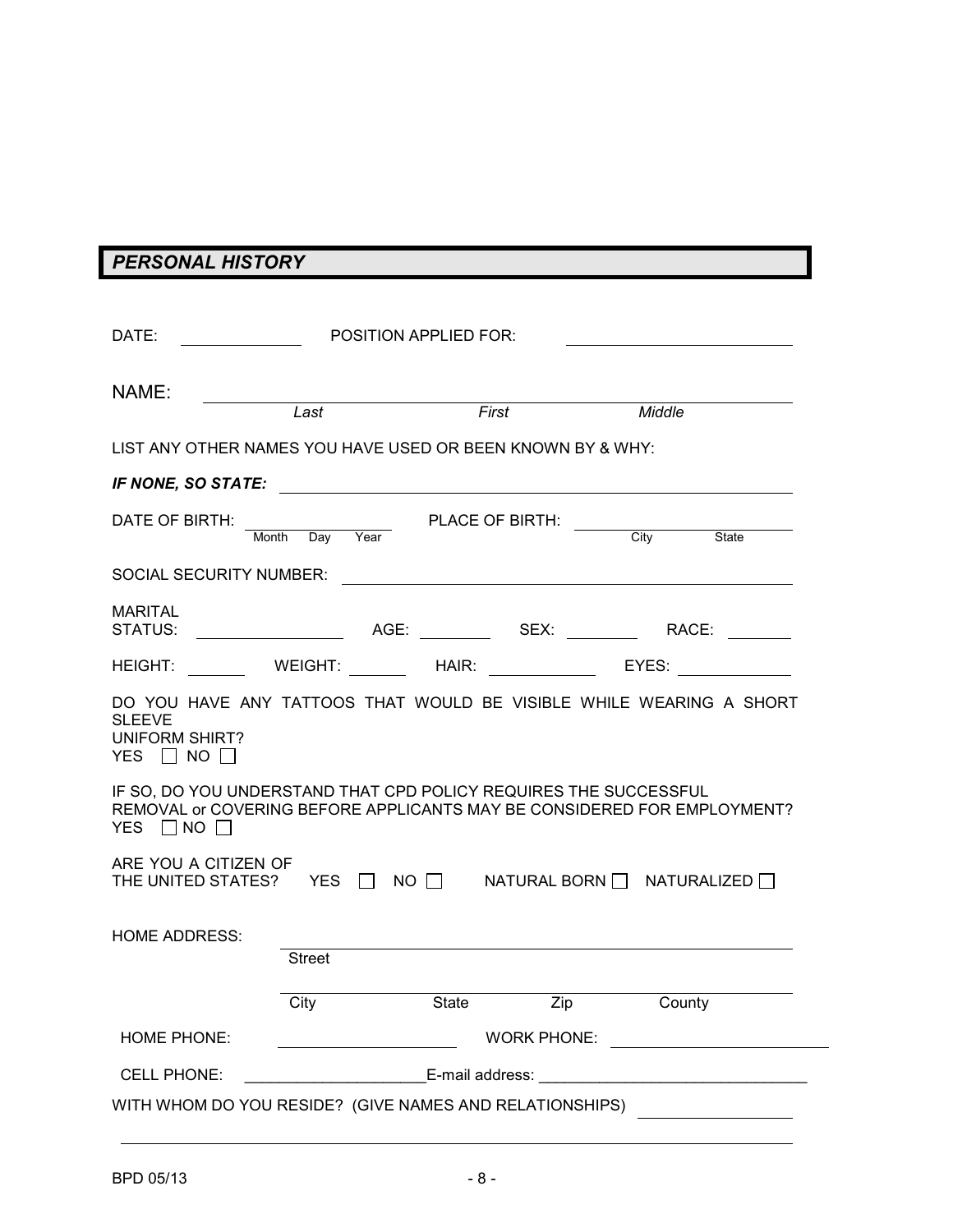|                                                       | YOUR OCCUPATION:                                                                                                      |                                                                                   |
|-------------------------------------------------------|-----------------------------------------------------------------------------------------------------------------------|-----------------------------------------------------------------------------------|
| <b>BUSINESS NAME:</b>                                 |                                                                                                                       |                                                                                   |
| <b>BUSINESS ADDRESS:</b>                              |                                                                                                                       |                                                                                   |
|                                                       |                                                                                                                       |                                                                                   |
|                                                       |                                                                                                                       |                                                                                   |
| <b>FAMILY HISTORY</b>                                 |                                                                                                                       |                                                                                   |
|                                                       |                                                                                                                       |                                                                                   |
| Spouse's Occupation                                   | <u> 1980 - Johann Barn, mars ann an t-Amhain Aonaich an t-Aonaich an t-Aonaich an t-Aonaich an t-Aonaich an t-Aon</u> |                                                                                   |
| Spouse's Employer                                     |                                                                                                                       | <b>Work Phone</b>                                                                 |
|                                                       | If divorced, list former spouse's name(s), address and current phone number:                                          |                                                                                   |
|                                                       |                                                                                                                       |                                                                                   |
|                                                       |                                                                                                                       |                                                                                   |
| <b>Current Address</b><br><b>Current Phone Number</b> |                                                                                                                       |                                                                                   |
|                                                       |                                                                                                                       |                                                                                   |
|                                                       | List all dependents, include all children who may not live in your household.                                         |                                                                                   |
| <b>Name</b>                                           | <b>Date of Birth</b>                                                                                                  | <b>Residence Address</b>                                                          |
|                                                       |                                                                                                                       |                                                                                   |
|                                                       |                                                                                                                       |                                                                                   |
|                                                       |                                                                                                                       |                                                                                   |
|                                                       |                                                                                                                       |                                                                                   |
|                                                       |                                                                                                                       |                                                                                   |
|                                                       |                                                                                                                       |                                                                                   |
|                                                       |                                                                                                                       | List the names of every member of your immediate family who are currently living, |
| <b>Name</b>                                           | including father, mother, sisters, brothers, father-in-law and mother-in-law.<br>Relationship                         | <b>Address</b><br><b>Phone</b>                                                    |
|                                                       |                                                                                                                       |                                                                                   |
|                                                       |                                                                                                                       |                                                                                   |
|                                                       |                                                                                                                       |                                                                                   |
|                                                       |                                                                                                                       |                                                                                   |
|                                                       |                                                                                                                       |                                                                                   |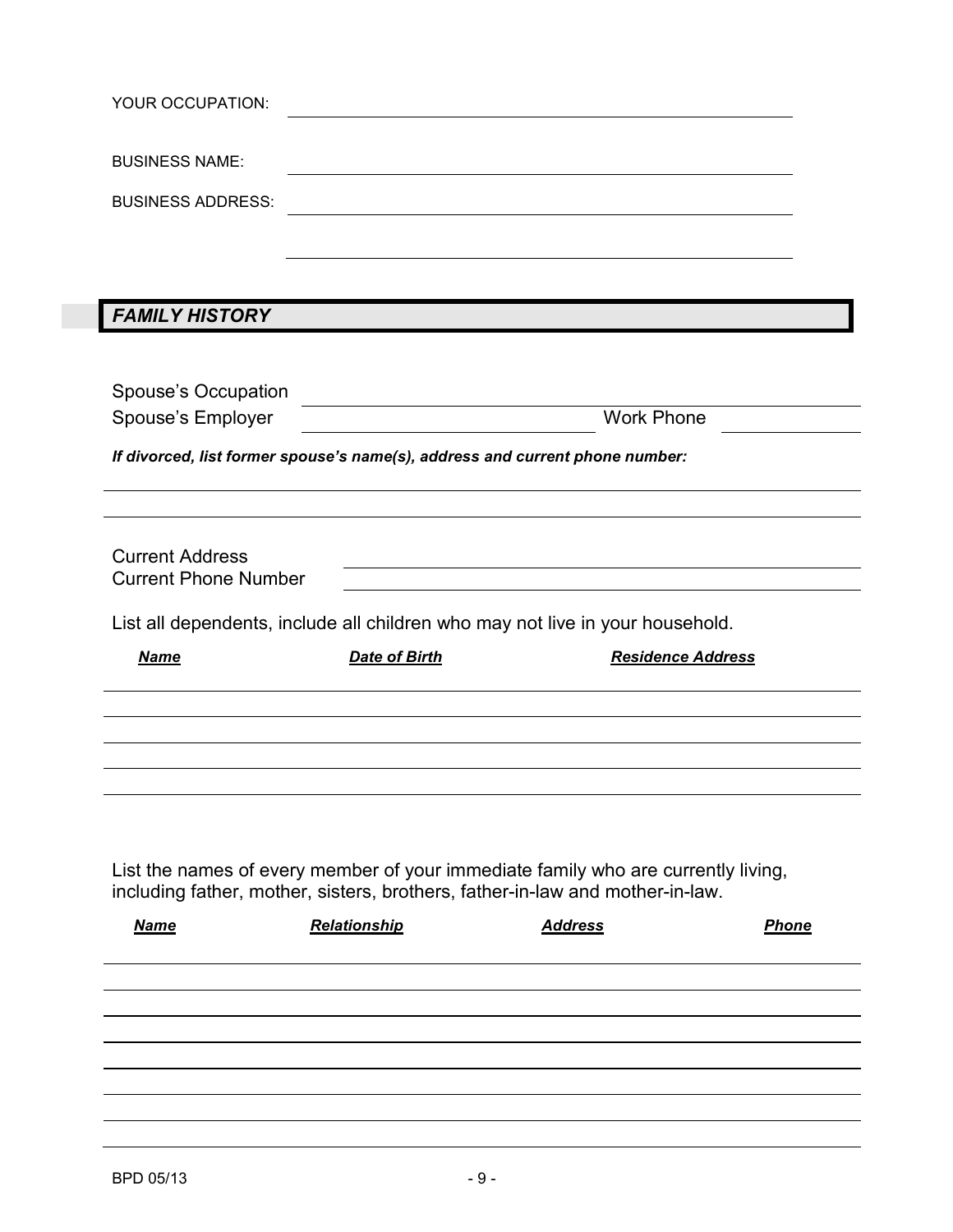## *RESIDENTIAL HISTORY*

List addresses of all residences for the last ten (10) years, starting with present.

| <b>From</b><br>Month / Year | <u>To</u><br>Month / Year | .<br>$\sim$<br><b>Address</b> | $\tilde{}$<br>City | <b>State</b> |
|-----------------------------|---------------------------|-------------------------------|--------------------|--------------|
|                             | (Present)                 |                               |                    |              |
|                             |                           |                               |                    |              |
|                             |                           |                               |                    |              |
|                             |                           |                               |                    |              |
|                             |                           |                               |                    |              |
|                             |                           |                               |                    |              |
|                             |                           |                               |                    |              |
|                             |                           |                               |                    |              |
|                             |                           |                               |                    |              |
|                             |                           |                               |                    |              |

## *LITIGATION*

| Have you ever been named as a defendant in any type of lawsuit? |           |  |  |                                 |
|-----------------------------------------------------------------|-----------|--|--|---------------------------------|
|                                                                 | Yes    No |  |  | If yes, complete the following: |
|                                                                 |           |  |  |                                 |

| Date | Title of action or proceeding                                                 |                          |
|------|-------------------------------------------------------------------------------|--------------------------|
| Date | Title of action or proceeding                                                 | <b>Court Disposition</b> |
|      | Have you ever filed a lawsuit against any other person, company, or employer? |                          |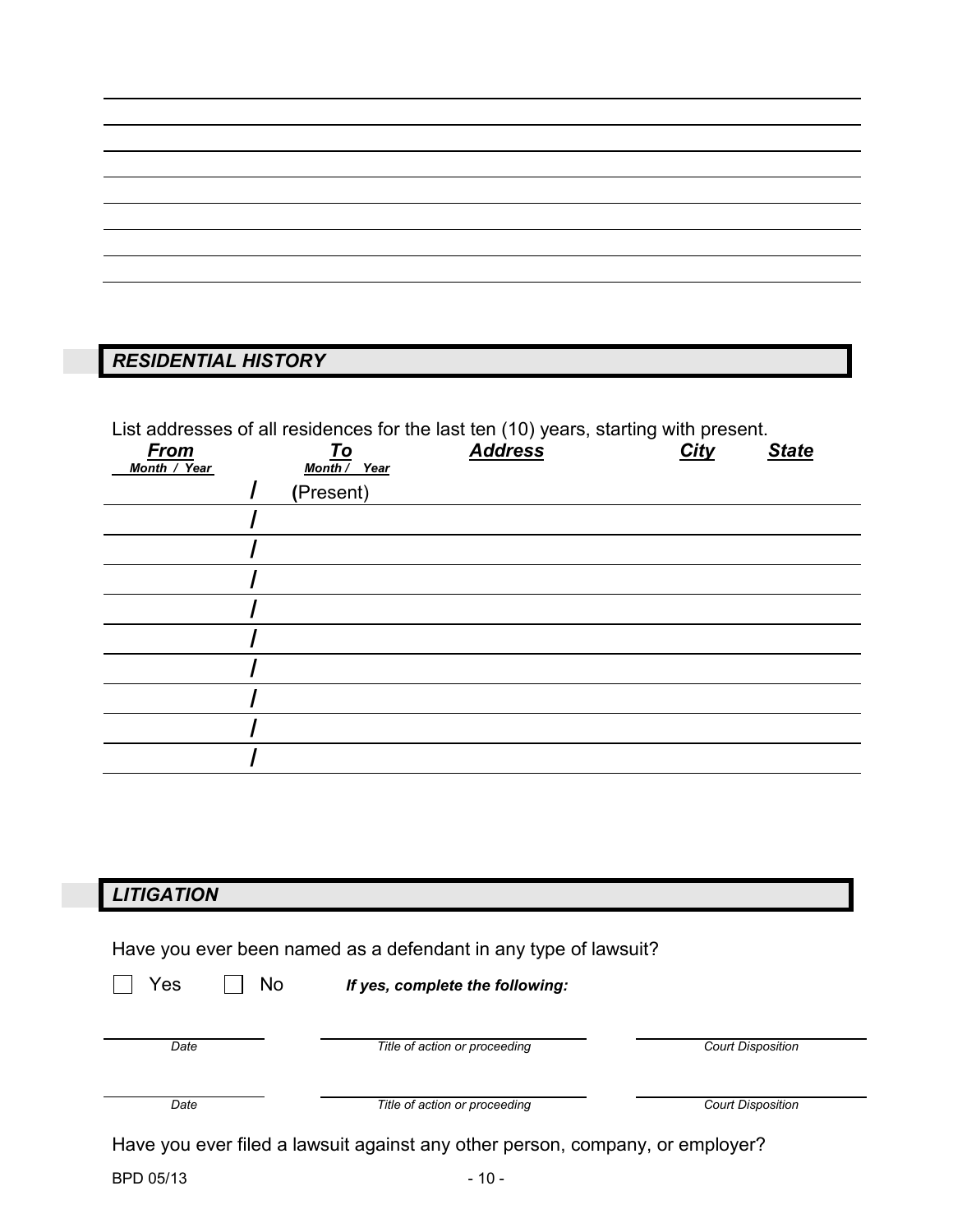| Yes                                  | No             |                                                                                       | If yes, complete the following: |                  |     |                          |
|--------------------------------------|----------------|---------------------------------------------------------------------------------------|---------------------------------|------------------|-----|--------------------------|
| Date                                 |                |                                                                                       | Title of action or proceeding   |                  |     | <b>Court Disposition</b> |
| Date                                 |                |                                                                                       | Title of action or proceeding   |                  |     | <b>Court Disposition</b> |
|                                      |                |                                                                                       |                                 |                  |     |                          |
|                                      |                |                                                                                       |                                 |                  |     |                          |
| <b>DRIVING RECORD</b>                |                |                                                                                       |                                 |                  |     |                          |
|                                      |                | Do you have a current driver's license?                                               |                                 |                  | Yes | N <sub>o</sub>           |
|                                      |                | If "yes", provide the following information:                                          |                                 |                  |     |                          |
| State of Issue:                      |                |                                                                                       | Driver's License Number:        |                  |     |                          |
| Classification:                      |                |                                                                                       | <b>Expiration Date:</b>         |                  |     |                          |
| state).                              |                | List <b>ALL</b> traffic citations you have ever received except parking: (If none, so |                                 |                  |     |                          |
| <b>Location (City/State)</b>         |                | <b>Approximate Date</b>                                                               |                                 | <b>Violation</b> |     | <b>Disposition</b>       |
|                                      |                |                                                                                       |                                 |                  |     |                          |
|                                      |                |                                                                                       |                                 |                  |     |                          |
|                                      |                | Did you ever possess a driver's license issued by any state other than                |                                 |                  |     |                          |
|                                      |                | Georgia? If yes, give state, license number, dates & name issued to:                  |                                 |                  | Yes | N <sub>0</sub>           |
| State                                | License Number |                                                                                       |                                 | Name Issued To   |     | Year(s)                  |
| State                                | License Number |                                                                                       |                                 | Name Issued To   |     | Year(s)                  |
| <b>State</b>                         | License Number |                                                                                       |                                 | Name Issued To   |     | Year(s)                  |
|                                      |                | Has your license ever been suspended or revoked by any state?                         |                                 |                  | Yes | N <sub>0</sub>           |
|                                      |                | Have you ever been refused a driver's license by any state?                           |                                 |                  | Yes | N <sub>0</sub>           |
|                                      |                | Has your auto insurance ever been canceled?                                           |                                 |                  | Yes | N <sub>0</sub>           |
| Were you ever denied auto insurance? |                |                                                                                       |                                 |                  | Yes | N <sub>0</sub>           |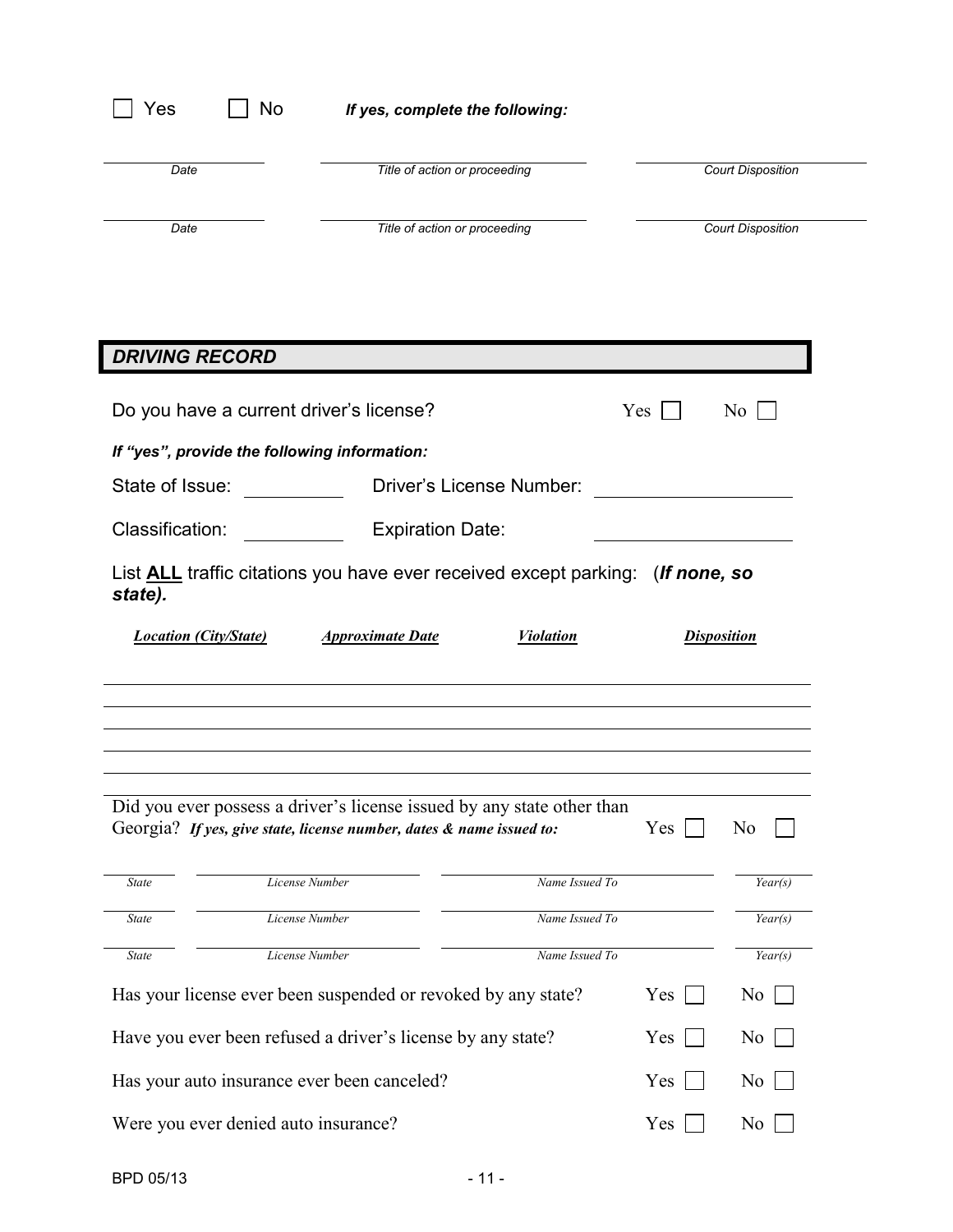| If yes, how many.                                                |                              |                  |
|------------------------------------------------------------------|------------------------------|------------------|
| Have you ever been involved in any accident as a driver?         | $Yes \mid \mid No \mid \mid$ |                  |
| Have you ever been involved in an accident you failed to report? | $Yes \mid \mid$              | No               |
| Did you ever obtain a driver's license under another name?       | $Yes \mid \mid$              | $\overline{N_0}$ |

*If you answered "yes" to any of the above questions, an explanation is required:*

#### *ALCOHOL*

| Did you ever operate a vehicle/boat under the influence of alcohol?<br>If yes, when was the last time?               | Yes | N <sub>0</sub>  |
|----------------------------------------------------------------------------------------------------------------------|-----|-----------------|
| Have you ever been stopped for driving under the influence but not<br>taken to jail? If yes, when was the last time? | Yes | N <sub>o</sub>  |
| Did you ever call in sick because of a "hangover"?                                                                   | Yes | N <sub>0</sub>  |
| Did you ever consume alcoholic beverages prior to reporting<br>for work?                                             | Yes | N <sub>0</sub>  |
| Did you ever consume alcoholic beverages while at work?                                                              | Yes | N <sub>0</sub>  |
| If you answered "yes" to any of the above questions, an explanation is required:                                     |     |                 |
|                                                                                                                      |     |                 |
|                                                                                                                      |     |                 |
|                                                                                                                      |     |                 |
|                                                                                                                      |     |                 |
| <b>GAMBLING</b>                                                                                                      |     |                 |
| Do you have gambling debts?<br>If yes, an explanation is required:                                                   | Yes | No <sub>1</sub> |
|                                                                                                                      |     |                 |

BPD 05/13 - 12 -What is the most money you have ever illegally bet at one time?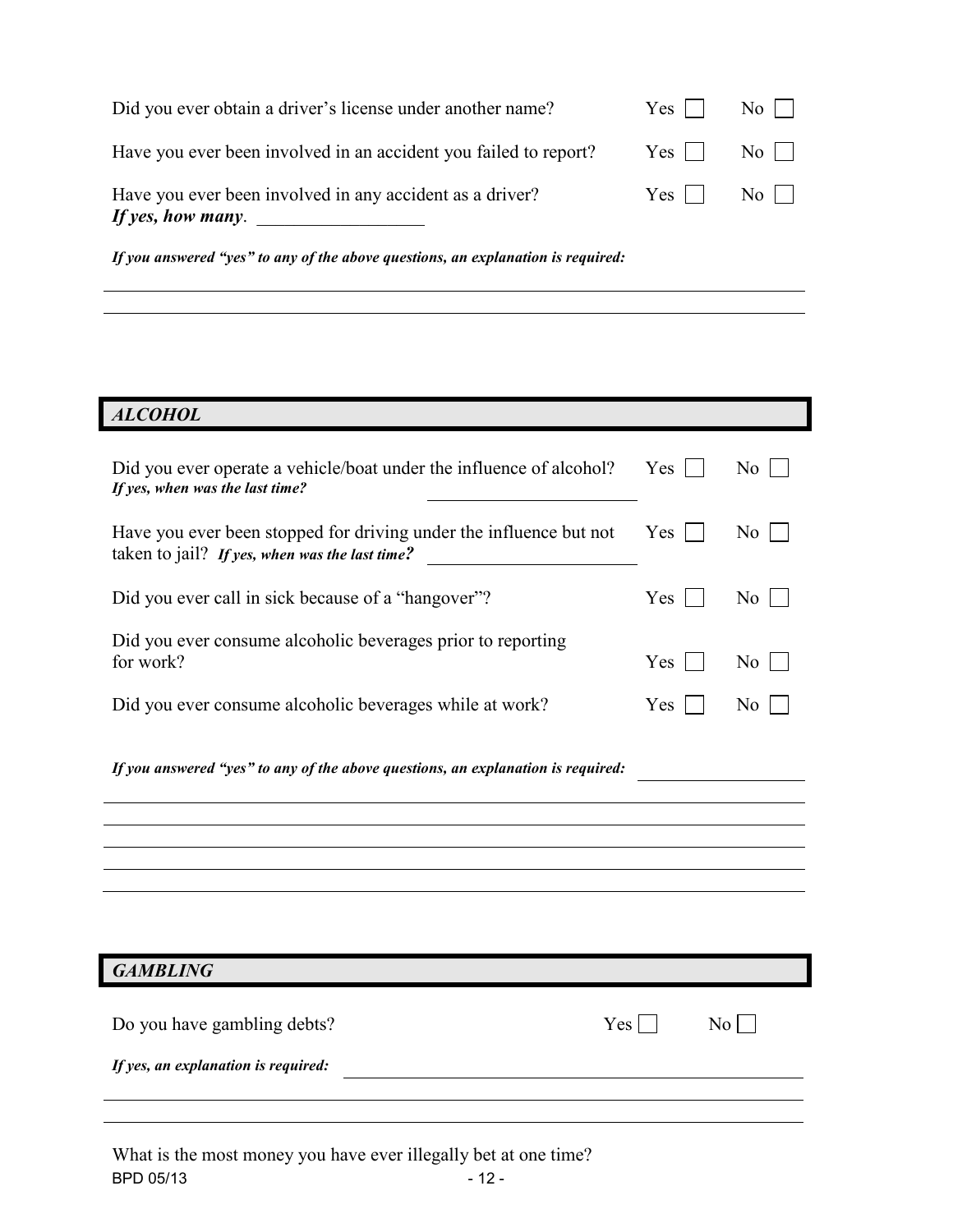| What is the largest amount of money you have ever lost?                      |       |                  |
|------------------------------------------------------------------------------|-------|------------------|
| Did you ever borrow money to pay a gambling debt?<br>If yes, how many times? | Yes l | $\overline{N_0}$ |
| Did you ever steal money to pay a gambling debt?<br>If yes, how many times?  | Yes   | $\overline{N_0}$ |

#### *CRIMINAL HISTORY*

| Have you ever been arrested or been the subject of a criminal complaint or<br>indictment or been required to appear as a suspect or defendant in any criminal<br>(including juvenile) proceeding or before any prosecuting officer or investigative |            |              |  |
|-----------------------------------------------------------------------------------------------------------------------------------------------------------------------------------------------------------------------------------------------------|------------|--------------|--|
| agency?<br>Have you ever been convicted or pled guilty or pled nolo contendere to a<br>misdemeanor crime?                                                                                                                                           | Yes        | $No$ $ $ $ $ |  |
| Have you ever been convicted or pled guilty or pled nolo contendere to a felony<br>crime?                                                                                                                                                           | Yes        | No           |  |
| Have you ever received a sentence under the First Offender Act or are you<br>currently serving probation as a sentence under First Offender?                                                                                                        | Yes        | No           |  |
| Were you ever arrested as a juvenile?                                                                                                                                                                                                               | Yes<br>Yes | No<br>No     |  |
| Have you ever been a member of a Street Gang?                                                                                                                                                                                                       | Yes        | No           |  |
| Have you ever been:                                                                                                                                                                                                                                 |            |              |  |
| Sentenced to incarceration?                                                                                                                                                                                                                         | Yes        | No           |  |
| Placed in a police lineup?                                                                                                                                                                                                                          | Yes        | $No$ $ $     |  |
| Placed on probation?                                                                                                                                                                                                                                | <b>Yes</b> | No           |  |
| Placed on parole?                                                                                                                                                                                                                                   | Yes        | No           |  |
| Placed in a holding cell?                                                                                                                                                                                                                           | Yes        | No           |  |
| Placed in a military stockade?                                                                                                                                                                                                                      | Yes        | No           |  |
| Placed in a disciplinary school?                                                                                                                                                                                                                    | <b>Yes</b> | No           |  |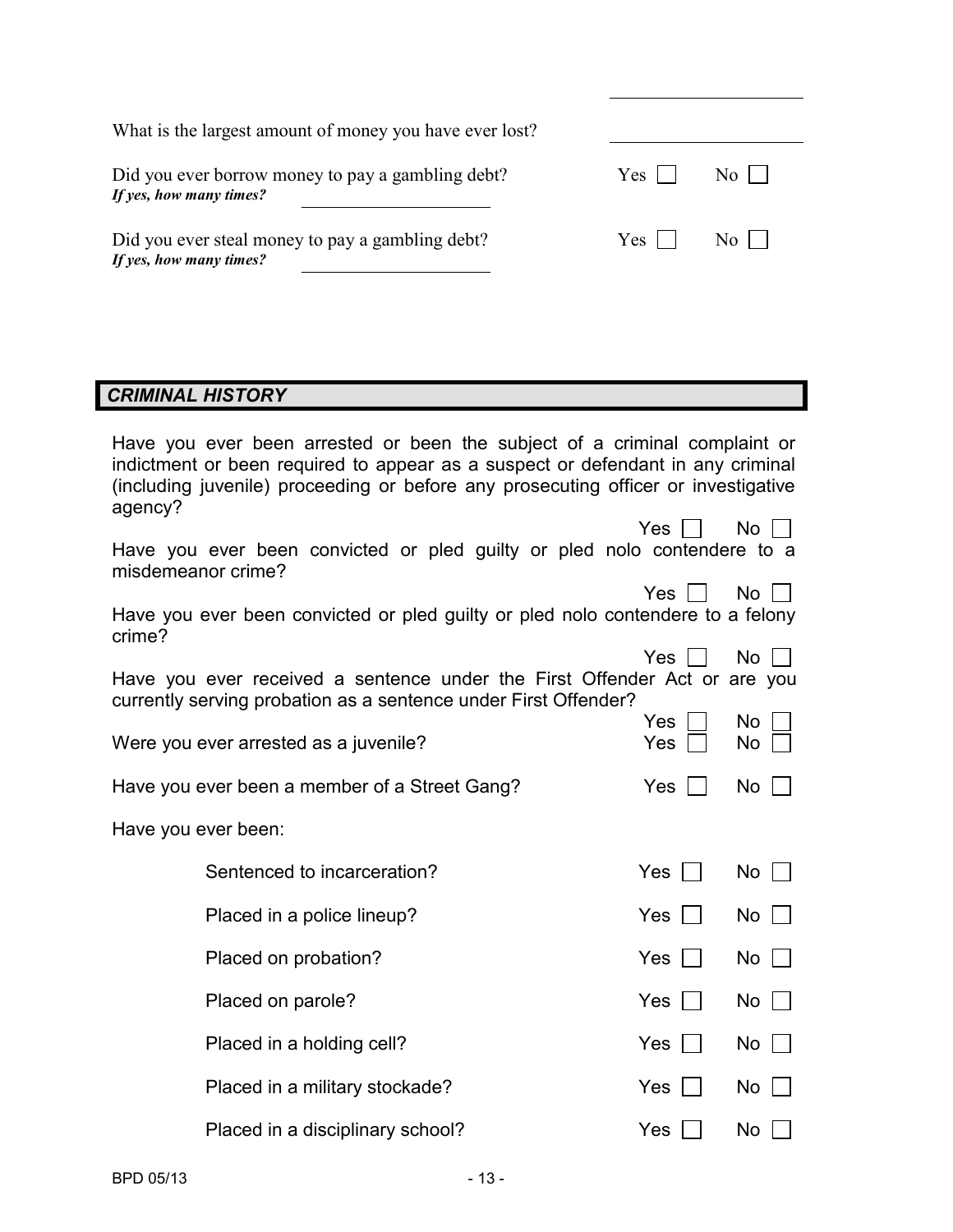| Questioned by the police as a suspect of a crime? Yes $\Box$ N. |  | <b>No</b> |
|-----------------------------------------------------------------|--|-----------|
|-----------------------------------------------------------------|--|-----------|

*If you answered "yes" to any of the above questions, an explanation is required: (Please include name of Arresting Agency and Court of Jurisdiction)*

#### *HAVE YOU EVER COMMITTED OR PARTICIPATED IN ANY OF THE FOLLOWING CRIMES OR OFFENSES? THE QUESTION APPLIES EVEN THOUGH YOU MAY NOT HAVE BEEN ARRESTED OR DETECTED.*

|                                          | <b>YES</b> | <b>NO</b> | <b>AGE</b> |
|------------------------------------------|------------|-----------|------------|
| Murder                                   |            |           |            |
| <b>Voluntary Manslaughter</b>            |            |           |            |
| <b>Involuntary Manslaughter</b>          |            |           |            |
| <b>Aggravated Assault</b>                |            |           |            |
| Battery/Simple or Aggravated             |            |           |            |
| Kidnapping                               |            |           |            |
| False Imprisonment                       |            |           |            |
| Hijacking an Aircraft                    |            |           |            |
| <b>Child Abuse</b>                       |            |           |            |
| Driving on Revoked Driver's License      |            |           |            |
| Fleeing and Attempting to Elude          |            |           |            |
| Driving Under the Influence (DUI)        |            |           |            |
| Vehicular Homicide                       |            |           |            |
| Rape                                     |            |           |            |
| <b>Aggravated Sodomy</b>                 |            |           |            |
| <b>Statutory Rape</b>                    |            |           |            |
| <b>Child Molestation</b>                 |            |           |            |
| <b>Bestiality</b>                        |            |           |            |
| Necrophilia                              |            |           |            |
| Public Indecency                         |            |           |            |
| Prostitution                             |            |           |            |
| Pimping                                  |            |           |            |
| Bigamy                                   |            |           |            |
| Incest                                   |            |           |            |
| <b>Cruelty to Animals</b>                |            |           |            |
| <b>Burglary</b>                          |            |           |            |
| <b>Criminal Damage to Property</b>       |            |           |            |
| Vandalism                                |            |           |            |
| Arson                                    |            |           |            |
| <b>Criminal Possession of Explosives</b> |            |           |            |
| Theft by Taking                          |            |           |            |
| Theft by Deception                       |            |           |            |
| Theft by Conversion                      |            |           |            |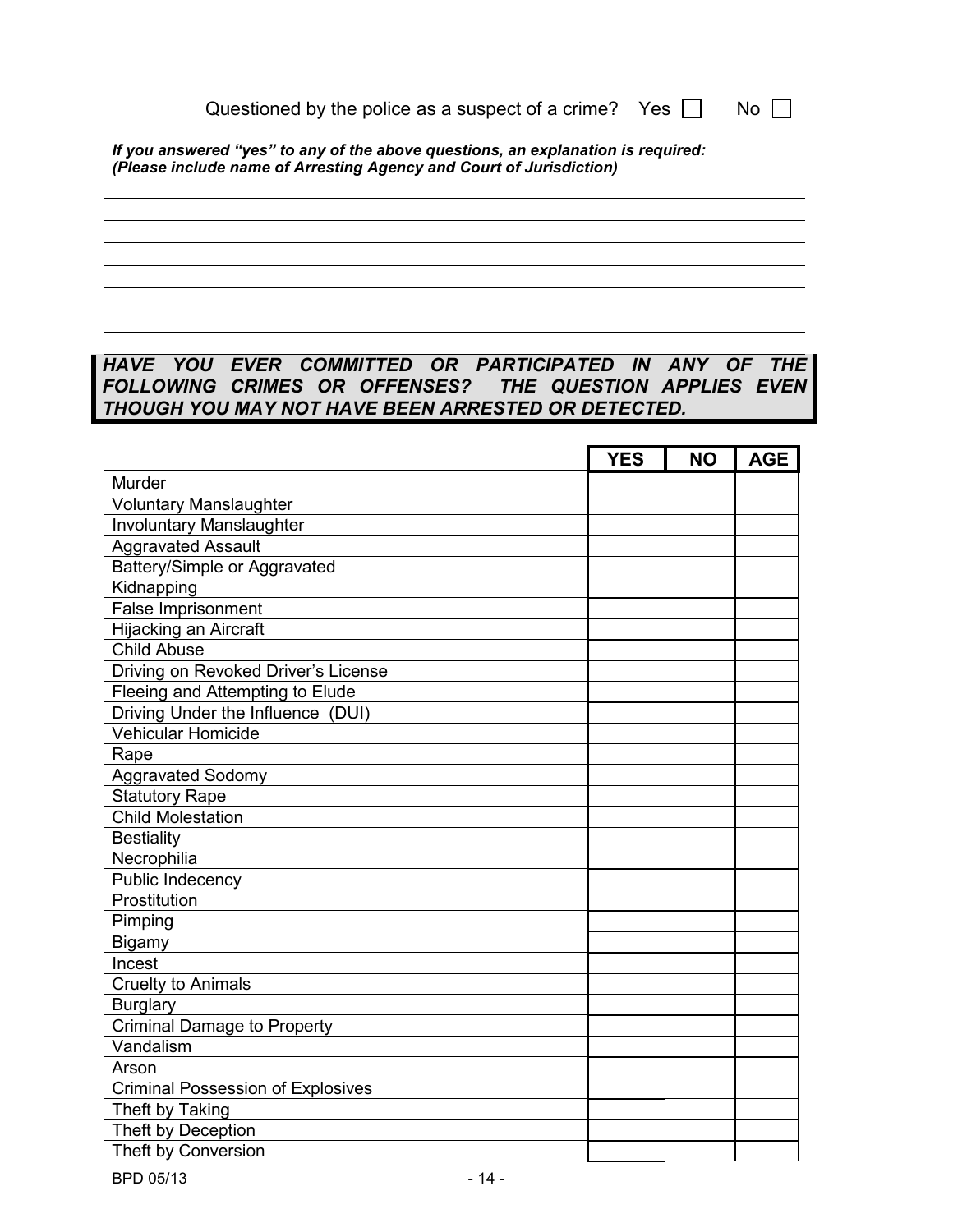| <b>Theft of Services</b>                  |  |  |
|-------------------------------------------|--|--|
| Theft of Lost or Mislaid Property         |  |  |
| Theft by Receiving Stolen Property        |  |  |
| Hit and Run                               |  |  |
| Shoplifting                               |  |  |
| Theft of Motor Vehicle, Parts, Components |  |  |
| Robbery                                   |  |  |
| Armed Robbery                             |  |  |
| Forgery                                   |  |  |
| <b>Credit Card Fraud</b>                  |  |  |

|                                                                   | <b>YES</b> | <b>NO</b> | <b>AGE</b> |
|-------------------------------------------------------------------|------------|-----------|------------|
| <b>Accessing Computers for Fraudulent Purposes</b>                |            |           |            |
| Unauthorized Access, Alteration, Destruction of Computers         |            |           |            |
| <b>Bribery</b>                                                    |            |           |            |
| Violation of Oath by Public Officer                               |            |           |            |
| Impersonation of Public Officer or Public Employee                |            |           |            |
| Obstruction or Hindering of Law Enforcement Officers              |            |           |            |
| Obstruction or Hindering of Firefighters                          |            |           |            |
| Giving False Name or Address to Law Enforcement Officers          |            |           |            |
| False Report of a Crime                                           |            |           |            |
| False Report of a Fire                                            |            |           |            |
| <b>Concealing Death of Another Person</b>                         |            |           |            |
| Escape                                                            |            |           |            |
| Perjury                                                           |            |           |            |
| <b>Tampering with Evidence</b>                                    |            |           |            |
| Treason                                                           |            |           |            |
| Advocating Overthrow of Government                                |            |           |            |
| <b>Riot</b>                                                       |            |           |            |
| Inciting a Riot                                                   |            |           |            |
| <b>Terroristic Threats and Acts</b>                               |            |           |            |
| Peeping Tom                                                       |            |           |            |
| <b>Unlawful Eavesdropping</b>                                     |            |           |            |
| Illegal Possession of Sawed-Off Shotgun, Machine Gun,<br>Silencer |            |           |            |
| <b>Commercial Gambling</b>                                        |            |           |            |
| Dog fighting                                                      |            |           |            |
| Sexual Exploitation of Children                                   |            |           |            |
| Child Pornography                                                 |            |           |            |
| Illegal Possession, Manufacture, Distribution, Use of Illegal     |            |           |            |
| Drugs or Marijuana                                                |            |           |            |
| Trafficking in Cocaine, Illegal Drugs or Marijuana                |            |           |            |
| Use of Fictitious Name or False Address When Obtaining            |            |           |            |
| <b>Drugs</b>                                                      |            |           |            |
| Intentional Inhalation of Model Glue                              |            |           |            |
| <b>Domestic Family Violence</b>                                   |            |           |            |
| Stalking                                                          |            |           |            |

*If you answered "yes" to any of the above, an explanation is required:*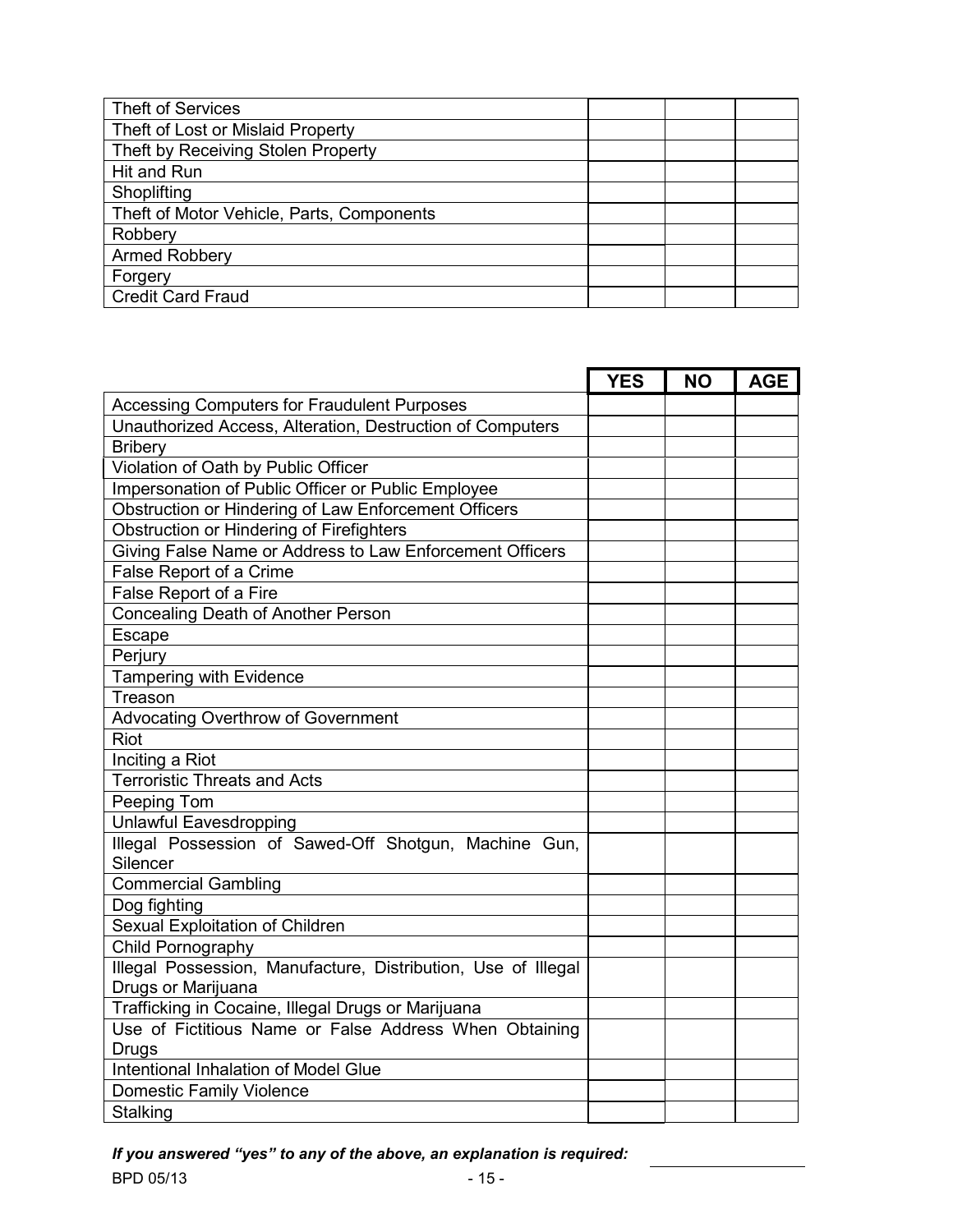| <b>THEFTS</b>                                                         |            |           |
|-----------------------------------------------------------------------|------------|-----------|
| Did you ever steal any money from an employer?                        | <b>Yes</b> | No.       |
| Did you ever steal anything from an employer?                         | <b>Yes</b> | No.       |
| Did you ever steal any property or money from a fellow<br>employee?   | Yes        | No.       |
| Did you ever deliberately "shortchange" a customer?                   | Yes        | No.       |
| As an adult, did you ever steal anything from a store or<br>business? | Yes        | <b>No</b> |
| Did you ever alter a price tag in a store?                            | Yes        | No.       |
| Did you ever forge a check?                                           | <b>Yes</b> | No.       |
| Did you ever intentionally write a bad check?                         | <b>Yes</b> | No.       |
| Did you ever steal anything from a vehicle?                           | Yes        | No.       |
| Did you ever act as a lookout when anyone else was<br>stealing?       | Yes        | No        |

<u> 1989 - Johann Stoff, amerikansk politiker (d. 1989)</u>

*If you answered "yes" to any of the questions above, an explanation is required:*

## *SECURITY*

| Have you ever been a member of any group or organization |  |  |  |  |                      |
|----------------------------------------------------------|--|--|--|--|----------------------|
| that advocates violent dissent or the overthrow of this  |  |  |  |  |                      |
| government or any other government?                      |  |  |  |  | Yes $\Box$ No $\Box$ |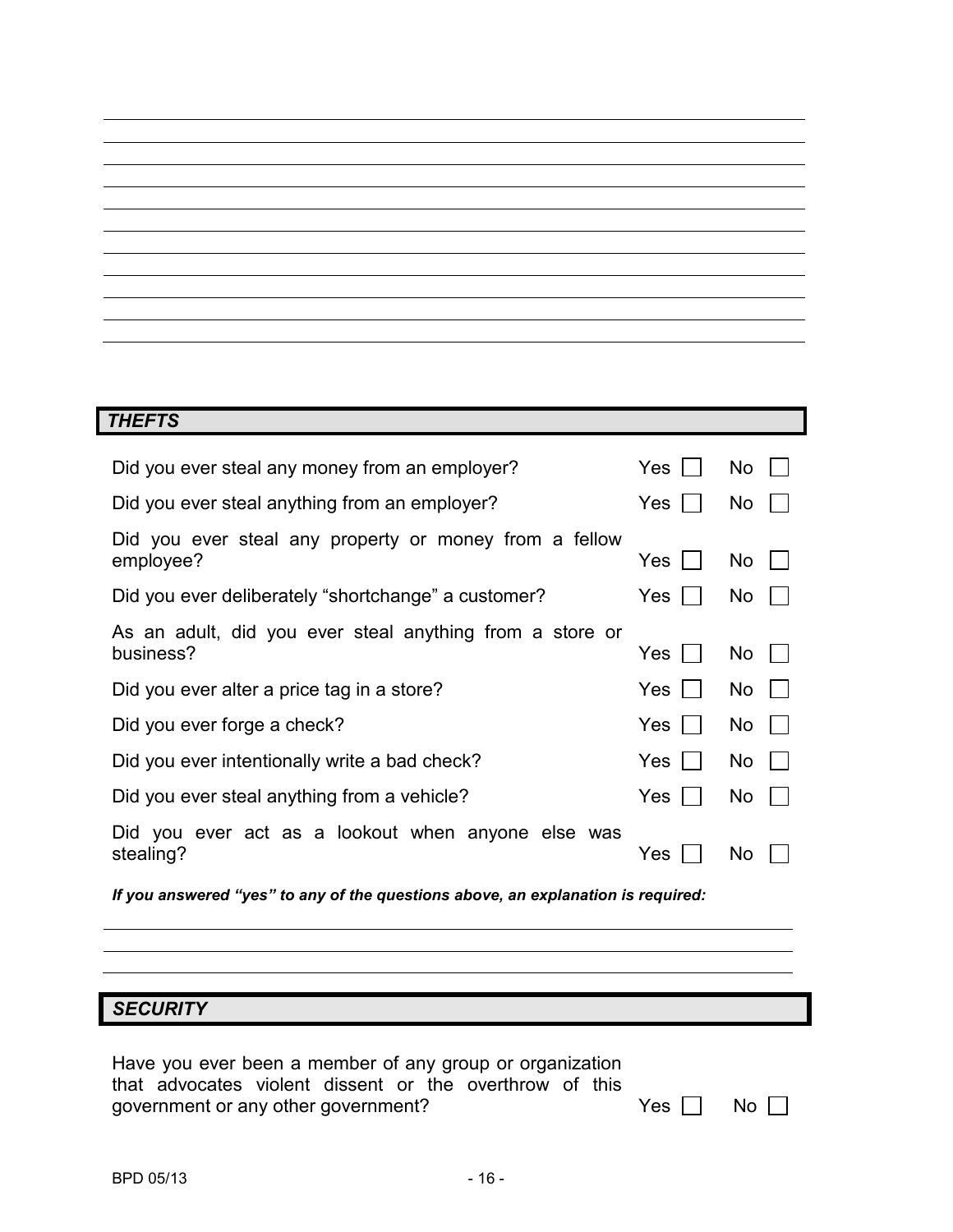| Have you ever been a member of a group or organization<br>that advocates violence, racism, or other illegal activities? | $Yes$ $\mid$ | $No$ $\vert \ \vert$ |
|-------------------------------------------------------------------------------------------------------------------------|--------------|----------------------|
| Have you ever been refused a security clearance or bond?                                                                | Yes I        | $No$ $\vert \ \vert$ |
| Have you ever been involved in any type of riot, illegal<br>demonstration or illegal strike?                            | Yes          | No I                 |
| Have you ever participated in the use or manufacture of<br>explosive devices or firebombs?                              | Yes.         | No L                 |
|                                                                                                                         |              |                      |

*If you answered "yes" to any of the above questions, an explanation is required:* 

#### *DRUG HISTORY*

Check the appropriate column(s) for each of the following drugs which you have recreationally and/or casually used or which you are currently using **without a medical prescription.**

| <b>Name of Drug</b>         | <b>Never</b><br><b>Used</b> | Tried/<br><b>Used</b> | <b>Last Time</b><br><b>Month/Year</b> | <b>First Time</b><br><b>Month/Year</b> | <b>Number of</b><br><b>Times</b> |
|-----------------------------|-----------------------------|-----------------------|---------------------------------------|----------------------------------------|----------------------------------|
| Amphetamines/Uppers         |                             |                       |                                       |                                        |                                  |
| Ativan                      |                             |                       |                                       |                                        |                                  |
| <b>Barbiturates/Downers</b> |                             |                       |                                       |                                        |                                  |
| <b>Benzedrine</b>           |                             |                       |                                       |                                        |                                  |
| <b>Biphetamine</b>          |                             |                       |                                       |                                        |                                  |
| Cocaine/Coke                |                             |                       |                                       |                                        |                                  |
| Codeine                     |                             |                       |                                       |                                        |                                  |
| Crack                       |                             |                       |                                       |                                        |                                  |
| Crank/Meth/Ice              |                             |                       |                                       |                                        |                                  |
| Darvon                      |                             |                       |                                       |                                        |                                  |
| Darvon/Darvocet             |                             |                       |                                       |                                        |                                  |
| Demerol                     |                             |                       |                                       |                                        |                                  |
| Dexedrine                   |                             |                       |                                       |                                        |                                  |
| <b>Dilaudid</b>             |                             |                       |                                       |                                        |                                  |
| Ecstasy(XTC)/ MDMA/MDA      |                             |                       |                                       |                                        |                                  |
| Equanil                     |                             |                       |                                       |                                        |                                  |
| <b>GHB/Liquid Ecstasy</b>   |                             |                       |                                       |                                        |                                  |
| Glue                        |                             |                       |                                       |                                        |                                  |
| Hash Oil                    |                             |                       |                                       |                                        |                                  |
| Hashish                     |                             |                       |                                       |                                        |                                  |
| Heroin                      |                             |                       |                                       |                                        |                                  |
| Huffing/Inhalant Use        |                             |                       |                                       |                                        |                                  |
| Ketamine/Cat Valium         |                             |                       |                                       |                                        |                                  |
| BPD 05/13                   |                             |                       | $-17-$                                |                                        |                                  |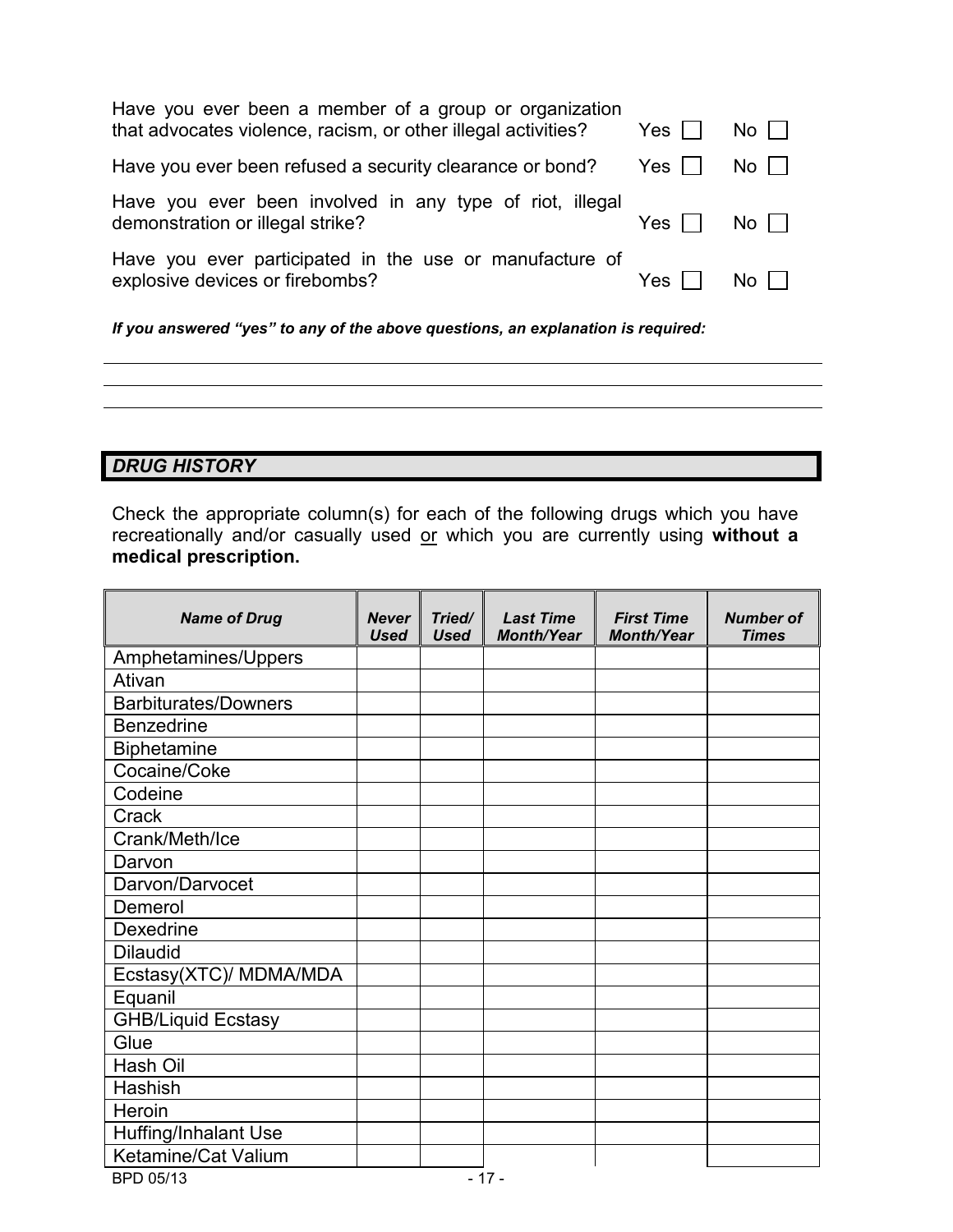| Librium              |  |  |  |
|----------------------|--|--|--|
| Lortab/Lorcet        |  |  |  |
| LSD/Acid/STP         |  |  |  |
| Marijuana/THC        |  |  |  |
| Meperidine           |  |  |  |
| Mescaline            |  |  |  |
| Methadone            |  |  |  |
| Methamphetamine      |  |  |  |
| Methaqualone         |  |  |  |
| Morphine             |  |  |  |
| Mushrooms/Psilocybin |  |  |  |
| Nembutal             |  |  |  |
| <b>Nexus</b>         |  |  |  |
| <b>Nitrous Oxide</b> |  |  |  |

| <b>Name of Drug</b>   | <b>Never</b><br><b>Used</b> | Tried/<br><b>Used</b> | <b>Last Time</b><br><b>Month/Year</b> | <b>First Time</b><br><b>Month/Year</b> | <b>Number</b><br>of Times |
|-----------------------|-----------------------------|-----------------------|---------------------------------------|----------------------------------------|---------------------------|
| Opium                 |                             |                       |                                       |                                        |                           |
| Oxycodone             |                             |                       |                                       |                                        |                           |
| OxyContin             |                             |                       |                                       |                                        |                           |
| <b>PCP/Angel Dust</b> |                             |                       |                                       |                                        |                           |
| Percodan/Percocet     |                             |                       |                                       |                                        |                           |
| Peyote                |                             |                       |                                       |                                        |                           |
| Phenobarbital         |                             |                       |                                       |                                        |                           |
| Preludin              |                             |                       |                                       |                                        |                           |
| Rohypnol              |                             |                       |                                       |                                        |                           |
| Qualudes              |                             |                       |                                       |                                        |                           |
| Seconal               |                             |                       |                                       |                                        |                           |
| Speed                 |                             |                       |                                       |                                        |                           |
| <b>Steroids</b>       |                             |                       |                                       |                                        |                           |
| Talwin                |                             |                       |                                       |                                        |                           |
| <b>Thai Stick</b>     |                             |                       |                                       |                                        |                           |
| Tranxene              |                             |                       |                                       |                                        |                           |
| <b>Tylox</b>          |                             |                       |                                       |                                        |                           |
| Valium                |                             |                       |                                       |                                        |                           |
| Vicodin               |                             |                       |                                       |                                        |                           |
| Wygesic               |                             |                       |                                       |                                        |                           |
| Xanax                 |                             |                       |                                       |                                        |                           |
| Other                 |                             |                       |                                       |                                        |                           |

*Explain fully any item(s) checked:*

<u> 1980 - Johann Stoff, deutscher Stoffen und der Stoffen und der Stoffen und der Stoffen und der Stoffen und d</u>

<u> 1989 - Johann Stoff, fransk politik (d. 1989)</u>

<u> 1980 - Johann Barn, mars an t-Amerikaansk kommunister (</u>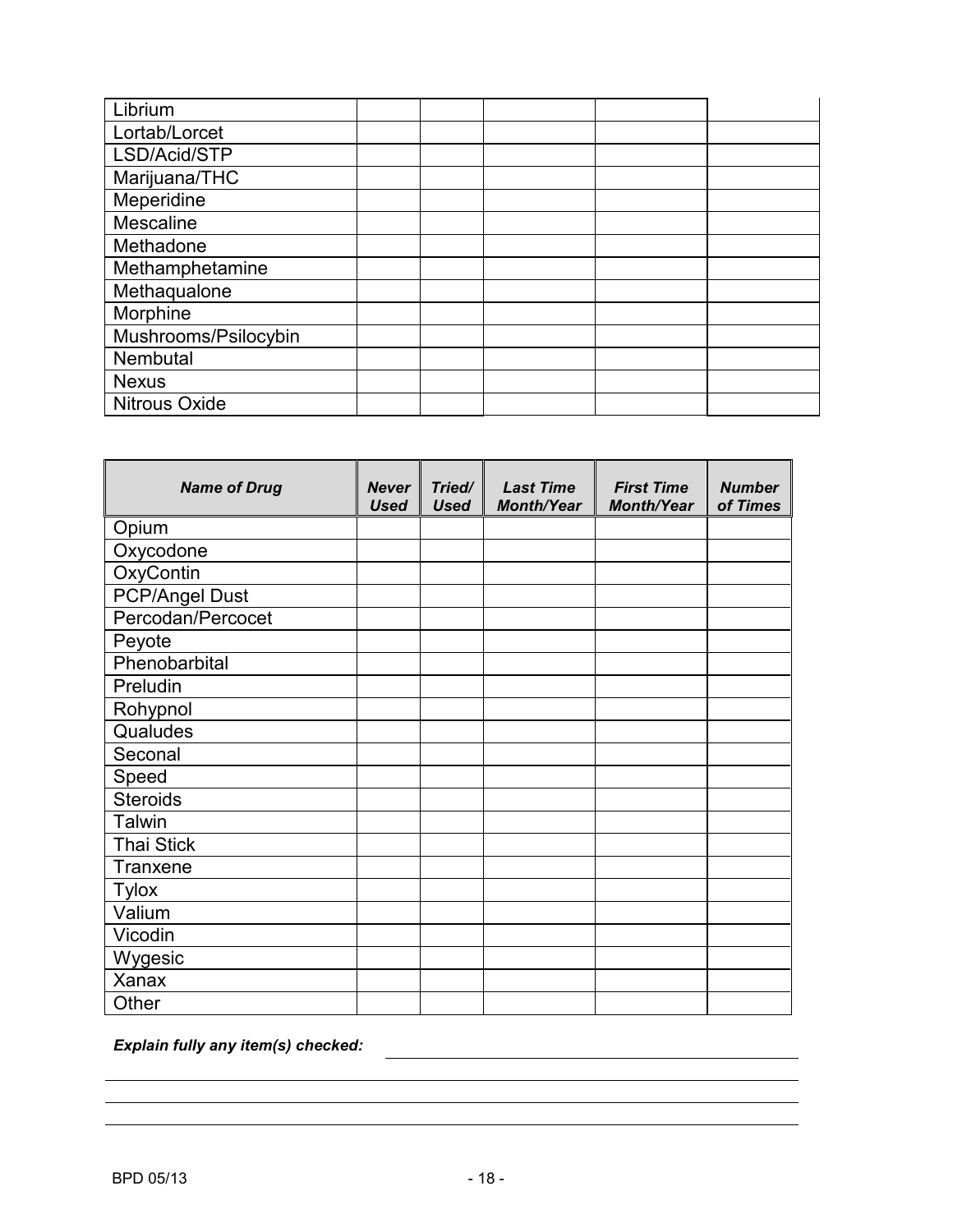| Have you ever used any illegal drug not listed in either chart?                    |                            | Yes <sub>l</sub>     | No.       |
|------------------------------------------------------------------------------------|----------------------------|----------------------|-----------|
| If yes, list the drug(s) used, last time used and number of times used:            |                            |                      |           |
| <b>Type of Drug</b>                                                                | <b>Last Time Used</b>      | Number of Times Used |           |
|                                                                                    |                            |                      |           |
| <b>Type of Drug</b>                                                                | <b>Last Time Used</b>      | Number of Times Used |           |
|                                                                                    |                            |                      |           |
|                                                                                    |                            |                      |           |
| Are you currently using any illegal drugs?                                         |                            | Yes                  | No        |
| If yes, list type of drug(s) used, amount used and how often used:                 |                            |                      |           |
|                                                                                    |                            |                      |           |
| <b>Type of Drug</b>                                                                | Amount Used                |                      |           |
|                                                                                    |                            |                      |           |
| <b>Type of Drug</b>                                                                | Amount Used                |                      |           |
| How many of your friends, associates or family members are Street Gang<br>members? |                            |                      |           |
| How many of your current friends or associates use illegal drugs?                  |                            |                      |           |
|                                                                                    |                            |                      |           |
| When was the last time that someone used illegal drugs in your presence?           |                            |                      |           |
| Describe the type of drug and circumstances:                                       |                            |                      |           |
|                                                                                    |                            |                      |           |
|                                                                                    |                            |                      |           |
|                                                                                    |                            |                      |           |
|                                                                                    |                            |                      |           |
| Have you attended a Rave?                                                          |                            | Yes                  | <b>No</b> |
| <b>Number of Times Attended:</b>                                                   | <b>Last Time Attended:</b> |                      |           |
|                                                                                    |                            |                      |           |
| Have you ever tried/used illegal drugs just prior to reporting to                  |                            |                      |           |
| work?                                                                              |                            | Yes                  | No        |
| Have you ever tried/used illegal drugs while at work?                              |                            | Yes                  | <b>No</b> |
| Have you ever tried/used illegal drugs at lunch or breaks at                       |                            |                      |           |
| work?                                                                              |                            | Yes                  | No        |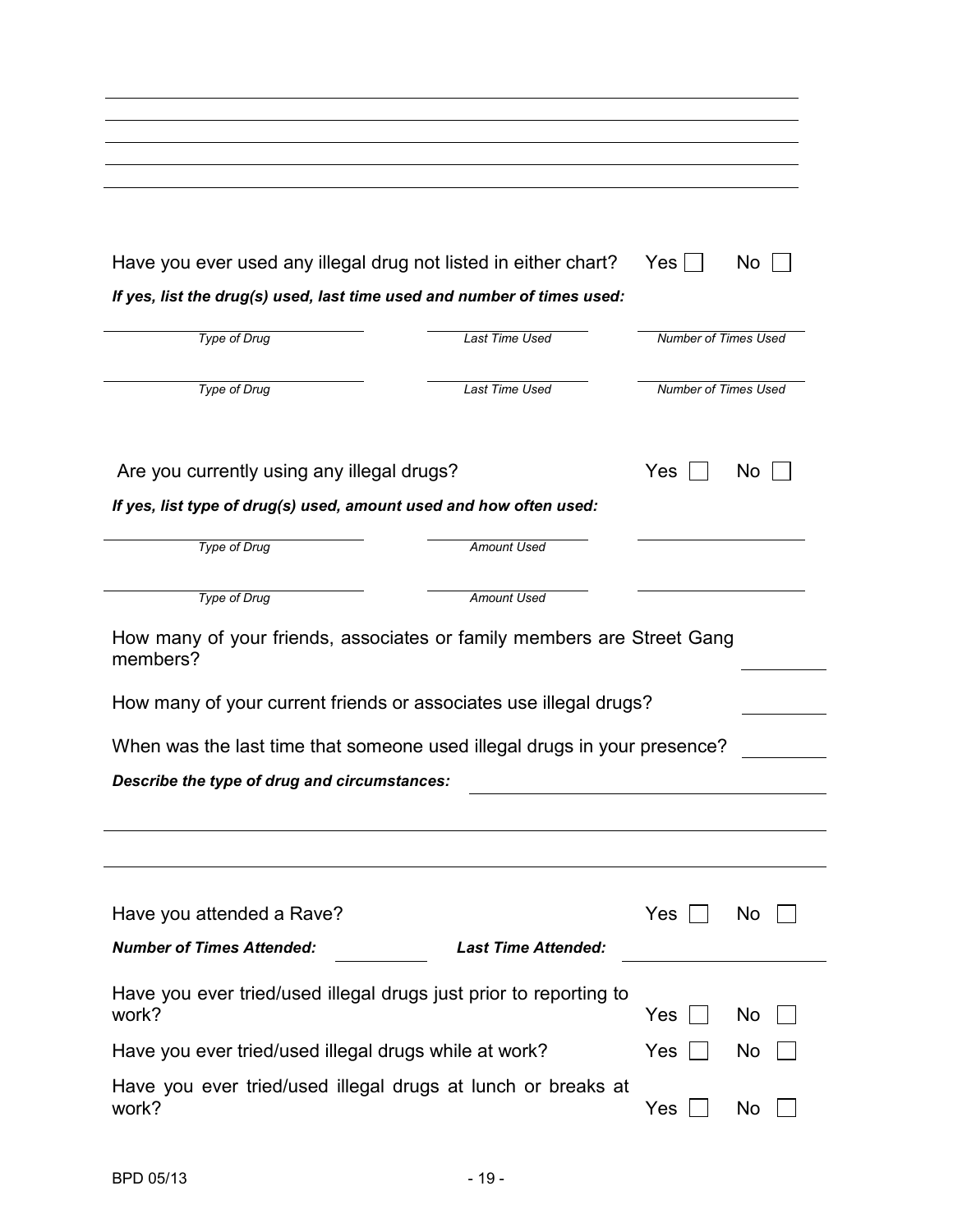| work?                                     | Have you ever tried/used illegal drugs just after getting off                                                                                                                       | Yes                          | <b>No</b> |
|-------------------------------------------|-------------------------------------------------------------------------------------------------------------------------------------------------------------------------------------|------------------------------|-----------|
|                                           | Describe the type of drug and circumstances:                                                                                                                                        |                              |           |
|                                           |                                                                                                                                                                                     |                              |           |
|                                           |                                                                                                                                                                                     |                              |           |
|                                           | Have you ever taken alcohol and illegal drugs together?                                                                                                                             | Yes                          | No        |
| Drug:                                     | <b>Last Time:</b><br><b>Number of Times Used:</b>                                                                                                                                   |                              |           |
| illegal drugs?                            | Have you ever operated a vehicle/boat under the influence of                                                                                                                        | Yes                          | No        |
| Drug:                                     | <b>Last Time:</b>                                                                                                                                                                   | <b>Number of Times Used:</b> |           |
| How much?<br>When?<br>Where?              | Have you ever grown or participated in growing marijuana?<br><u> 1989 - Johann Stoff, deutscher Stoffen und der Stoffen und der Stoffen und der Stoffen und der Stoffen und der</u> | Yes                          | No.       |
|                                           | and the control of the control of the control of the control of the control of the control of the control of the<br>What did you do with the marijuana?                             |                              |           |
| illegal drugs?<br>What type?<br>How much? | Have you ever manufactured or participated in manufacturing                                                                                                                         | Yes                          | No        |
| When?<br>Where?                           |                                                                                                                                                                                     |                              |           |
|                                           | What did you do with the drugs?                                                                                                                                                     |                              |           |
|                                           | Have you ever purchased and/or received any illegal drugs?                                                                                                                          | Yes                          | No.       |
| Drug:                                     | Last Time:                                                                                                                                                                          | <b>Number of Times Used:</b> |           |
|                                           | Describe the type of drug and circumstances:                                                                                                                                        |                              |           |
|                                           | Have you ever sold any illegal drug(s) or any substance that<br>you purported or claimed to be an illegal drug?                                                                     | <b>Yes</b>                   | No.       |
|                                           | Have you ever transported or stored any illegal drugs?                                                                                                                              | Yes                          | No        |
|                                           | Have you ever set up a drug buy for yourself or anyone else?                                                                                                                        | Yes                          | No.       |
|                                           | Have you ever overdosed on illegal drugs?                                                                                                                                           | Yes                          | No.       |
|                                           | Have you ever illegally used anyone else's drug prescription?                                                                                                                       | Yes                          | No.       |
| prescription?                             | Have you ever forged, illegally obtained, sold or stolen a drug                                                                                                                     | Yes                          | No        |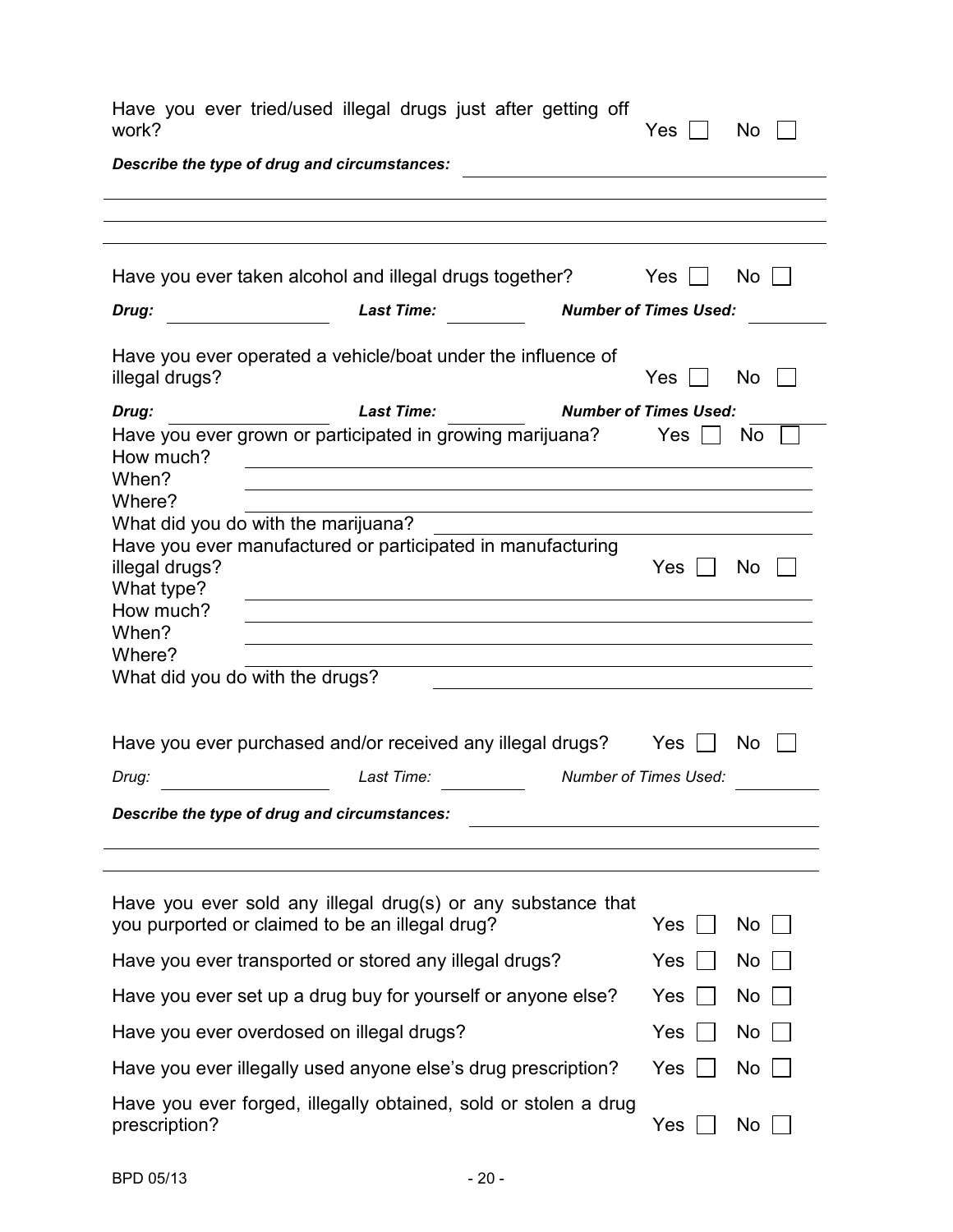| Have you ever passed or attempted to pass a forged or stolen<br>drug prescription? | $Yes \mid \mid No \mid \mid$ |  |
|------------------------------------------------------------------------------------|------------------------------|--|
| Have you ever stolen drugs from anyone?                                            | $Yes \Box No \Box$           |  |
| Do you own/possess any drug paraphernalia?                                         | $Yes \mid \mid No \sqcap$    |  |

*If you answered "yes" to any of the above questions, an explanation is required:*

#### *PROFESSIONAL LICENSE(S) AND/OR ASSOCIATIONS*

List all professional license(s) held by you. **(***If none, so state).*

|  | Have you ever had a professional license revoked or suspended for any reason? |  |
|--|-------------------------------------------------------------------------------|--|
|  |                                                                               |  |

| $\sim$ |  | ገ<br>- |
|--------|--|--------|
|--------|--|--------|

*If yes, give details including type of license and reason for revocation or suspension:*

|  | List any special skill(s) or certificate(s) held by you. (If none, so state). |  |
|--|-------------------------------------------------------------------------------|--|
|--|-------------------------------------------------------------------------------|--|

List all organizations, clubs and associations of which you are or have been a member of within the past ten  $(10)$  years.<br>**Name** 

*<u>City/State</u>*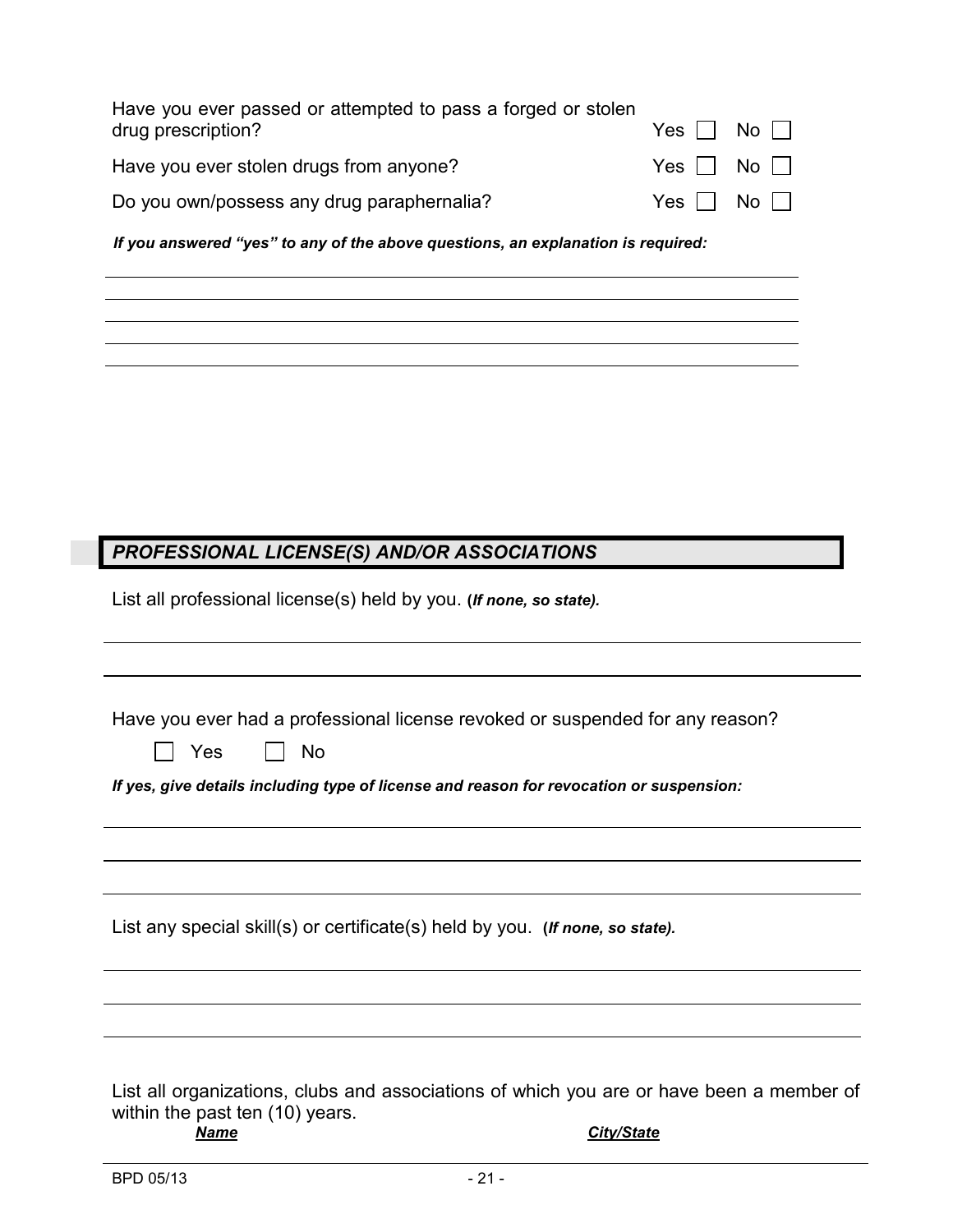| elected office?                                  | <b>No</b><br>Yes | Do you serve on any local, state, or federal board, commission, authority, or in any                                                                                                                                                                                                              |
|--------------------------------------------------|------------------|---------------------------------------------------------------------------------------------------------------------------------------------------------------------------------------------------------------------------------------------------------------------------------------------------|
| Name of board, commission, authority or office:  |                  |                                                                                                                                                                                                                                                                                                   |
| state or local agency?<br>If yes, list agencies: | Yes<br><b>No</b> | Have you ever been the subject of any previous background investigation by any federal,                                                                                                                                                                                                           |
|                                                  |                  |                                                                                                                                                                                                                                                                                                   |
|                                                  |                  |                                                                                                                                                                                                                                                                                                   |
| <b>EDUCATION</b>                                 |                  |                                                                                                                                                                                                                                                                                                   |
|                                                  |                  |                                                                                                                                                                                                                                                                                                   |
|                                                  |                  |                                                                                                                                                                                                                                                                                                   |
| School                                           | <b>Address</b>   | <b>Year Graduated</b>                                                                                                                                                                                                                                                                             |
| obtained:                                        |                  |                                                                                                                                                                                                                                                                                                   |
| School                                           |                  | Location (City & State)                                                                                                                                                                                                                                                                           |
| <b>Dates Attended</b>                            | Major            | Degree/Certificate                                                                                                                                                                                                                                                                                |
| School                                           |                  | Location (City & State)                                                                                                                                                                                                                                                                           |
| <b>Dates Attended</b>                            | Major            | If you graduated from high school or received a GED Certificate, complete the following:<br>If you attended a University / College / Vocational-Trade School, list the name of the<br>school, location, years attended, major course of study and any degree or certificate<br>Degree/Certificate |
| School                                           |                  | Location (City & State)                                                                                                                                                                                                                                                                           |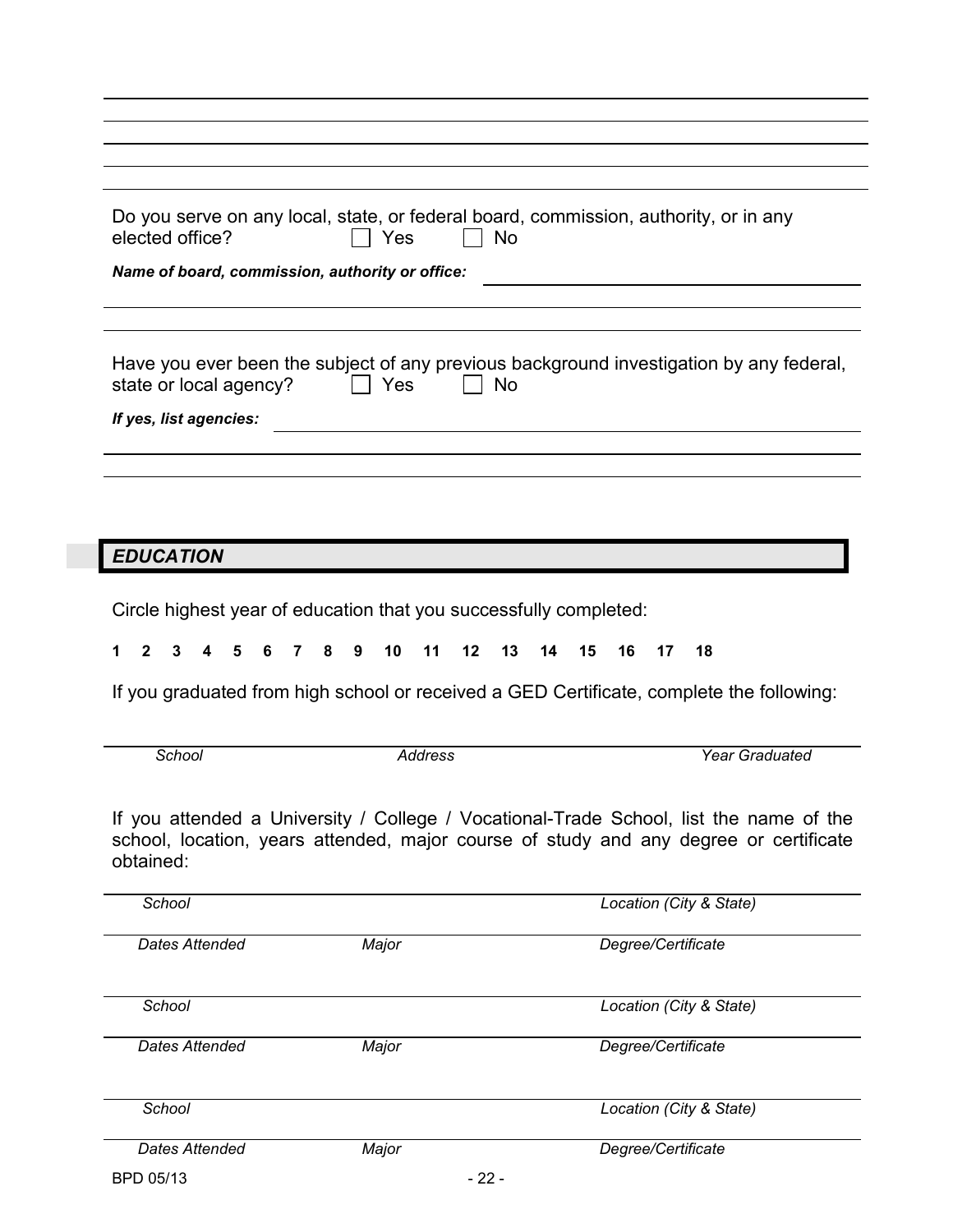If you attended graduate school or have a graduate degree, list the name of the college or university attended, address, major area of study and degree obtained:

| College/University                              |           | <b>Address</b>                                                                                                                                         | <b>Years Attended</b>                                                                   |
|-------------------------------------------------|-----------|--------------------------------------------------------------------------------------------------------------------------------------------------------|-----------------------------------------------------------------------------------------|
| Graduate Degree                                 |           | Year Degree Obtained                                                                                                                                   | Major                                                                                   |
| them here:                                      |           | If you have any technical skills not necessarily acquired through formal education, list<br><u> 1989 - Johann Stein, mars and de Britain (b. 1989)</u> |                                                                                         |
| Yes                                             | <b>No</b> | Were you ever expelled or suspended from any school, college or university?<br>If yes, explain:                                                        |                                                                                         |
|                                                 |           |                                                                                                                                                        |                                                                                         |
| <b>WORK HISTORY</b>                             |           |                                                                                                                                                        |                                                                                         |
| Yes                                             | No        | an investigation or litigation that was conducted by a federal, state, or local agency?<br>If yes, explain:                                            | Have you or any companies in which you are or were a principal ever been the subject of |
| corporate member?<br>Yes                        | No.       | If yes, give details below:                                                                                                                            | Are you now or have you ever been engaged in any business as an owner, partner or       |
|                                                 |           |                                                                                                                                                        |                                                                                         |
| Clarkston?<br>Yes                               | No        | If yes, give name of company and explain below:                                                                                                        | Do you have any affiliation with any company that does business with the City of        |
| with any local, state or federal agency?<br>Yes | <b>No</b> | If yes, explain:                                                                                                                                       | Have you ever been investigated, reprimanded, fined or suspended from doing business    |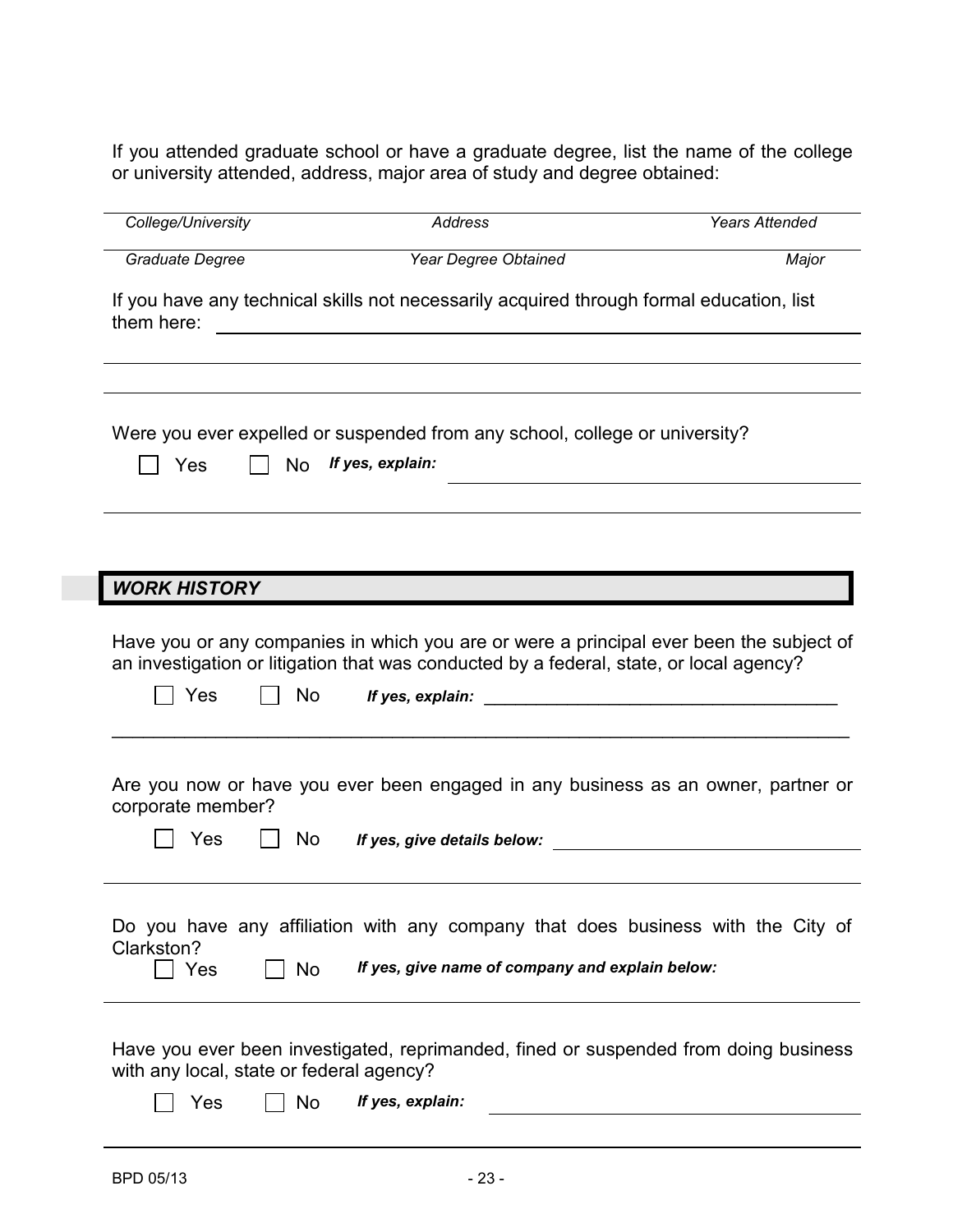| Has a supervisor ever given you a verbal or written reprimand, been suspended or<br>disciplined for any reason?<br>No<br>If yes, explain and give name of employer and dates:<br>Yes |
|--------------------------------------------------------------------------------------------------------------------------------------------------------------------------------------|
|                                                                                                                                                                                      |
| Have you ever cheated an employer? (Unauthorized Sick Leave, Padded Expense<br>Accounts, etc.)<br>If yes, explain:<br>Yes<br><b>No</b>                                               |
|                                                                                                                                                                                      |
|                                                                                                                                                                                      |
| Have you deliberately destroyed any property of an employer?<br>If yes, explain:<br>$\Box$ Yes<br><b>No</b>                                                                          |
|                                                                                                                                                                                      |
| Circle the number of times you have been asked to resign or have been fired from a job<br>within the last ten (10) years?                                                            |
| 6 7 8<br>10<br>$\overline{2}$<br>3<br>$5 -$<br>0<br>4<br>9<br>1                                                                                                                      |
| Explain the circumstances of each in the space below:                                                                                                                                |
|                                                                                                                                                                                      |
|                                                                                                                                                                                      |
|                                                                                                                                                                                      |
| Have you ever quit a job to avoid being fired?<br>No<br>Yes<br>If yes, explain:                                                                                                      |
|                                                                                                                                                                                      |
|                                                                                                                                                                                      |
| Have you ever been a party to a lawsuit, resulting from your actions in the performance of<br>your job?<br><b>No</b><br>Yes<br>If yes, explain:                                      |
| BPD 05/13<br>$-24-$                                                                                                                                                                  |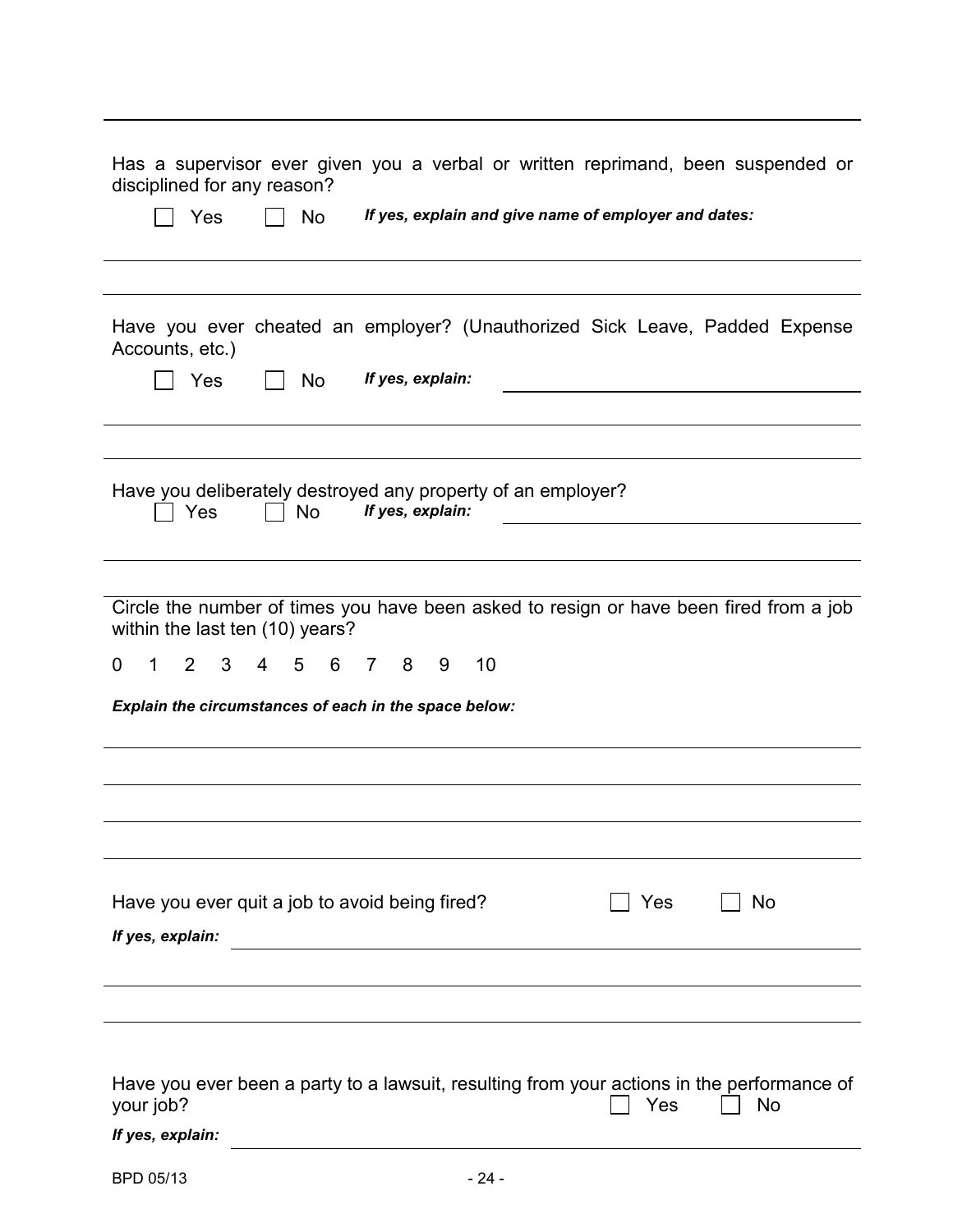| <b>No</b><br>Yes                                      | <u>ARE EXPECTED TO WORK ANY SHIFT ASSIGNED).</u><br>If "no", please explain: | Are you willing and able to work nights and weekends? <i>(NOTE: ALL APPLICANTS FOR THE</i><br>POSITION OF POLICE OFFICER, INVESTIGATOR OR SUPERVISORY/MANAGEMENT OFFICERS                                                                                                                                                                     |                          |
|-------------------------------------------------------|------------------------------------------------------------------------------|-----------------------------------------------------------------------------------------------------------------------------------------------------------------------------------------------------------------------------------------------------------------------------------------------------------------------------------------------|--------------------------|
|                                                       |                                                                              |                                                                                                                                                                                                                                                                                                                                               |                          |
| Department?                                           |                                                                              | Do you have any obligation or commitment, which would prevent you from working<br>varying shifts, days, or position assignments as requested by the Clarkston Police                                                                                                                                                                          |                          |
| Yes<br><b>No</b>                                      | If "yes", please explain:                                                    |                                                                                                                                                                                                                                                                                                                                               |                          |
|                                                       |                                                                              |                                                                                                                                                                                                                                                                                                                                               |                          |
|                                                       |                                                                              |                                                                                                                                                                                                                                                                                                                                               |                          |
|                                                       | DO NOT use post office box as an address.)                                   | List ALL jobs you have held since high school. Put your PRESENT or MOST RECENT<br>JOB FIRST. Include Military Service in proper time sequence. List temporary or part-<br>time jobs REGARDLESS OF HOW LITTLE TIME WAS INVOLVED. If you need more<br>space, you may attach additional pages. (All addresses and phone numbers must be current. |                          |
| From                                                  | To                                                                           | Title                                                                                                                                                                                                                                                                                                                                         |                          |
| Name of Employer                                      |                                                                              |                                                                                                                                                                                                                                                                                                                                               |                          |
|                                                       |                                                                              |                                                                                                                                                                                                                                                                                                                                               |                          |
| <b>Street Address</b>                                 | City                                                                         |                                                                                                                                                                                                                                                                                                                                               | <b>State</b><br>Zip Code |
| <b>Phone Number</b>                                   |                                                                              | Full-Time Job                                                                                                                                                                                                                                                                                                                                 |                          |
| Salary per month                                      | <u> 1980 - Johann Barbara, martxa alemaniar a</u>                            | Part-time Job                                                                                                                                                                                                                                                                                                                                 |                          |
| Your duties                                           | <u> 1980 - Johann Barbara, martxa alemaniar arg</u>                          |                                                                                                                                                                                                                                                                                                                                               |                          |
| Name & title of supervisor<br>& best time to contact: |                                                                              |                                                                                                                                                                                                                                                                                                                                               |                          |
| Reason for leaving                                    |                                                                              |                                                                                                                                                                                                                                                                                                                                               |                          |
|                                                       |                                                                              |                                                                                                                                                                                                                                                                                                                                               |                          |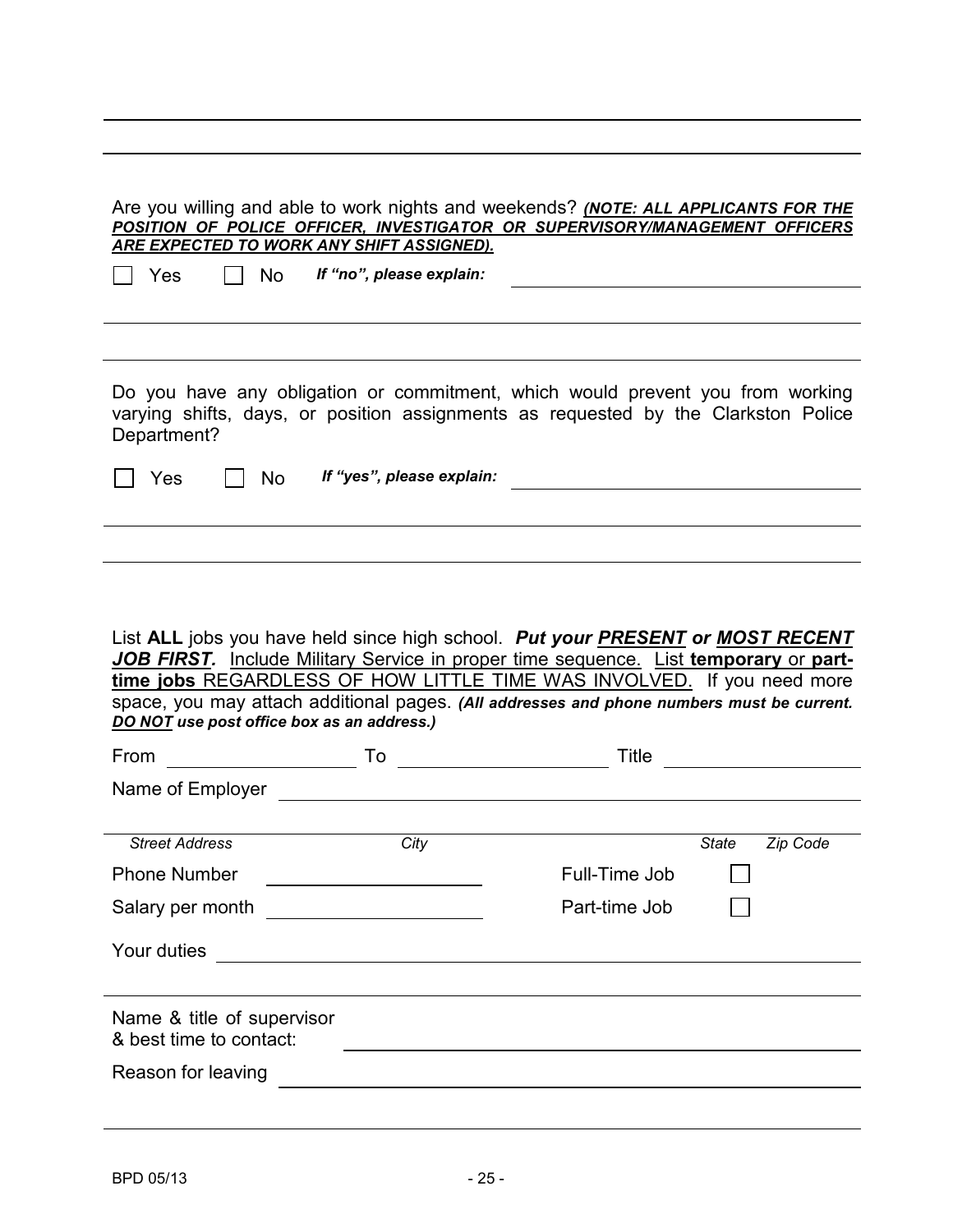#### *PLEASE NOTE: MAY WE CONTACT YOUR CURRENT EMPLOYER PRIOR TO CONDITIONAL OFFER? Y\_\_ NO\_\_ THEY WILL BE CONTACTED POST OFFER.*

| From                                                  |                                                                                                                      | Title         |              |          |
|-------------------------------------------------------|----------------------------------------------------------------------------------------------------------------------|---------------|--------------|----------|
|                                                       |                                                                                                                      |               |              |          |
|                                                       |                                                                                                                      |               |              |          |
| <b>Street Address</b>                                 | City                                                                                                                 |               | <b>State</b> | Zip Code |
| <b>Phone Number</b>                                   | <u> Alexandria (m. 1888)</u>                                                                                         | Full-time Job |              |          |
|                                                       |                                                                                                                      | Part-time Job |              |          |
| Your duties                                           | <u> Alexandria de la contrada de la contrada de la contrada de la contrada de la contrada de la contrada de la c</u> |               |              |          |
|                                                       |                                                                                                                      |               |              |          |
| Name & title of supervisor<br>& best time to contact: | <u> 1980 - Johann Barn, fransk politik amerikansk politik (d. 1980)</u>                                              |               |              |          |
|                                                       |                                                                                                                      |               |              |          |
|                                                       |                                                                                                                      |               |              |          |
|                                                       |                                                                                                                      |               |              |          |
|                                                       |                                                                                                                      |               |              |          |
| From                                                  |                                                                                                                      |               |              |          |
|                                                       |                                                                                                                      |               |              |          |
|                                                       |                                                                                                                      |               |              |          |
| <b>Street Address</b>                                 | City                                                                                                                 |               | <b>State</b> | Zip Code |
| <b>Phone Number</b>                                   |                                                                                                                      | Full-time Job |              |          |
| Salary per month                                      |                                                                                                                      | Part-time Job |              |          |
| Your duties                                           |                                                                                                                      |               |              |          |
|                                                       |                                                                                                                      |               |              |          |
| Name & title of supervisor<br>& best time to contact: |                                                                                                                      |               |              |          |
| Reason for leaving                                    |                                                                                                                      |               |              |          |
|                                                       |                                                                                                                      |               |              |          |
|                                                       |                                                                                                                      |               |              |          |
|                                                       |                                                                                                                      |               |              |          |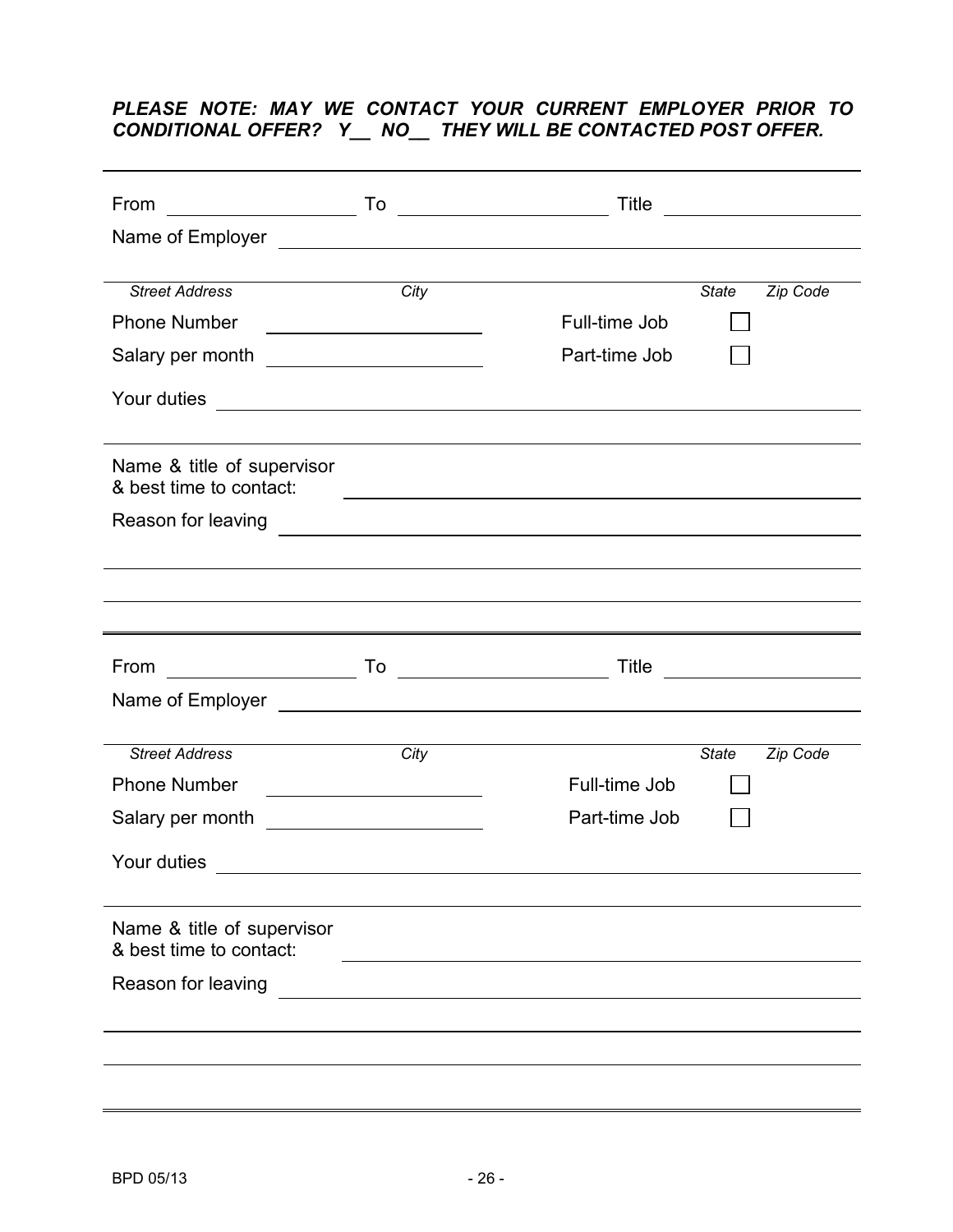| From                                                  |                                                                                                                      | Title         |              | <u> 1989 - Jan Samuel Barbara, politik eta politik eta politik eta politik eta politik eta politik eta politik e</u> |
|-------------------------------------------------------|----------------------------------------------------------------------------------------------------------------------|---------------|--------------|----------------------------------------------------------------------------------------------------------------------|
|                                                       |                                                                                                                      |               |              |                                                                                                                      |
|                                                       |                                                                                                                      |               |              |                                                                                                                      |
| <b>Street Address</b>                                 | City                                                                                                                 |               | <b>State</b> | Zip Code                                                                                                             |
| <b>Phone Number</b>                                   | <u> Alexandria de la contrada de la contrada de la contrada de la contrada de la contrada de la contrada de la c</u> | Full-time Job |              |                                                                                                                      |
|                                                       |                                                                                                                      | Part-time Job |              |                                                                                                                      |
| Your duties                                           |                                                                                                                      |               |              |                                                                                                                      |
|                                                       |                                                                                                                      |               |              |                                                                                                                      |
| Name & title of supervisor<br>& best time to contact: | <u> 1989 - Johann Stoff, amerikansk politiker (d. 1989)</u>                                                          |               |              |                                                                                                                      |
| Reason for leaving                                    |                                                                                                                      |               |              |                                                                                                                      |
|                                                       |                                                                                                                      |               |              |                                                                                                                      |
|                                                       |                                                                                                                      |               |              |                                                                                                                      |
|                                                       |                                                                                                                      |               |              |                                                                                                                      |
|                                                       |                                                                                                                      |               |              |                                                                                                                      |
| From                                                  | $\begin{array}{ c c c }\n\hline\n\text{To} & \text{---} & \text{---} & \text{---} \end{array}$                       | Title         |              |                                                                                                                      |
| Name of Employer                                      |                                                                                                                      |               |              |                                                                                                                      |
|                                                       |                                                                                                                      |               |              |                                                                                                                      |
| <b>Street Address</b>                                 | City                                                                                                                 |               | <b>State</b> | Zip Code                                                                                                             |
| <b>Phone Number</b>                                   |                                                                                                                      | Full-time Job |              |                                                                                                                      |
|                                                       |                                                                                                                      | Part-time Job |              |                                                                                                                      |
| Your duties                                           | <u> 1980 - John Stein, Amerikaansk politiker (</u>                                                                   |               |              |                                                                                                                      |
|                                                       |                                                                                                                      |               |              |                                                                                                                      |
| Name & title of supervisor<br>& best time to contact: |                                                                                                                      |               |              |                                                                                                                      |
| Reason for leaving                                    |                                                                                                                      |               |              |                                                                                                                      |
|                                                       |                                                                                                                      |               |              |                                                                                                                      |
|                                                       |                                                                                                                      |               |              |                                                                                                                      |
|                                                       |                                                                                                                      |               |              |                                                                                                                      |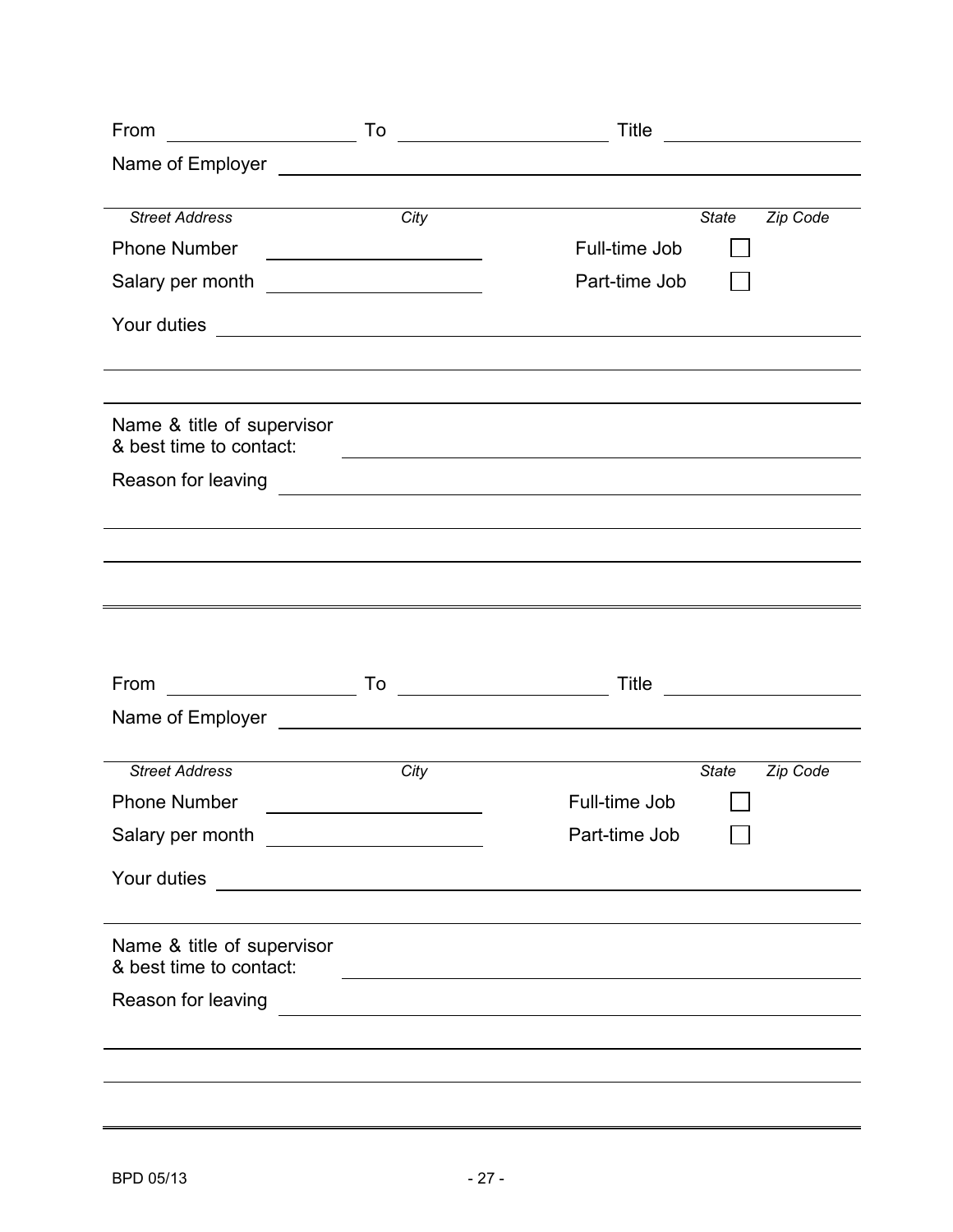| From                                                                                                                                                                                                                                   |                                                                                                                       | Title         |              |          |
|----------------------------------------------------------------------------------------------------------------------------------------------------------------------------------------------------------------------------------------|-----------------------------------------------------------------------------------------------------------------------|---------------|--------------|----------|
| Name of Employer<br><u>Letter and the set of the set of the set of the set of the set of the set of the set of the set of the set of the set of the set of the set of the set of the set of the set of the set of the set of the s</u> |                                                                                                                       |               |              |          |
|                                                                                                                                                                                                                                        |                                                                                                                       |               |              |          |
| <b>Street Address</b>                                                                                                                                                                                                                  | City                                                                                                                  |               | <b>State</b> | Zip Code |
| <b>Phone Number</b>                                                                                                                                                                                                                    | <u> 1980 - Johann Barn, fransk politik (</u>                                                                          | Full-time Job |              |          |
|                                                                                                                                                                                                                                        |                                                                                                                       | Part-time Job |              |          |
| Your duties                                                                                                                                                                                                                            |                                                                                                                       |               |              |          |
|                                                                                                                                                                                                                                        |                                                                                                                       |               |              |          |
| Name & title of supervisor<br>& best time to contact:                                                                                                                                                                                  | <u> Alexandria de la contrada de la contrada de la contrada de la contrada de la contrada de la contrada de la c</u>  |               |              |          |
|                                                                                                                                                                                                                                        |                                                                                                                       |               |              |          |
|                                                                                                                                                                                                                                        |                                                                                                                       |               |              |          |
|                                                                                                                                                                                                                                        |                                                                                                                       |               |              |          |
|                                                                                                                                                                                                                                        |                                                                                                                       |               |              |          |
|                                                                                                                                                                                                                                        |                                                                                                                       |               |              |          |
| <u> 1990 - Johann Barnett, fransk politiker</u><br>From                                                                                                                                                                                |                                                                                                                       | Title         |              |          |
| Name of Employer Law and Contract and Contract of Employer                                                                                                                                                                             |                                                                                                                       |               |              |          |
|                                                                                                                                                                                                                                        |                                                                                                                       |               |              |          |
| <b>Street Address</b>                                                                                                                                                                                                                  | City                                                                                                                  |               | <b>State</b> | Zip Code |
| <b>Phone Number</b>                                                                                                                                                                                                                    |                                                                                                                       | Full-time Job |              |          |
| Salary per month _______________________                                                                                                                                                                                               |                                                                                                                       | Part-time Job |              |          |
| Your duties                                                                                                                                                                                                                            |                                                                                                                       |               |              |          |
|                                                                                                                                                                                                                                        |                                                                                                                       |               |              |          |
| Name & title of supervisor<br>& best time to contact:                                                                                                                                                                                  |                                                                                                                       |               |              |          |
| Reason for leaving                                                                                                                                                                                                                     | <u>and the state of the state of the state of the state of the state of the state of the state of the state of th</u> |               |              |          |
|                                                                                                                                                                                                                                        |                                                                                                                       |               |              |          |
|                                                                                                                                                                                                                                        |                                                                                                                       |               |              |          |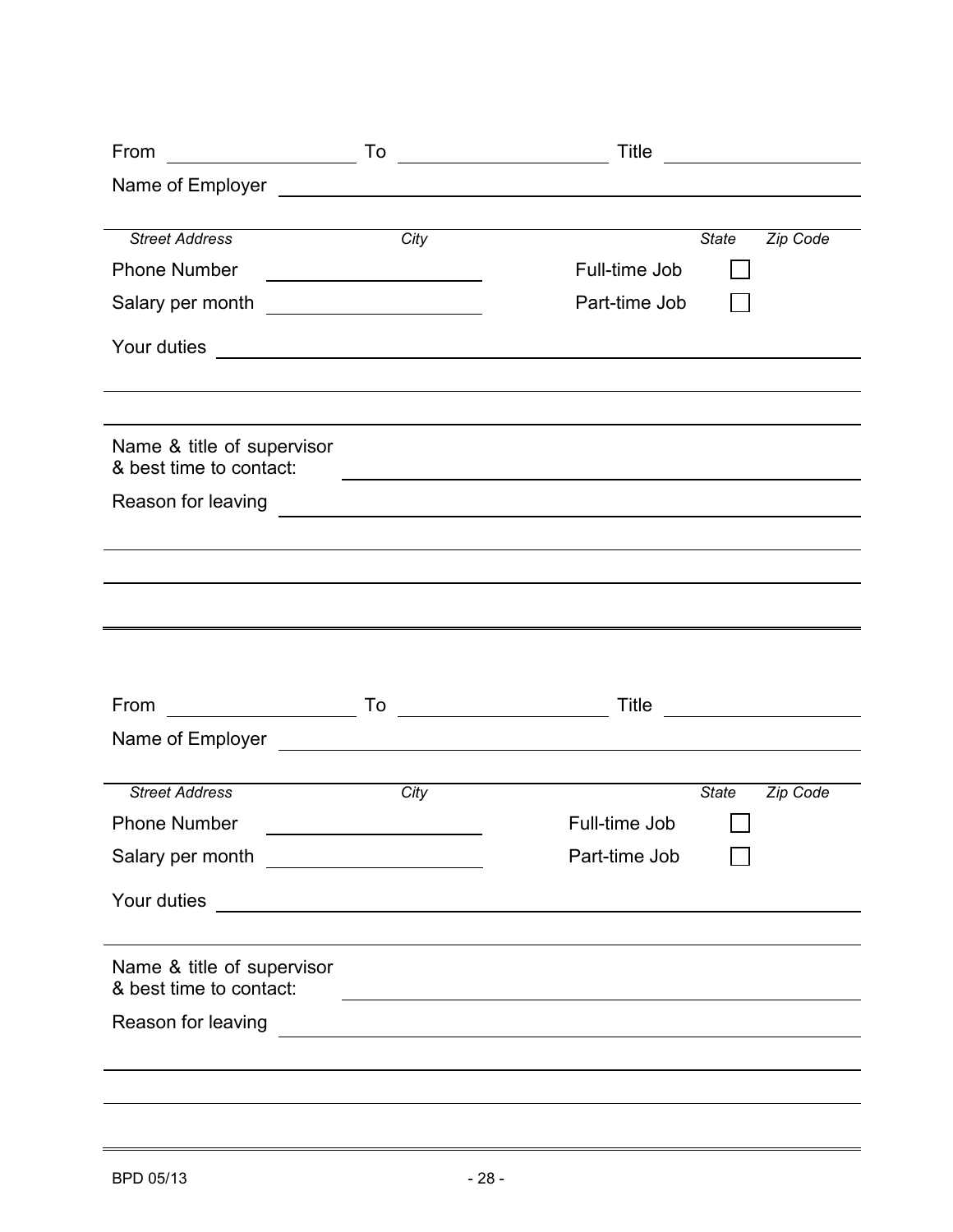| From                                                  | To<br><u> 1980 - Johann Barnett, fransk politik (</u>                                                                 | Title         |              |          |
|-------------------------------------------------------|-----------------------------------------------------------------------------------------------------------------------|---------------|--------------|----------|
| Name of Employer                                      | <u> 1980 - Andrea Andrew Maria (h. 1980).</u>                                                                         |               |              |          |
|                                                       |                                                                                                                       |               |              |          |
| <b>Street Address</b>                                 | City                                                                                                                  |               | <b>State</b> | Zip Code |
| <b>Phone Number</b>                                   | <u> 1980 - Johann Barbara, martin amerikan ba</u>                                                                     | Full-time Job |              |          |
| Salary per month                                      | <u> Albanya (Albanya) a shekara tsa</u>                                                                               | Part-time Job |              |          |
| Your duties                                           | <u> 1989 - Johann Stoff, Amerikaansk politiker († 1908)</u>                                                           |               |              |          |
|                                                       |                                                                                                                       |               |              |          |
| Name & title of supervisor<br>& best time to contact: |                                                                                                                       |               |              |          |
| Reason for leaving                                    | <u> 1980 - Andrea Andrew Maria (h. 1980).</u>                                                                         |               |              |          |
|                                                       |                                                                                                                       |               |              |          |
|                                                       |                                                                                                                       |               |              |          |
|                                                       |                                                                                                                       |               |              |          |
|                                                       |                                                                                                                       |               |              |          |
|                                                       |                                                                                                                       |               |              |          |
| From                                                  | <u> 1980 - Johann Barbara, martin d</u><br>To                                                                         | Title         |              |          |
| Name of Employer                                      | <u> 1989 - Jan Samuel Barbara, margaret eta idazlearia (h. 1982).</u>                                                 |               |              |          |
|                                                       |                                                                                                                       |               |              |          |
| <b>Street Address</b>                                 | City                                                                                                                  |               | <b>State</b> | Zip Code |
| <b>Phone Number</b>                                   |                                                                                                                       | Full-time Job |              |          |
|                                                       |                                                                                                                       | Part-time Job |              |          |
| Your duties                                           | <u> 2008 - An Dùbhlachd ann an Dùbhlachd ann an Dùbhlachd ann an Dùbhlachd ann an Dùbhlachd ann an Dùbhlachd ann </u> |               |              |          |
|                                                       |                                                                                                                       |               |              |          |
| Name & title of supervisor<br>& best time to contact: |                                                                                                                       |               |              |          |
| Reason for leaving                                    | <u> 1989 - Jan Samuel Barbara, martin a shekara 1989 - An tsara 1989 - An tsara 1989 - An tsara 1989 - An tsara 1</u> |               |              |          |
|                                                       |                                                                                                                       |               |              |          |
|                                                       |                                                                                                                       |               |              |          |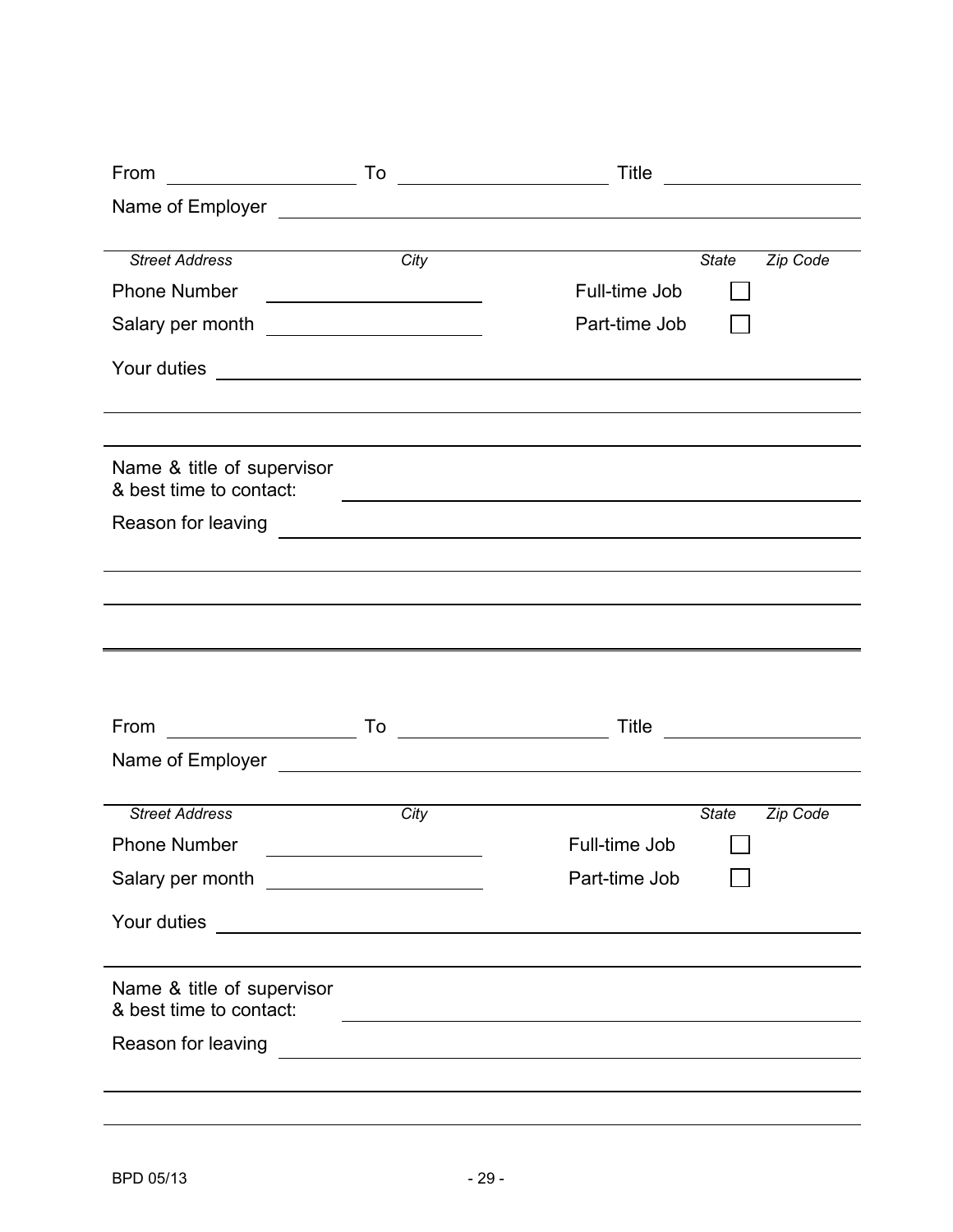| From                                                  | To                                                                                        | Title                    |
|-------------------------------------------------------|-------------------------------------------------------------------------------------------|--------------------------|
| Name of Employer                                      | <u> 1980 - John Stein, Amerikaansk politiker (</u> † 1920)                                |                          |
|                                                       |                                                                                           |                          |
| <b>Street Address</b>                                 | City                                                                                      | Zip Code<br><b>State</b> |
| <b>Phone Number</b>                                   |                                                                                           | Full-time Job            |
| Salary per month                                      | <u> 1989 - Andrea Andrew Maria (b. 1989)</u>                                              | Part-time Job            |
| Your duties                                           | the control of the control of the control of the control of the control of the control of |                          |
|                                                       |                                                                                           |                          |
|                                                       |                                                                                           |                          |
| Name & title of supervisor<br>& best time to contact: |                                                                                           |                          |
| Reason for leaving                                    |                                                                                           |                          |
|                                                       |                                                                                           |                          |
|                                                       |                                                                                           |                          |

## *PRIOR CRIMINAL JUSTICE EMPLOYMENT HISTORY*

#### *If you were ever employed by a criminal justice or law enforcement agency, answer the following questions:*

| Have you ever accepted a payoff?                          | Yes l      | No II |
|-----------------------------------------------------------|------------|-------|
| Have you ever stolen anything from someone you arrested?  | Yes        | $No$  |
| Have you ever stolen anything from an evidence room?      | Yes l      | $No$  |
| Have you ever kept the property of someone you arrested?  | Yes        | $No$  |
| Did you ever carry a "throw down" weapon?                 | Yes        | No I  |
| Have you ever unlawfully entered a business or residence? | Yes $\mid$ | No    |
| Have you ever stolen anything from an impounded vehicle?  | Yes        | No L  |
| BPD 05/13<br>- 30 -                                       |            |       |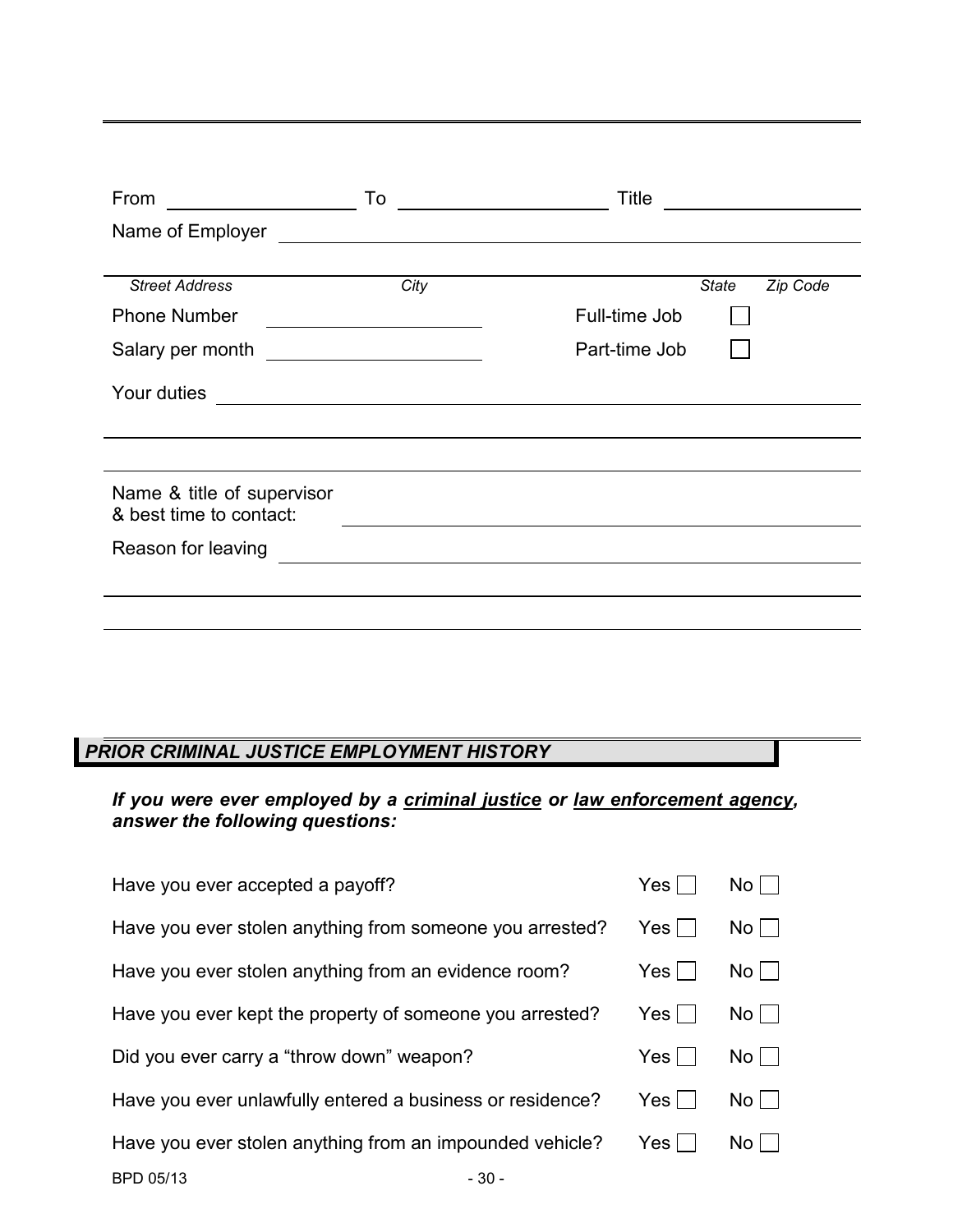| Did you ever falsify an expense voucher?                                                                                                    | $Yes \mid \mid$ | No          |
|---------------------------------------------------------------------------------------------------------------------------------------------|-----------------|-------------|
| Have you ever received any type of gratuity for dropping a<br>case or disposing of an arrest ticket?                                        | $Yes \mid \mid$ | $No$        |
| Have you ever tampered with evidence?                                                                                                       | $Yes \mid \mid$ | $No$        |
| Have you ever kept for personal use or for resale any illegal<br>drugs taken from someone that had been arrested/detained<br>or questioned? | Yes $\Box$      | $No$        |
| Have you ever used any illegal drugs/marijuana while a law<br>enforcement officer?                                                          | $Yes \mid \mid$ | $No$        |
| Did you ever warn anyone that they were the subject of a<br>criminal investigation?                                                         | $Yes \Box$      | No          |
| Did you ever "cover up" a crime committed by a fellow<br>officer?                                                                           | Yes             | $No$ $\Box$ |
| Did you ever make a false official report?                                                                                                  | <b>Yes</b>      | $No$        |
| Did you ever make a false entry on a log?                                                                                                   | Yes             | $No$        |
| Have you ever illegally destroyed a case file, computer record<br>or official report?                                                       | Yes             | $No$        |
| Have you ever illegally retained seized weapons or property?                                                                                | Yes             | $No$        |
| Have you ever intentionally falsified a case file, computer<br>record or official report?                                                   | Yes $ $         | No          |
| Have you ever "planted" evidence?                                                                                                           | Yes             | No          |
| Were you ever suspended from your job?                                                                                                      | $Yes \Box$      | $No$        |
| Have you ever "tipped-off" a friend, acquaintance or relative<br>about an active investigation involving them or someone they<br>know?      | Yes             | $No$        |
| Did you ever "cover up" a criminal offense for a friend or<br>relative?                                                                     | Yes∣∣           | No          |
| While employed by a criminal justice agency, have you ever<br>illegally possessed or sold marijuana, cocaine or other illegal<br>drugs?     | Yes             | No.         |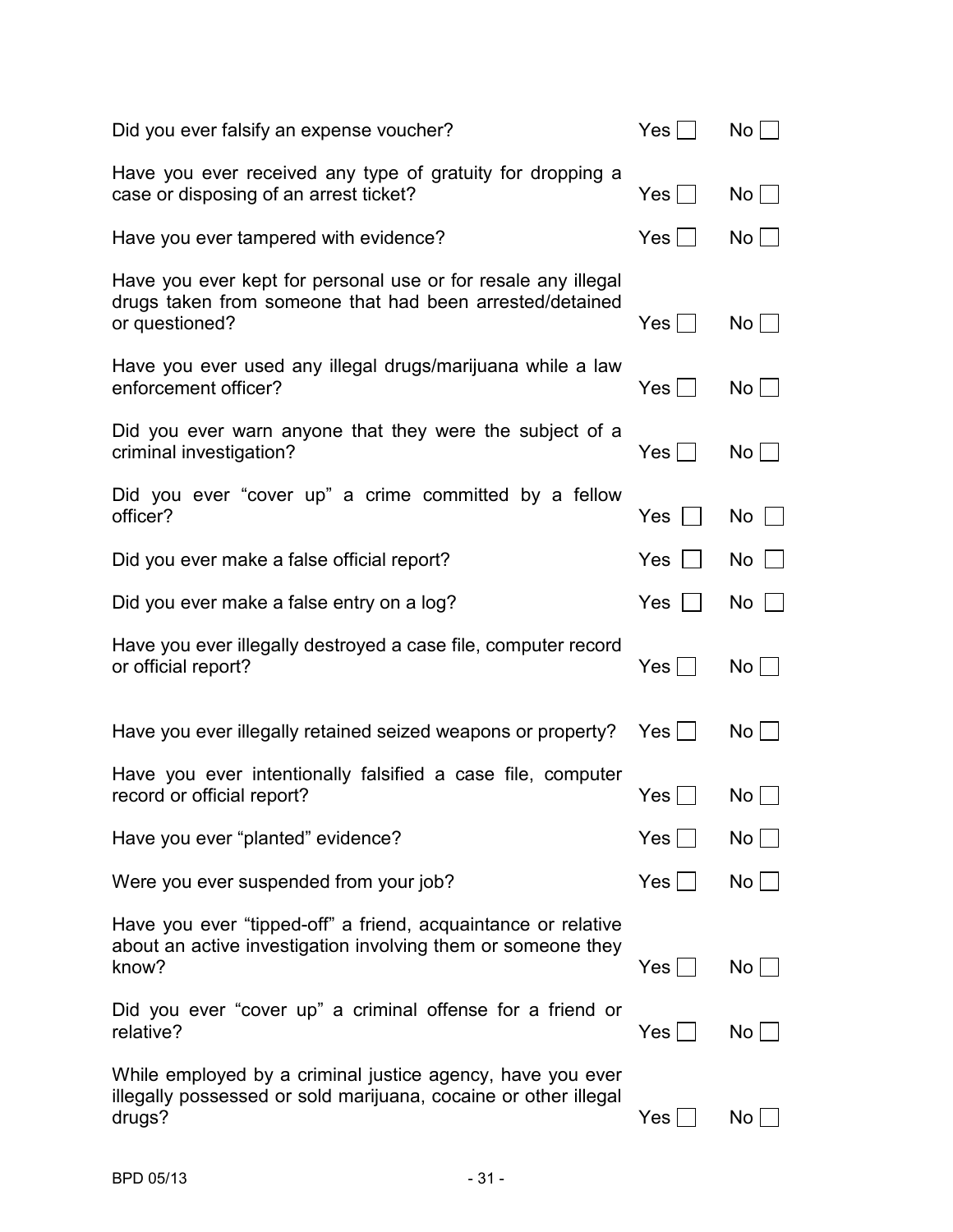| Have you ever stolen anything from a crime scene?                                                                                                                                                                    | Yes            | No <sub>1</sub>                                                                                                       |
|----------------------------------------------------------------------------------------------------------------------------------------------------------------------------------------------------------------------|----------------|-----------------------------------------------------------------------------------------------------------------------|
| While employed by a criminal justice agency, did you ever<br>violate your oath of office?                                                                                                                            | Yes            | No                                                                                                                    |
| Have you ever lied under oath during a trial?                                                                                                                                                                        | $Yes$          | $No$                                                                                                                  |
| Have you ever been a party to a lawsuit resulting from your<br>actions in the performance of your job?                                                                                                               | Yes            | No                                                                                                                    |
| Have you ever been investigated by Georgia P.O.S.T.<br>Council or any other state's agency that regulates peace<br>officer certification?                                                                            | Yes            | $No$ $\Box$                                                                                                           |
| If you answered "yes" to any of the above questions, an explanation is required, including<br>dates and agency with whom you were employed and outcome of any disciplinary or<br>investigation:                      |                |                                                                                                                       |
|                                                                                                                                                                                                                      |                |                                                                                                                       |
|                                                                                                                                                                                                                      |                |                                                                                                                       |
|                                                                                                                                                                                                                      |                |                                                                                                                       |
|                                                                                                                                                                                                                      |                |                                                                                                                       |
|                                                                                                                                                                                                                      |                |                                                                                                                       |
|                                                                                                                                                                                                                      |                |                                                                                                                       |
| <b>MILITARY HISTORY</b>                                                                                                                                                                                              |                |                                                                                                                       |
|                                                                                                                                                                                                                      |                |                                                                                                                       |
| $\vert \vert$ Yes<br>    No<br>Are you registered for the Draft?                                                                                                                                                     | Not Applicable |                                                                                                                       |
| Any male applicant between the ages of 18 and 26 years of age must present proof of having<br>registered with the Selective Service System as required by federal law, or of being exempt from<br>such registration. |                |                                                                                                                       |
| Have you ever served in the Armed Forces of the United States?                                                                                                                                                       |                | Yes<br><b>No</b>                                                                                                      |
| If Yes, list branch:<br><u> Alexandria de la construcción de la construcción de la construcción de la construcción de la construcción de l</u>                                                                       |                |                                                                                                                       |
| Service Number                                                                                                                                                                                                       |                |                                                                                                                       |
| Give date and location of entrance to active duty. _____________________________                                                                                                                                     |                |                                                                                                                       |
| Give date and location of discharge.                                                                                                                                                                                 |                |                                                                                                                       |
| $-32-$<br>BPD 05/13                                                                                                                                                                                                  |                | <u> 1980 - Johann Barn, mars ann an t-Amhain Aonaichte ann an t-Amhain Aonaichte ann an t-Amhain Aonaichte ann an</u> |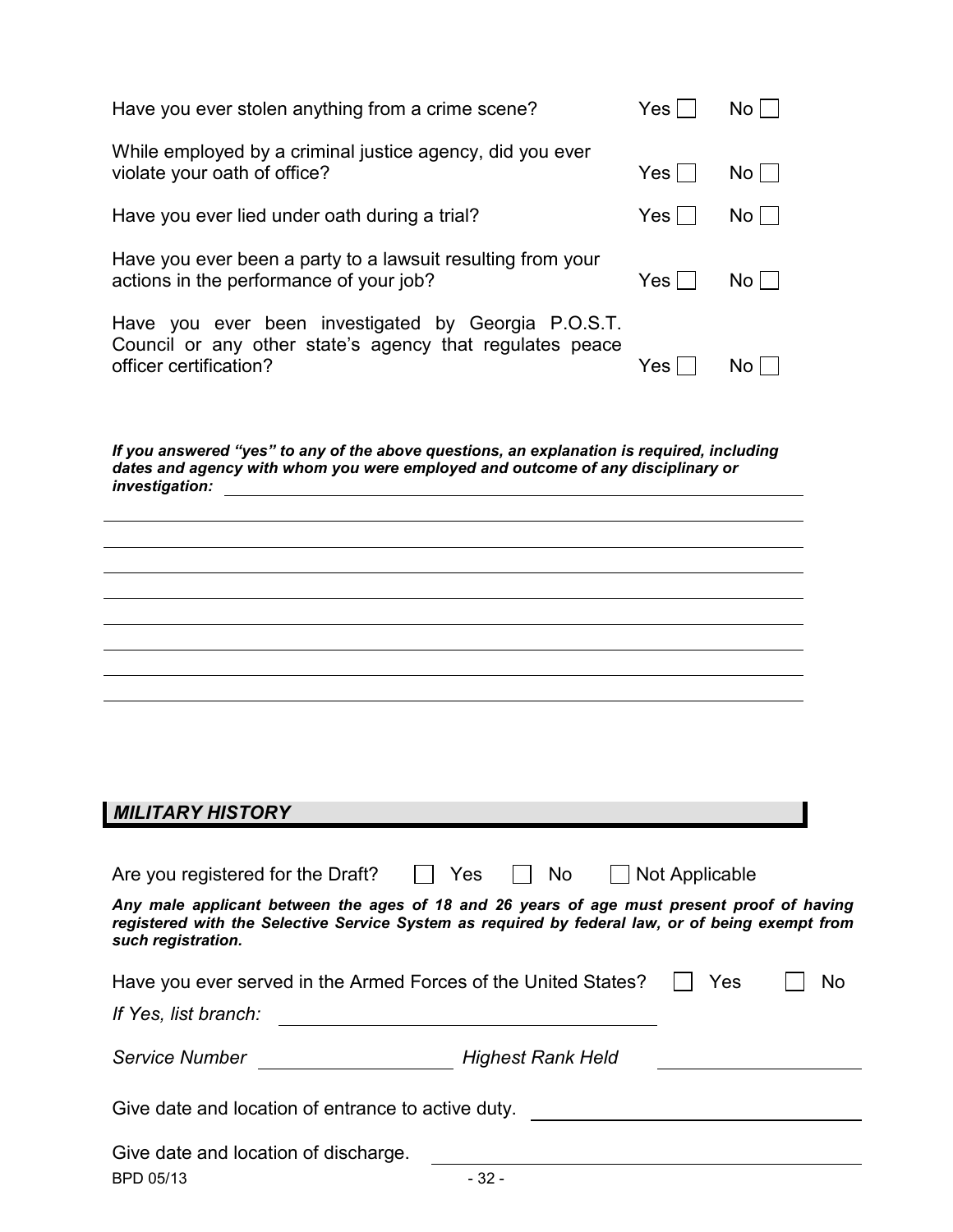What is the type of your discharge? *(Honorable, Dishonorable, General, Honorable Under General Conditions, etc.)* 

| <b>States Reserve Forces?</b>              | Are you now, or were you ever an active or inactive member of any branch of the United<br>Yes<br>No                                                                                                                                                                                    |
|--------------------------------------------|----------------------------------------------------------------------------------------------------------------------------------------------------------------------------------------------------------------------------------------------------------------------------------------|
| If yes, list branch:                       | Unit                                                                                                                                                                                                                                                                                   |
| Highest rank held<br>To<br>From            | Location<br><b>Type of Discharge</b>                                                                                                                                                                                                                                                   |
|                                            | Are you now or were you ever a member of the National Guard?<br>Yes<br><b>No</b>                                                                                                                                                                                                       |
| If yes, list State                         | Unit<br><u> 1989 - Andrea Station Books, amerikansk politik (</u>                                                                                                                                                                                                                      |
| Highest rank held ________________________ | Location                                                                                                                                                                                                                                                                               |
| To<br>From                                 | <b>Type of Discharge</b>                                                                                                                                                                                                                                                               |
|                                            | List all decorations and/or service medals awarded to you as a member of the Armed<br>Forces, National Guard or Reserve Forces? If none, so state.                                                                                                                                     |
| <b>No</b><br>Yes                           | Were you ever court-martialed, tried on charges, or were you the subject of a summary<br>court, desk court, captain's mast or company punishment, or any other formal disciplinary<br>action while a member of the Armed Forces, National Guard or Reserve Forces?<br>If yes, explain: |
|                                            |                                                                                                                                                                                                                                                                                        |
|                                            |                                                                                                                                                                                                                                                                                        |
|                                            |                                                                                                                                                                                                                                                                                        |
| <b>REFERENCES AND ACQUAINTANCES</b>        |                                                                                                                                                                                                                                                                                        |

List the names of *five* persons not related to you and not former employers, who are friends, fellow students, or co-workers who have seen you frequently during the past year and preferably those who have known you for the past (5) years. These persons may be asked to appraise your reputation for honesty, trustworthiness, sobriety, reliability, and discretion*. Please provide both business and residential phone numbers where possible.*

| Name                                                             |                 |              |                      |
|------------------------------------------------------------------|-----------------|--------------|----------------------|
| <b>Business Phone</b>                                            | Cell/Home Phone |              |                      |
| Best Time to Contact<br><b>Address</b>                           |                 |              | Best Time to Contact |
| <b>Number &amp; Street</b><br>Business, Occupation or Profession | City            | <b>State</b> | Zip Code             |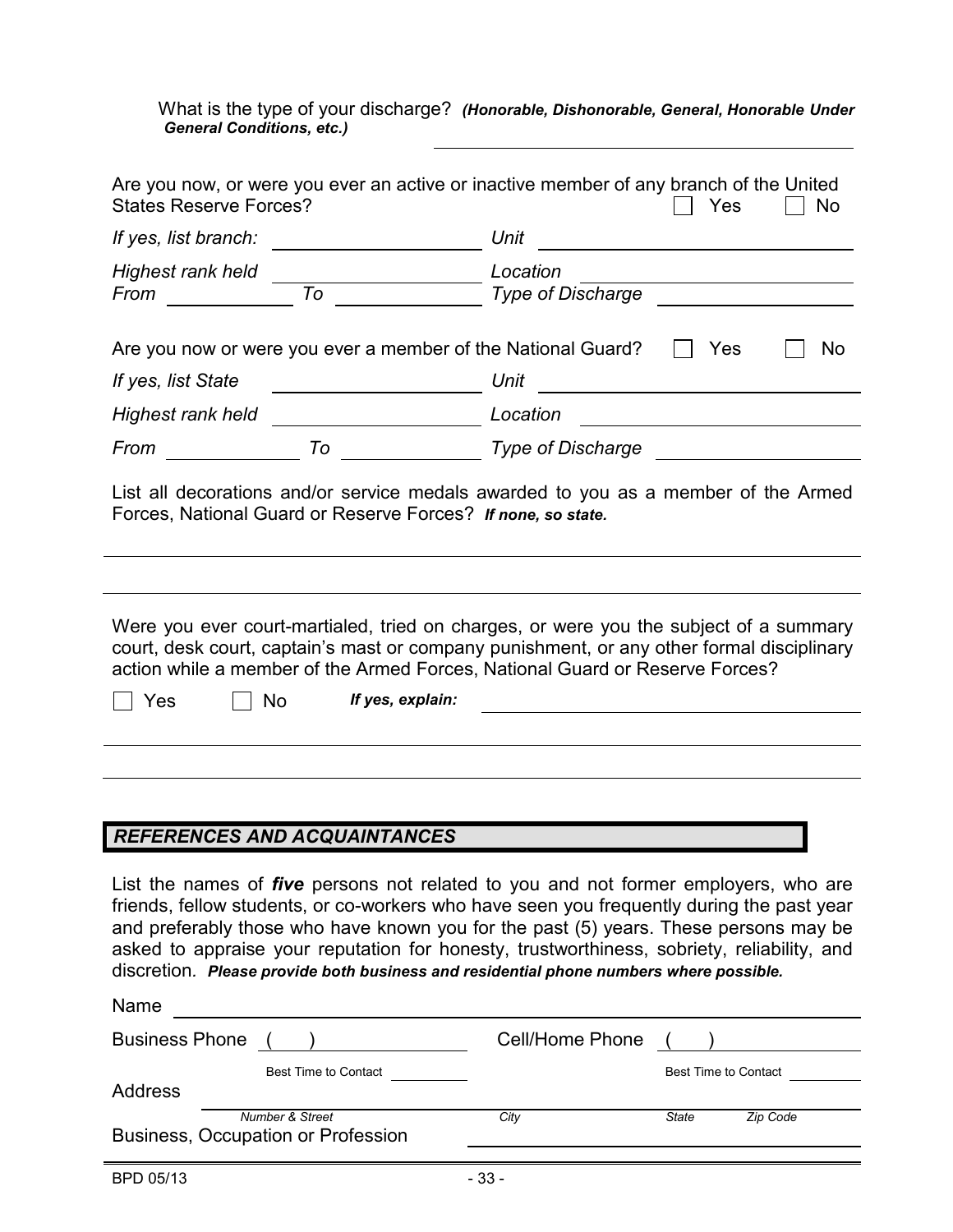| <b>Cell/Home Phone</b>                                                                                                                                 |                                                                                                                        |
|--------------------------------------------------------------------------------------------------------------------------------------------------------|------------------------------------------------------------------------------------------------------------------------|
|                                                                                                                                                        | Best Time to Contact                                                                                                   |
| City<br><u> 1980 - Jan Samuel Barbara, martin a shekara tshkollari ta 1980 - Andrea Samuel Barbara a shekara tshkollari</u>                            | State <b>Zip Code</b>                                                                                                  |
|                                                                                                                                                        |                                                                                                                        |
| Cell/Home Phone                                                                                                                                        |                                                                                                                        |
|                                                                                                                                                        | Best Time to Contact                                                                                                   |
| City<br><u> 1980 - Johann John Stein, fransk politik (f. 1980)</u>                                                                                     | State <b>Zip Code</b>                                                                                                  |
|                                                                                                                                                        |                                                                                                                        |
| Cell/Home Phone                                                                                                                                        |                                                                                                                        |
|                                                                                                                                                        | Best Time to Contact<br><u>Lateral Manuscriptographs</u>                                                               |
| City<br><u> 1989 - John Stein, Amerikaansk politiker (* 1918)</u>                                                                                      | Zip Code<br><b>State</b>                                                                                               |
|                                                                                                                                                        |                                                                                                                        |
| <b>Cell/Home Phone</b>                                                                                                                                 |                                                                                                                        |
|                                                                                                                                                        | Best Time to Contact                                                                                                   |
| City                                                                                                                                                   | State<br>Zip Code                                                                                                      |
|                                                                                                                                                        |                                                                                                                        |
|                                                                                                                                                        |                                                                                                                        |
| Have you ever declared, or are you about to declare bankruptcy?<br>If yes, provide date filed, location, circumstances and date cleared or discharged: | Yes<br><b>No</b>                                                                                                       |
|                                                                                                                                                        |                                                                                                                        |
|                                                                                                                                                        |                                                                                                                        |
| Are any of your payments to creditors past due?                                                                                                        | Yes<br><b>No</b>                                                                                                       |
|                                                                                                                                                        | <u> 1989 - Johann Barn, mars ann an t-Amhain ann an t-Amhain ann an t-Amhain ann an t-Amhain an t-Amhain ann an t-</u> |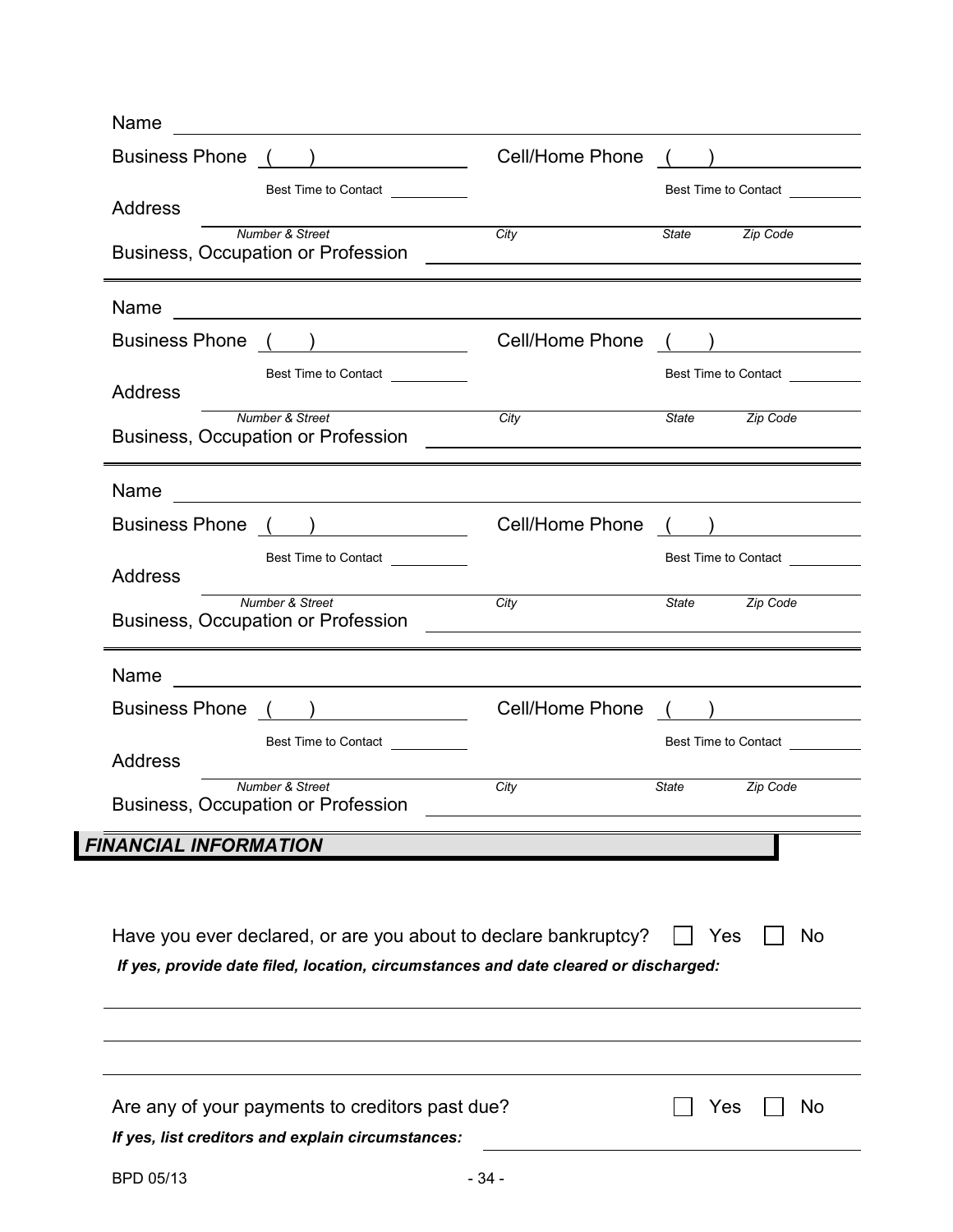| Have you failed to file income tax returns for any past years?<br>If yes, give year and details:                                    | Yes            | No            |
|-------------------------------------------------------------------------------------------------------------------------------------|----------------|---------------|
|                                                                                                                                     |                |               |
|                                                                                                                                     |                |               |
| Are you or any company in which you have a controlling interest delinquent in filing any<br>local, state or federal taxes?          | Yes            | No            |
| If yes, give details:                                                                                                               |                |               |
|                                                                                                                                     |                |               |
|                                                                                                                                     |                |               |
| Do you owe any past due federal, state or local taxes? (Including<br>IRS, State Dept of Revenue, Property, Ad Valorem, Income, etc) | Yes<br>$\perp$ | No            |
| If yes, give year, amount owed and to whom. If you are on an approved payment plan to repay,<br>provide details:                    |                |               |
|                                                                                                                                     |                |               |
|                                                                                                                                     |                |               |
|                                                                                                                                     |                |               |
| Have you ever defaulted on a student loan?<br>If yes, explain:                                                                      | Yes            | No            |
|                                                                                                                                     |                |               |
|                                                                                                                                     |                |               |
|                                                                                                                                     |                |               |
| Do you owe any past-due child support payments?                                                                                     |                | Yes $\Box$ No |
| If yes, give name of person debt is owed and amount owed:                                                                           |                |               |
|                                                                                                                                     |                |               |
|                                                                                                                                     |                |               |
| Have you ever had your wages garnished?                                                                                             | Yes            | No            |
| If yes, explain:                                                                                                                    |                |               |
|                                                                                                                                     |                |               |
|                                                                                                                                     |                |               |
|                                                                                                                                     |                |               |
| Have you ever intentionally declined to pay a debt?                                                                                 | Yes            | No            |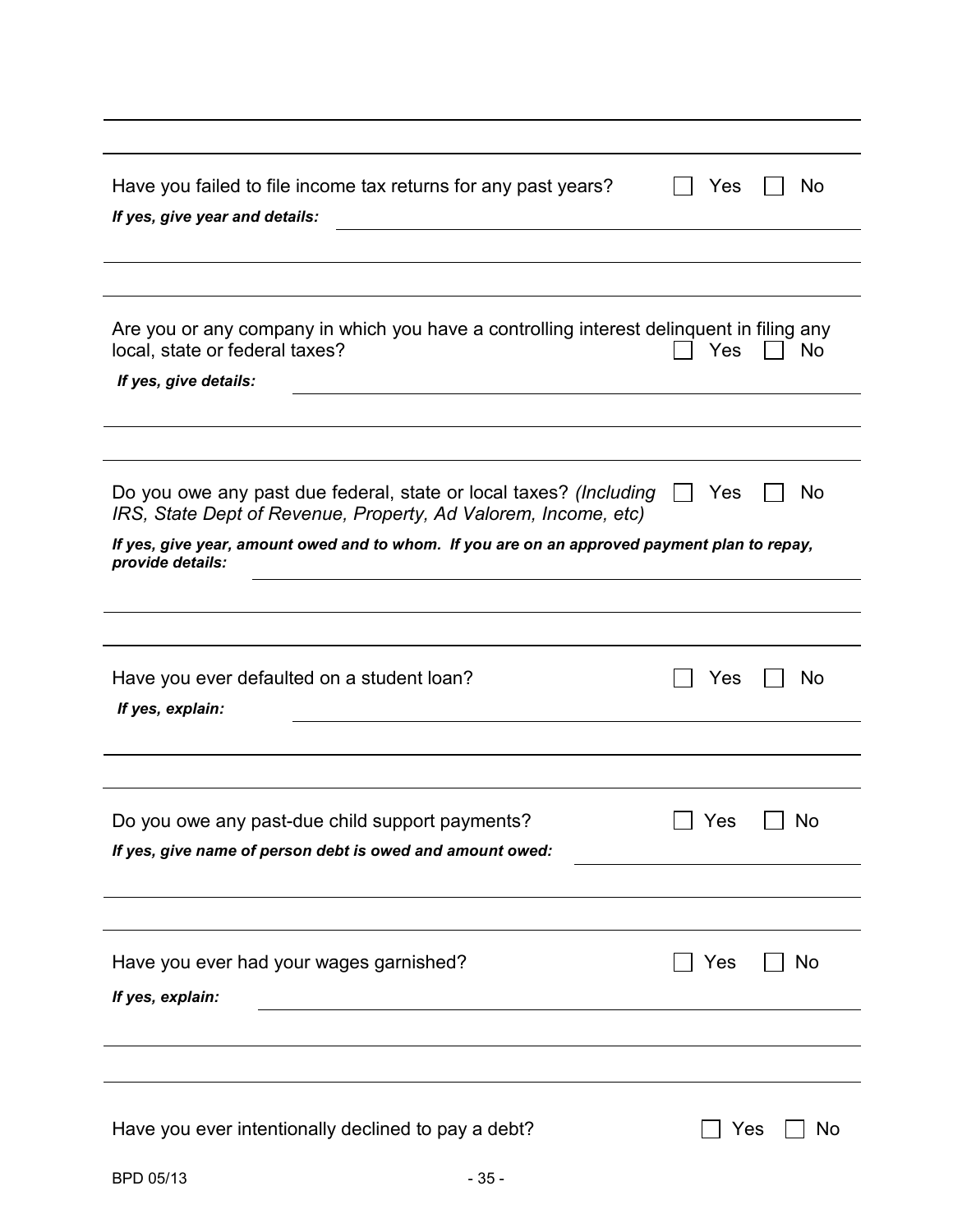| Have you ever been ordered by a court to make financial payments? $\Box$ Yes $\Box$ No |  |
|----------------------------------------------------------------------------------------|--|
| If yes, explain:                                                                       |  |

What income, other than salary, do you have at present? *Include spouse's salary.*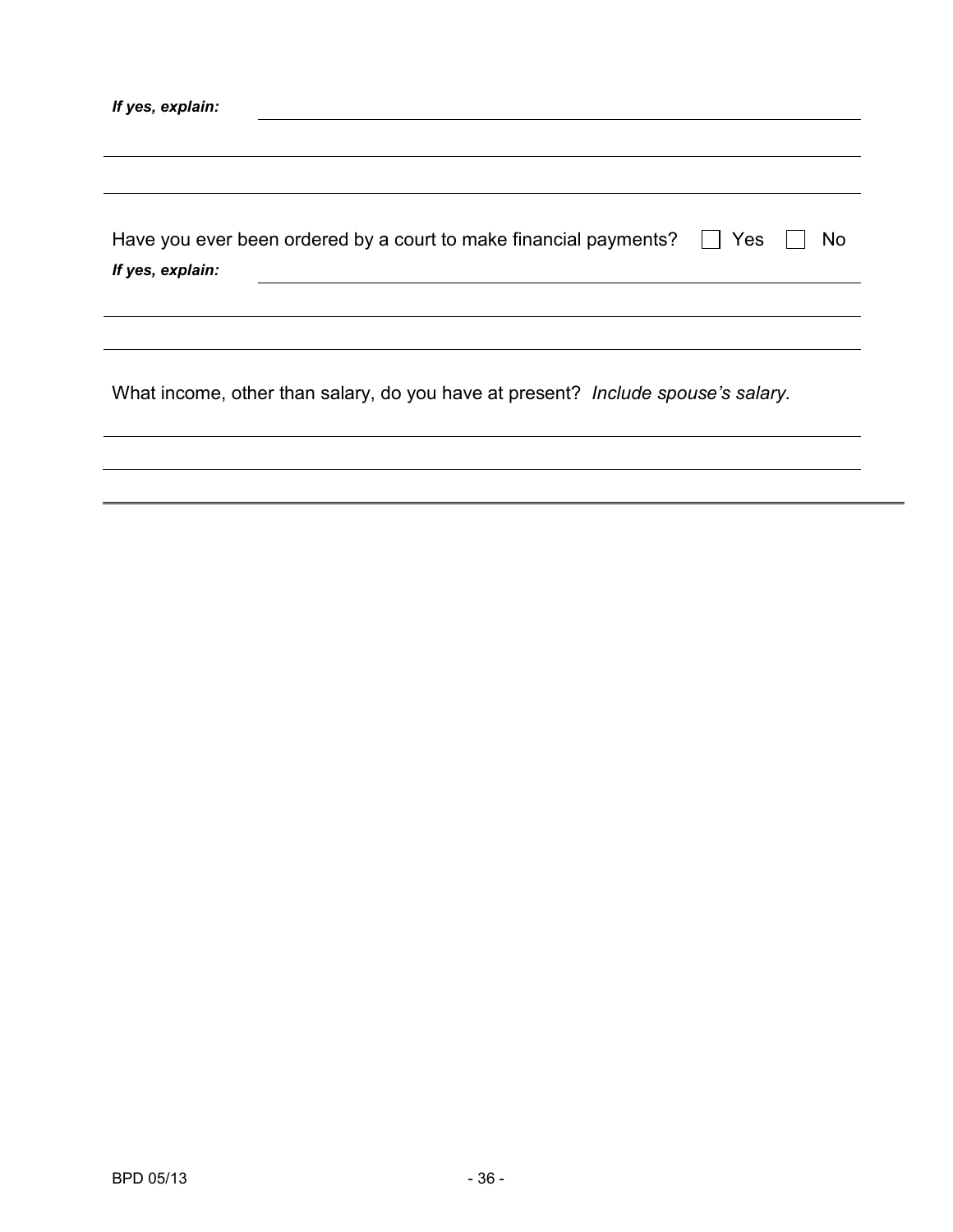## *Clarkston Police Department Pre-Employment Questionnaire*

#### **CERTIFICATION THAT MY ANSWERS ARE TRUE**

I have read and understand each question on this questionnaire. My responses on this questionnaire are true, complete and correct to the best of my knowledge and are made in good faith. I understand that making a knowing and willful false statement on this questionnaire is a crime. I further understand that making a false or misleading statement or failing to answer a question(s) will result in my disqualification from consideration for employment with the Clarkston Police Department. I do hereby authorize the Clarkston Police Department to conduct a review of all records concerning myself, whether such records are of a public, private or confidential nature.

#### **Full Name Printed:**

**Signature: Date: Date: Date: Date: Date: Date: Date: Date: Date: Date: Date: Date: Date: Date: Date: Date: Date: Date: Date: Date: Date: Date: Date: Date: Date: Date:**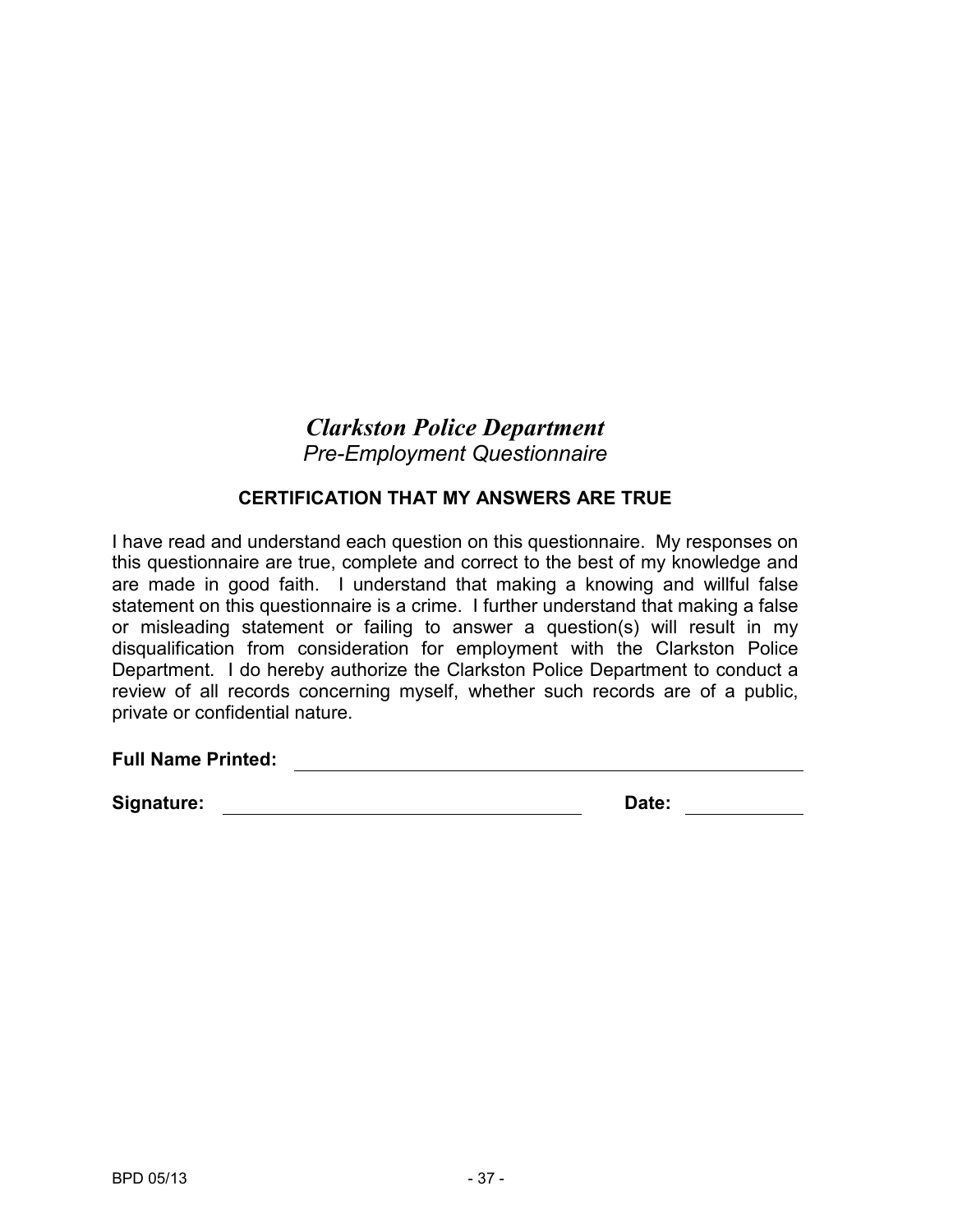## **REQUEST FOR EDUCATIONAL RECORD**

#### **(For Applicant Use Only)**

#### **IT WILL BE THE RESPONSIBILITY OF THE APPLICANT TO ORDER HIS/HER TRANSCRIPTS (BOTH HIGH SCHOOL AND COLLEGE).**

**DATE:** 

TO: **Registrar or Records Manager**

**Name of High School/College/University**

**Address**

**City / State / Zip Code** 

## **It is requested that you forward official transcripts of my educational record to me at the following address:**

FROM:

**Name of Applicant**

**Address**

**City / State / Zip Code**

**Signature**

| I.D. Data                 |  |
|---------------------------|--|
| <b>Maiden Name:</b>       |  |
| <b>Social Security #:</b> |  |
| Date of Birth:            |  |
| <b>Student Number:</b>    |  |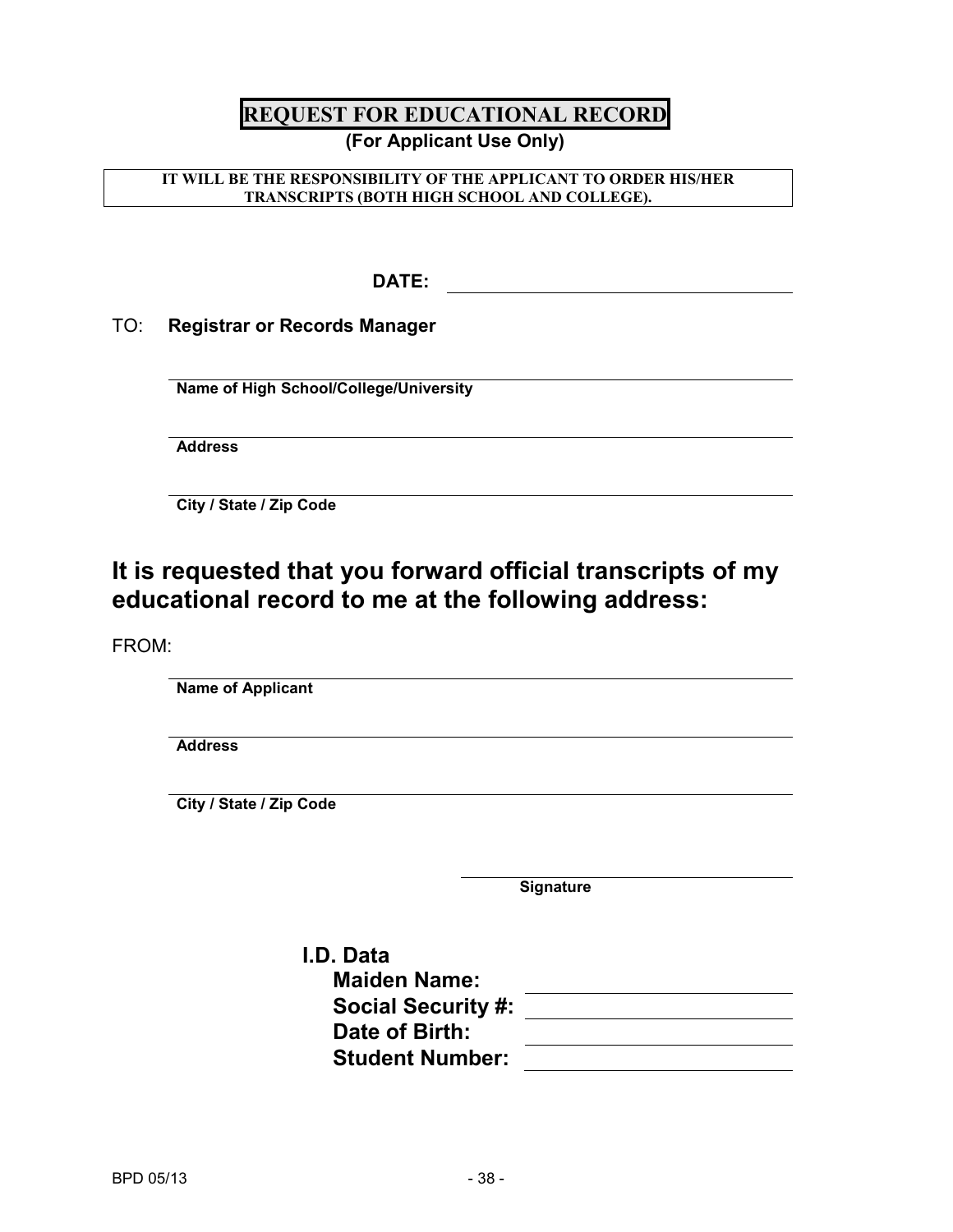#### **REQUEST FOR EDUCATIONAL RECORD (For Applicant Use Only)**

#### **IT WILL BE THE RESPONSIBILITY OF THE APPLICANT TO ORDER HIS/HER TRANSCRIPTS (BOTH HIGH SCHOOL AND COLLEGE).**

**DATE:** 

TO: **Registrar or Records Manager**

**Name of High School/College/University**

**Address**

**City / State / Zip Code** 

## **It is requested that you forward official transcripts of my educational record to me at the following address:**

FROM:

**Name of Applicant**

**Address**

**City / State / Zip Code**

**Signature**

**I.D. Data Maiden Name: Social Security #: Date of Birth: Student Number:**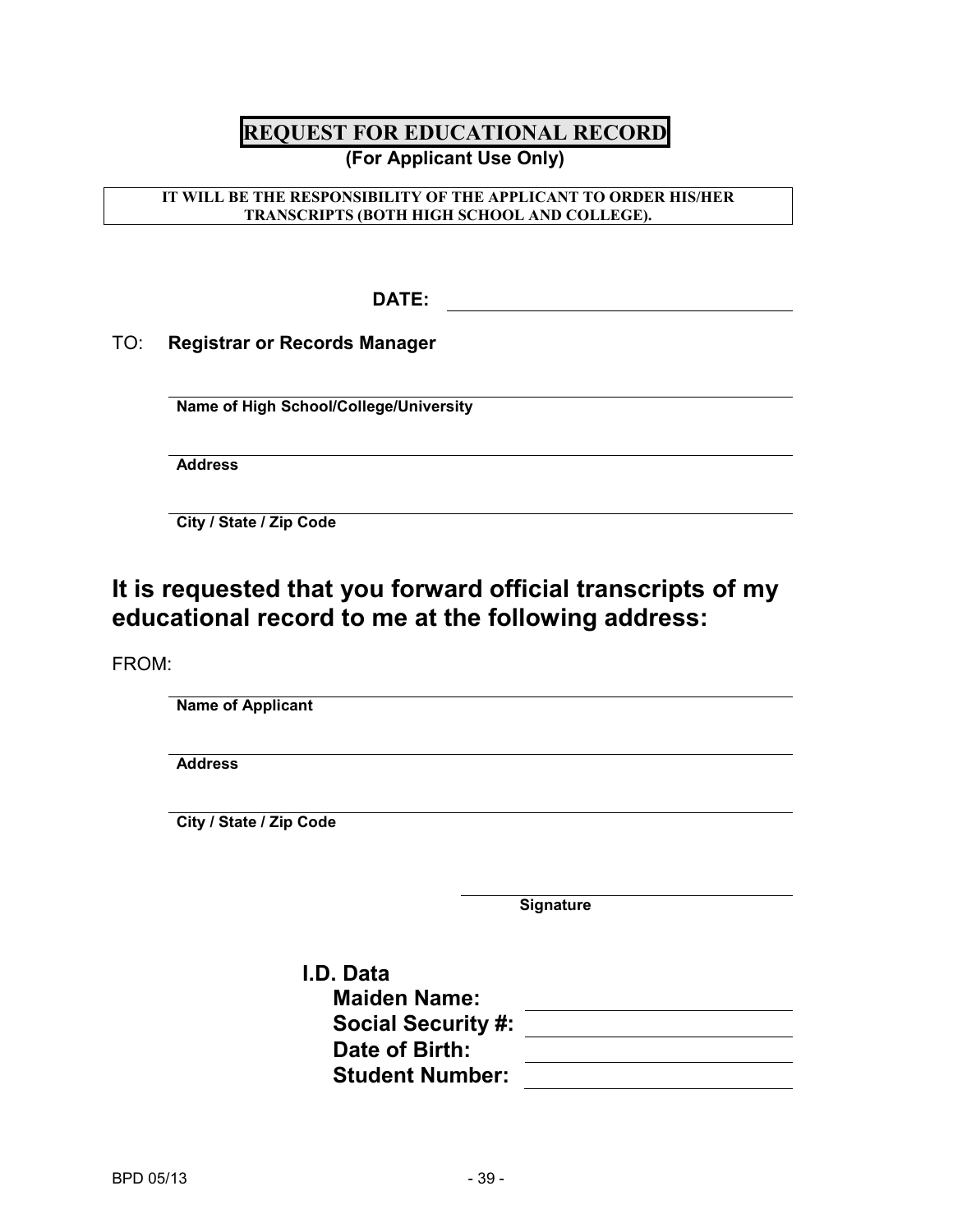#### **Georgia Public Safety Screening Service** 367 Athens Highway Suite 750 Loganville, Georgia 30052 (678) 924-6868

#### CONSENT TO ASSESSMENT AND RELEASE OF PSYCHOLOGICAL ASSESSMENT FINDINGS

I have been asked to undergo a psychological assessment for the purpose of determining my fitness to serve as a peace officer in the State of Georgia. In accordance with the Health Insurance Portability and Accountability Act (HIPPA), I hereby authorize the Georgia Public Safety Screening Service (GPS3) and its assigned agents to receive full and complete disclosure of the records pertaining to me.

I understand this information will be used by the Georgia Public Safety Screening Service (GPS3) in accordance with Georgia Law and may be disclosed to the Georgia Peace Officer Standards and Training Council, or prospective employer in consideration of employment. \_\_\_\_\_\_\_\_\_\_\_ (Initial of Candidate/Applicant)

I recognize and understand that some information may be a matter of public record and otherwise accessible to me, however it may also be inextricably interwoven with other confidential information, or data to which I would not be privy. I have been informed that responses from persons contacted, whether solicited or unsolicited, for purposes of this background investigation may enjoy absolute privilege under Georgia Law.

I hereby exonerate, release, and discharge the Georgia Public Safety Screening Service (GPS3), the City of Clarkston, Georgia and any medical office, facility, their officers, agents, or assigns from any claim or damages, whether in law or in equity, on behalf of myself, my heirs, agents or assigns for their refusal to make available any and all information contained in any pre-employment background investigation report declared confidential pursuant to law, including but not limited to the identity of any person or organization who may have supplied information in the course of this investigation, as well as the substance of any such information provided which might identify the person.

A photocopy or facsimile of this informed consent and hold harmless release will be as valid as the original even though the photocopy or facsimile does not contain any original writing of my signature.

Sworn to and subscribed before me this \_\_\_\_\_\_\_ day of \_\_\_\_\_\_\_\_\_, 20 \_\_\_\_ in the County of

\_\_\_\_\_\_\_\_\_\_\_\_\_\_\_\_\_\_\_\_\_\_\_\_, State of Georgia. (**This release will remain in effect for 12 months**)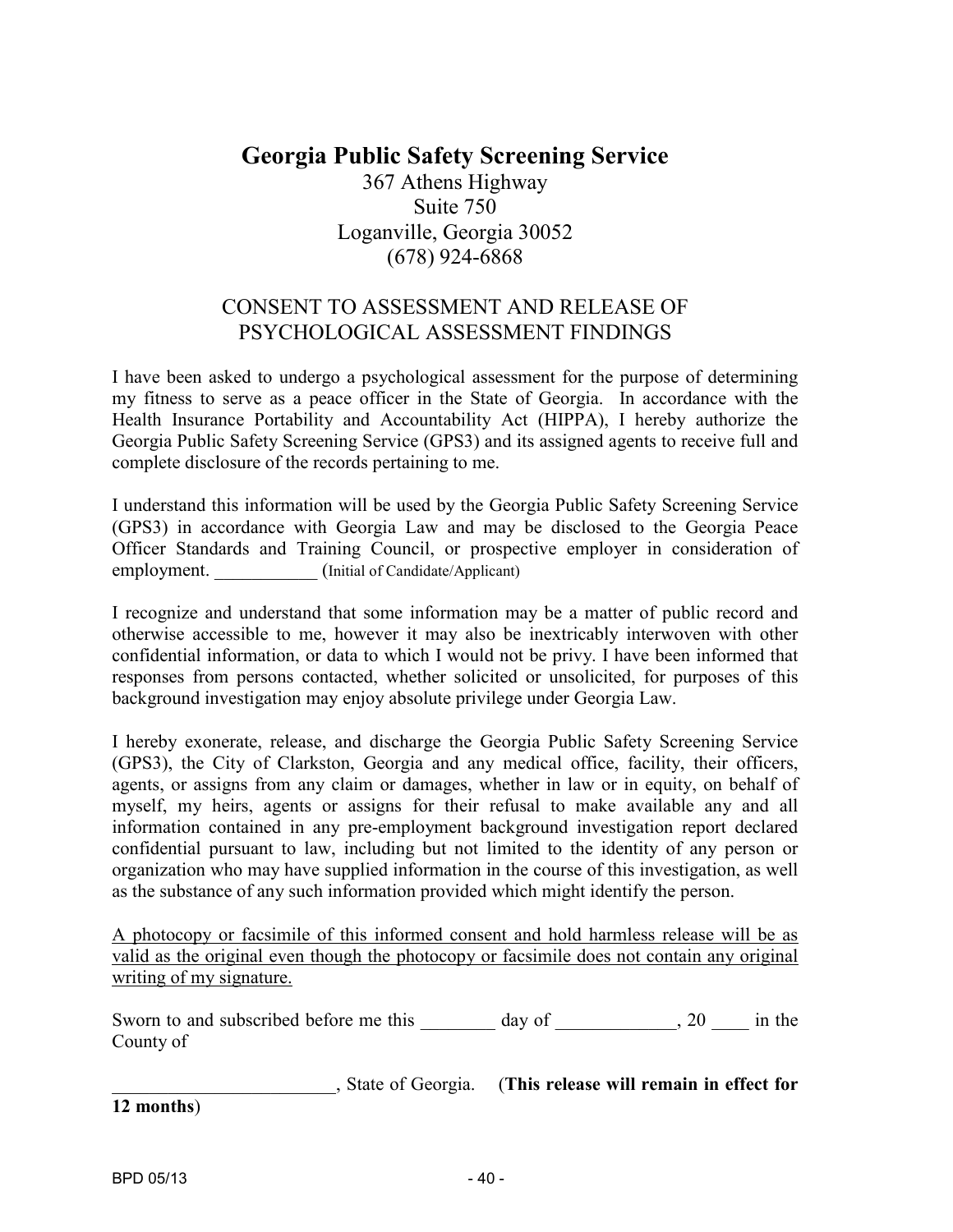Signature of Candidate/Applicant Signature of Notary (Seal)

 $\mathcal{L}$ 

#### **Georgia Public Safety Screening Service**

\_\_\_\_\_\_\_\_\_\_\_\_\_\_\_\_\_\_\_\_\_\_\_\_\_\_\_\_\_\_\_\_\_\_\_\_\_\_\_\_\_\_\_\_\_\_\_\_\_\_\_\_\_\_\_\_\_\_\_\_\_\_\_\_\_\_\_\_\_\_\_\_\_

367 Athens Highway Suite 750 Loganville, Georgia 30052 678-924-6868

#### **POLYGRAPH WAIVER & RELEASE OF LIABILITY**

I understand that I will be required to take a standard public safety pre-employment polygraph examination at the time and place to be determined by the Georgia Public Safety Screening Service (GPS3) as part of the background screening process for the position of Police Officer with the Clarkston, Georgia Police Department.

The pre-employment polygraph examination will be administered only after receiving a "conditional job/placement offer" from a public safety agency, or Georgia Pre-Service Academy and will be administered in accordance with all applicable federal and state laws.

I acknowledge that I freely and voluntarily agree to be interviewed and to undergo a polygraph examination administered by employees of the Georgia Public Safety Screening Service (GPS3). I further acknowledge that I have the following rights:

1) I may refuse to be interviewed or examined and in doing so, I authorize the Georgia Public Safety Screening Service to inform the respective public safety agency, Georgia Pre-Service Academy, or the Georgia Peace Officer Standards and Training Council of my refusal.

2) The interview and/or polygraph examination will be terminated at any time I request and in doing so, I authorize the Georgia Public Safety Screening Service to inform the respective public safety agency, Georgia Pre-Service Academy, or the Georgia Peace Officer Standards and Training Council of my request.

I hereby authorize and request that employees of the Georgia Public Safety Screening Service disclose any and all information, conclusions, and opinions arising out of, or connected with my interview(s) and polygraph

examination(s), even though such information, conclusions, and opinions may be unfavorable or may result in adverse consequences to me.

I hereby release and forever discharge the Georgia Public Safety Screening Service, the City of Clarkston, Georgia, their employees, agents, representatives, partners, officers, directors, and their successors from all liability, and from each and every demand, claim, or cause of action existing, or which may hereafter arise, resulting directly or indirectly from the conduct of my interview(s) and/or polygraph examination(s) and/or publication, communication or dissemination of any information, conclusions, and opinions arising out of or connected with my interview(s) and/or polygraph examination(s).

By signing below, I acknowledge that I have reviewed and completed this "Waiver and Release of Liability" personally and with sufficient time to deliberate upon its contents.

\_\_\_\_\_\_\_\_\_\_\_\_\_\_\_\_\_\_\_\_\_\_\_\_\_\_\_\_\_\_\_\_\_\_ \_\_\_\_\_\_\_\_\_\_\_\_\_\_\_\_\_\_\_

Printed Name of Candidate/Applicant Date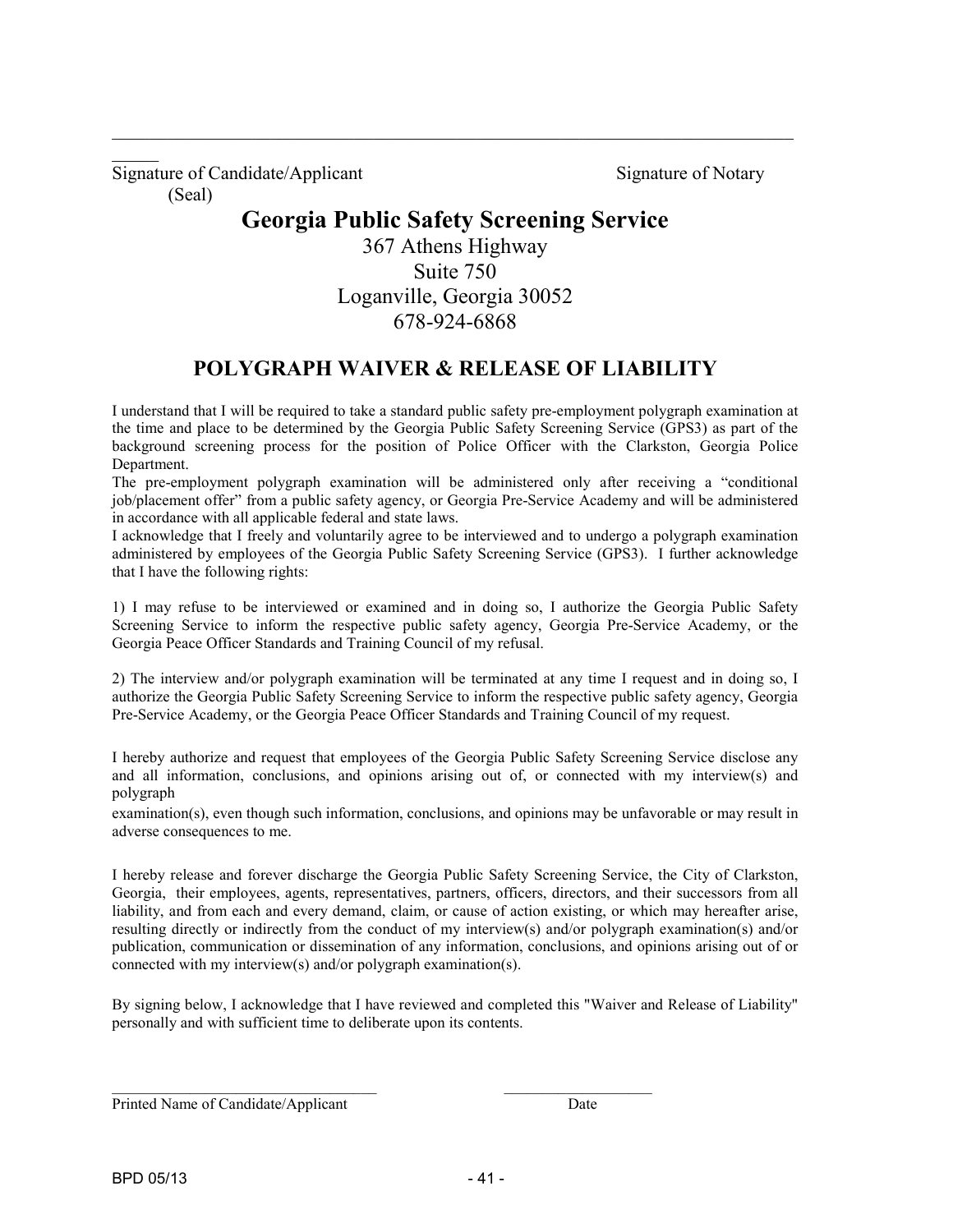\_\_\_\_\_\_\_\_\_\_\_\_\_\_\_\_\_\_\_\_\_\_\_\_\_\_\_\_\_\_\_\_\_\_\_ \_\_\_\_\_\_\_\_\_\_\_\_\_\_\_\_\_\_\_\_\_\_\_\_\_\_\_ Signature of Candidate/Applicant Signature of Witness